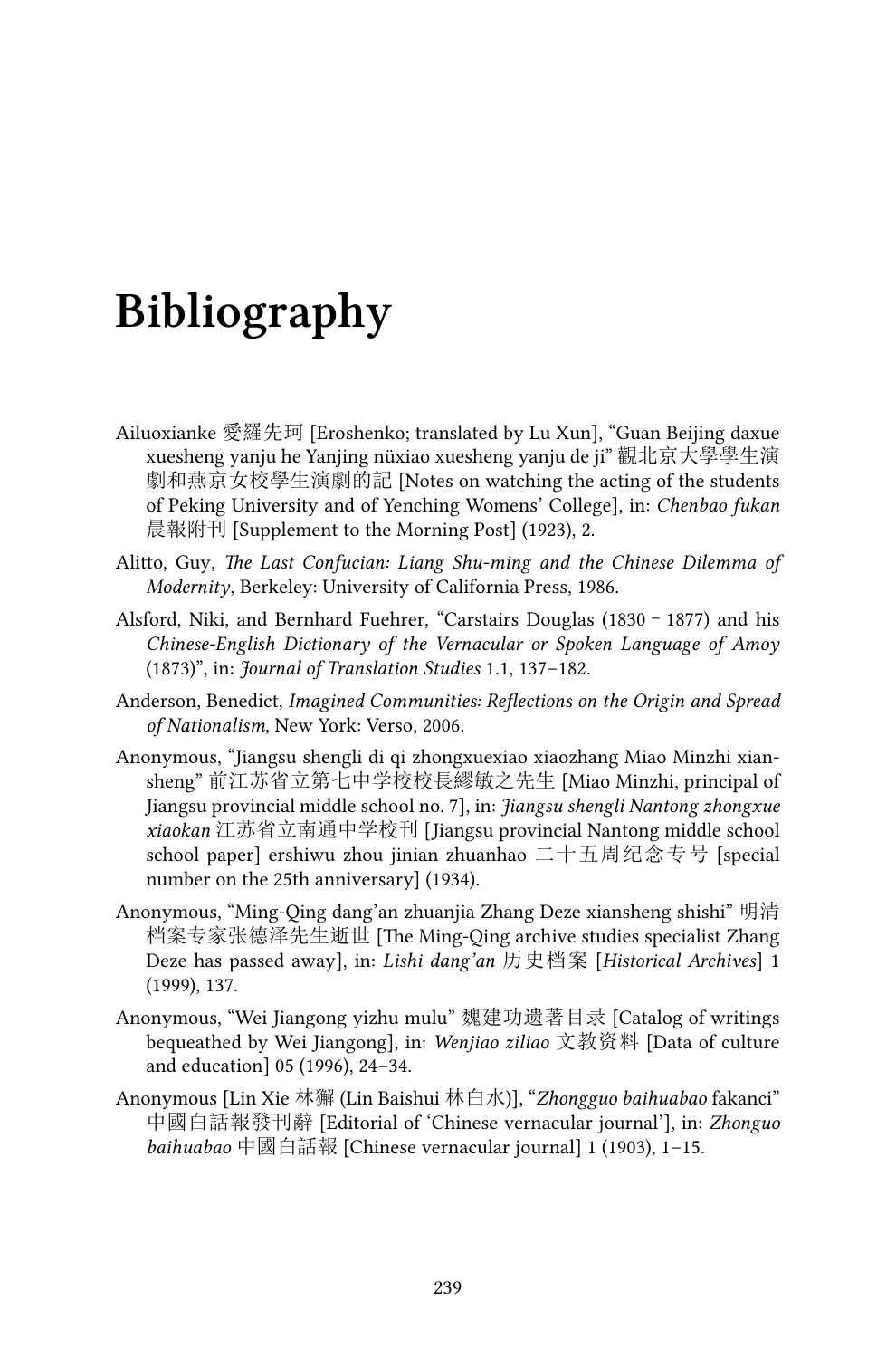- Arnauld, Antoine, and Lancelot Claude, "*Grammaire générale et raisonnée; contenant les fondemens de l'art de parler, expliqués d'une manière claire et naturelle...*", URL: https://gallica.bnf.fr/ark:/12148/bpt6k50417t/f1 (visited on Sept. 21, 2019).
- Ba Zhe 巴哲 and Luo Na 罗娜, "Hanzi leixing lilun yanjiu lüelun cong 'liushu shuo', 'sanshu shuo' dao 'xin liushu shuo'" 汉字类型理论研究略论—— 从"六书说"、"三书说"到"新六书说"[A Brief View on the Study of Chinese Character Type Theory – From 'Six Types Theory', 'Three Types Theory' to 'New Six Types Theory'], in: *Pingxiang xueyuan xuebao* 萍乡学院 学报 [Journal of Pingxiang University] 36.2 (2019), 82–85.
- Bai Dizhou 白滌洲, "Beiyin rusheng yanbian kao" [Study of the evolution of the entering tone in the northern pronunciation], in: *Guoyu zhoukan* 國語週刊 [National language weekly] (1931), 1–42.
- Bai Dizhou 白滌洲, "Shenme shi 'xin guoyin'" [What is the 'new national pronunciation'], in: *Guoyu zhoukan* 國語週刊 [National language weekly] 28, 29, 30 (1932).
- Baller, F. W. [Frederick William], *An Analytical Chinese-English Dictionary*, Shanghai: China Inland Mission and American Presbyterian Mission Press, 1900.
- Bartke, Wolfgang, *Who was Who in the People's Republic of China*, vol. 1, München: K. G. Saur, 1997.
- Baxter, William H., *A Handbook of Old Chinese Phonology* (Trends in Linguistics: Studies and Monographs 64), Berlin/New York: Mouton de Gruyter, 1992.
- Baxter, William H., and Laurent Sagart, *Old Chinese A New Reconstruction*, New York: Oxford University Press, 2014.
- Behr, Wolfgang, "Phonophoric Repair Strategies in Warring States Writing as a Reflex of Orthoepic Awareness?", presented at International EASCM-Conference "Orthopraxy, Orthography, Orthodoxy. Emic and Etic Standards and Classifications of Chinese Manuscripts", University of Heidelberg, 2014.
- Behr, Wolfgang, *Reimende Bronzeinschriften und die Entstehung der chinesischen Endreimdichtung*, Bochum: Projekt Verlag, 2008.
- Behr, Wolfgang, and Bernhard Führer, "Einführende Notizen zum Lesen in China mit besonderer Berücksichtigung der Frühzeit", in: *Aspekte des Lesens in China in Vergangenheit und Gegenwart. Referate der Jahrestagung 2001 der Deutschen Vereinigung für Chinastudien (DVCS)*, ed. by Führer, Bernhard, Bochum: Projekt Verlag, 2005, 1–42.
- Belde, Klaus, *Saomang: Kommunistische Alphabetisierungsarbeit im ländlichen China vom Jiangxi-Sowjet bis zum Ende des Großen Sprungs nach vorn (1933–60)* (Chinathemen 7), Bochum: Studienverlag Dr. N. Brockmeyer, 1982.
- Bi Yongnian 薜永年, Chen Xin 陈新, *Zhongguo chuantong xiangsheng xiaoduan huiji* 中国传统相声小段汇集 [Collection of Chinese traditional xiangsheng short pieces], Beijing 北京: Wenhua yishu chubanshe 文化藝術出版社, 2002.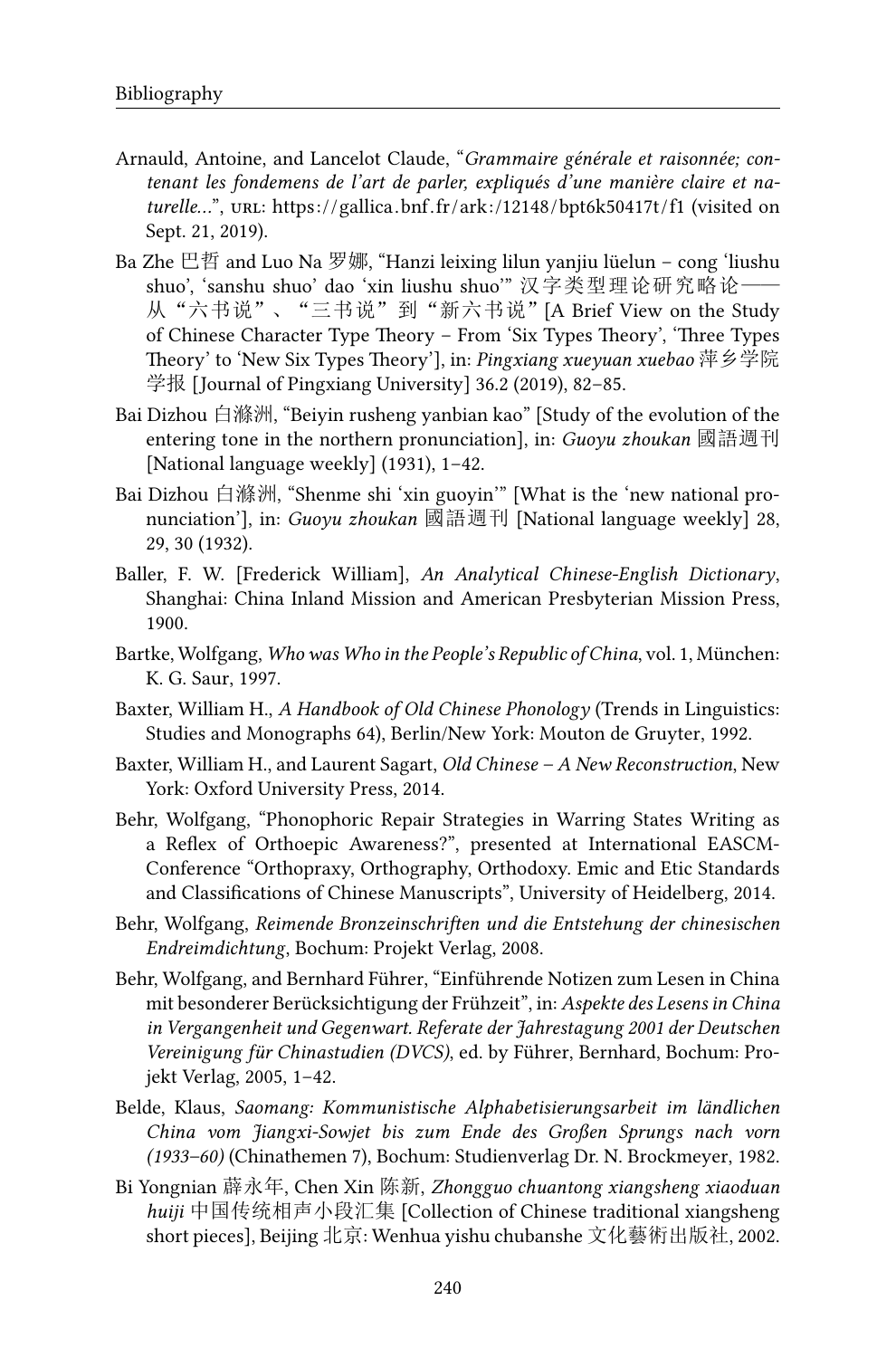- Bianjibu 編輯部 [Editorial department], "Aidao Cao Bohan tongzhi" 哀悼曹伯 韩同志 [Mourning the death of comrade Cao Bohan], in: *Wenzi gaige* 文字改 革 [Script reform] 3 (1959), 2.
- Bloomfield, Leonard, "A Set of Postulates for the Science of Language", in: *Language* 2.3 (1926), 153–64.
- Bodman, Nicholas Cleaveland, *A Linguistic Study of the Shih Ming: Initials and Consonant Clusters*, Cambridge, Massachusetts: Harvard University Press, 1954.
- Bökset, Roar, *Long Story of Short Forms: The Evolution of Simplified Chinese Characters* (Stockholm East Asian monographs 11), Stockholm: Department of Oriental Languages, Stockholm University, 2006.
- Boltz, William G., "Binomes", in: *Encyclopedia of Chinese Language and Linguistics*, ed. by Sybesma, Rint, et al., Leiden / Boston: Brill, 2017, 299–304.
- Boltz, William G., "Ideographic Fallacy: Historical and Conceptual Issues", in: *Encyclopedia of Chinese Language and Linguistics*, ed. by Sybesma, Rint, et al., Leiden / Boston: Brill, 2017, 404–409.
- Boltz, William G., "Liù shū 六書 (Six Scripts)", in: *Encyclopedia of Chinese Language and Linguistics*, ed. by Sybesma, Rint, et al., Leiden / Boston: Brill, 2017, 616–624.
- Boltz, William G., "Shuōwén jiězì 說文解字", in: *Encyclopedia of Chinese Language and Linguistics*, ed. by Sybesma, Rint, et al., Leiden / Boston: Brill, 2017,  $46 - 55$ .
- Boltz, William G., *The Origin and Early Development of the Chinese Writing System*, New Haven, Connecticut: American Oriental Society, 1994.
- Boorman, Howard L., "Ch'en Yi", in: *Biographical Dictionary of Republican China*, New York: Columbia University Press, 1970, 254–259.
- Boorman, Howard L., "Lin Shu", in: *Biographical Dictionary of Republican China*, New York: Columbia University Press, 1970, 382–386.
- Boorman, Howard L., "Lin Yü-t'ang", in: *Biographical Dictionary of Republican China*, New York: Columbia University Press, 1970, 387–389.
- Boorman, Howard L., "Ma Hsü-lun", in: *Biographical Dictionary of Republican China*, New York: Columbia University Press, 1970, 465–468.
- Boorman, Howard L., "Shen Yin-mo", in: *Biographical Dictionary of Republican China*, New York: Columbia University Press, 1970, 270–271.
- Boorman, Howard L., "Ting Hsi-lin", in: *Biographical Dictionary of Republican China*, New York: Columbia University Press, 1970, 116–117.
- Boorman, Howard L., "Wu Chih-hui", in: *Biographical Dictionary of Republican China*, New York: Columbia University Press, 1970, 416–419.
- Boorman, Howard L., "Wu Yü-chang", in: *Biographical Dictionary of Republican China*, New York: Columbia University Press, 1970, 465–467.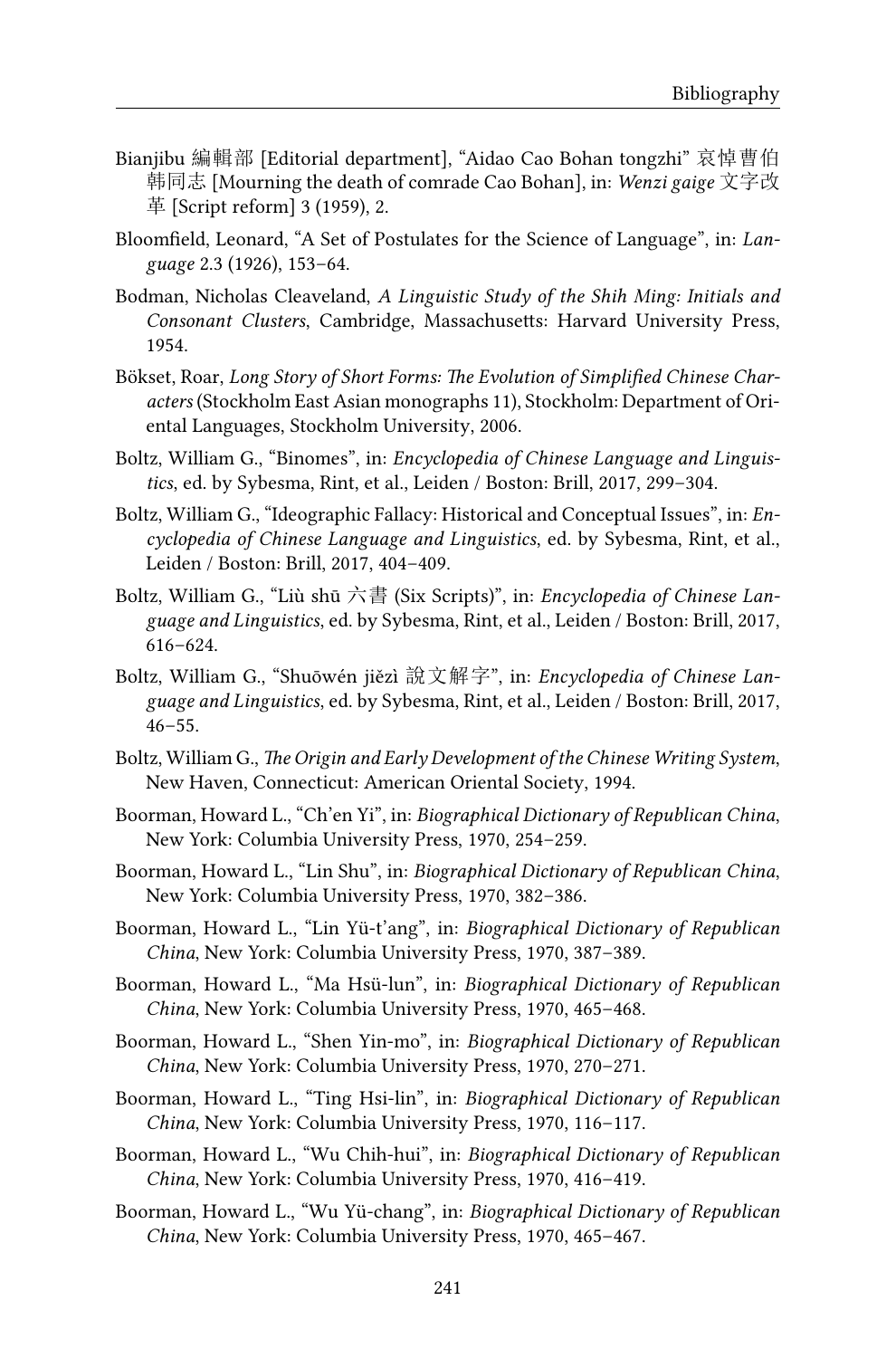- Boorman, Howard L., "Yeh Kung-cho", in: *Biographical Dictionary of Republican China*, New York: Columbia University Press, 1970, 31–33.
- Boorman, Howard L., "Yeh Sheng-t'ao", in: *Biographical Dictionary of Republican China*, New York: Columbia University Press, 1970, 33–35.
- Bottéro, Francoise, "Lexicographical Ordering, Premodern", in: *Encyclopedia of Chinese Language and Linguistics*, ed. by Sybesma, Rint, et al., Leiden / Boston: Brill, 2017, 590–593.
- Bottéro, Françoise, "Heming Yong & Jing Peng (2008). *Chinese lexicography: a history from 1046 BC to AD 1911*", in: *Cahiers de linguistique – Asie orientale* 39 1 (2010), 81–94, url: [https://www.persee.fr/doc/clao\\_0153-3320\\_2010\\_](https://www.persee.fr/doc/clao_0153-3320_2010_num_39_1_1875) [num\\_39\\_1\\_1875](https://www.persee.fr/doc/clao_0153-3320_2010_num_39_1_1875) (visited on Sept. 28, 2021).
- Bunčić, Daniel, "Factors Influencing the Success and Failure of Writing Reforms", in: *Studi Slavistici* 14 (2017), 21–46.
- Bussmann, Hadumod, "Writing (*also* script)", in: *Routledge Dictionary of Language and Linguistics*, London / New York: Routledge, 1996, 1294.
- Bußmann, Hadumod, "Bezeichnendes vs. Bezeichnetes", in: *Lexikon der Sprachwissenschaft*, Stuttgart: Kröner, 2008, 89.
- Bußmann, Hadumod, "Dialekt", in: *Lexikon der Sprachwissenschaft*, Stuttgart: Kröner, 2008, 131–132.
- Bußmann, Hadumod, "Koiné", in: *Lexikon der Sprachwissenschaft*, Stuttgart: Kröner, 2008, 344–345.
- Bußmann, Hadumod, "Lingua Franca", in: *Lexikon der Sprachwissenschaft*, Stuttgart: Kröner, 2008, 408–409.
- Bußmann, Hadumod, "Sprachplanung", in: *Lexikon der Sprachwissenschaft*, Stuttgart: Kröner, 2008, 657–58.
- Bußmann, Hadumod, "Wort", in: *Lexikon der Sprachwissenschaft*, Stuttgart: Kröner, 2008, 794.
- Bußmann, Hadumod, "Zeichen", in: *Lexikon der Sprachwissenschaft*, Stuttgart: Kröner, 2008, 806.
- Cai Shengqi 蔡盛琦, "Zhanhou chuqi xue guoyu rechao yu guoyu duben" 戰後 初期學國語熱潮與國語讀本 [The early postwar national language learning wave and Chinese language textbooks], in: *Guojia tushuguan guankan* 國家 圖書館館刊 [National library journal] 2 (2011).
- Cao Da 曹达, "Wei Jiangong nianpu" 魏建功年谱 [Chronological biography of Wei Jiangong], in: *Wenjiao ziliao* 文教资料 [Data of Culture and Education] 05 (1996), 3–23.
- Cao Shujing 曹述敬, *Qian Xuantong nianpu* 钱玄同年谱 [Chronological biography of Qian Xuantong], Jinan 济南: Qilu shushe 齐鲁书社, 1986.
- Chan, Wing-tsit [translated and compiled], *A Source Book in Chinese Philosophy*, Princeton, New Jersey: Princeton University Press, 1969.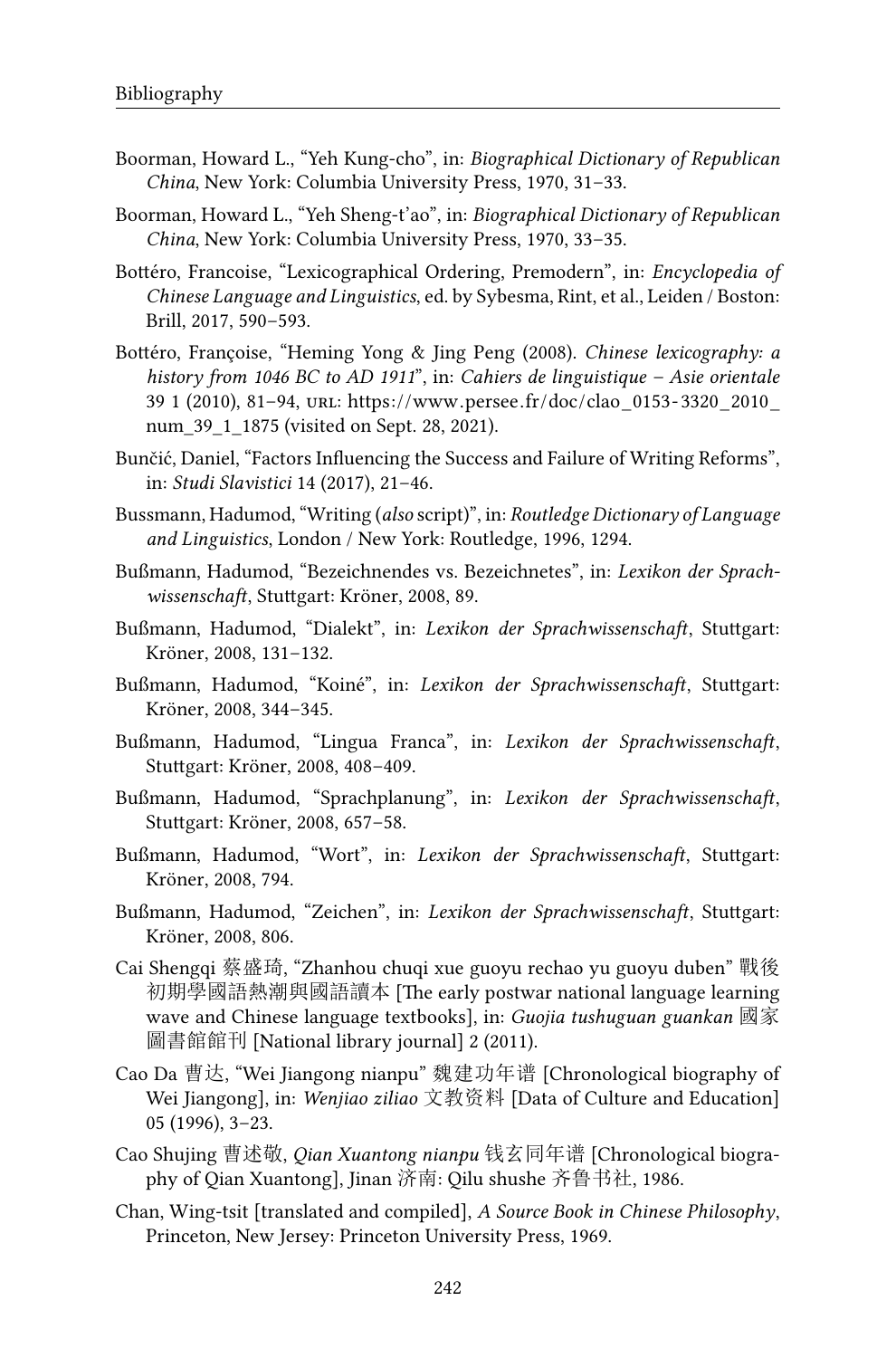- Chan, Alan K.L., "Neo-Daoism", in: *History of Chinese Philosophy* (Routledge History of World Philosophies 3), ed. by Mou, Bo, London / New York: Routledge, 303–323.
- Chao, Yuen Ren, interview by Levenson, Rosemary, "Chinese linguist, phonologist, composer and author, Yuen Ren Chao", URL: http://content.cdlib.org/ [view?docId=hb8779p27v&brand=calisphere&doc.view=entire\\_text](http://content.cdlib.org/view?docId=hb8779p27v&brand=calisphere&doc.view=entire_text) (visited on June 30, 2017).
- Chao, Yuen Ren, "Some Contrastive Aspects of the Chinese National Language Movement", in: *Aspects of Chinese Sociolinguistics*, Stanford: Stanford University Press, 1976, 97–106.
- Chen Shuliang 陈书良, *Jimo Qiutong Zhang Shizhao biezhuan* 寂寞秋桐—— 章士钊别传 [Lonely Qiutong [autumn phoenix tree] – Supplementary biography of Zhang Shizhao], Changchun 长春: Changchun chubanshe 长春出 版社, 1999.
- Chen Xingeng 陈歆耕, "Bei lishi yanchen zhebi de Wei Jiangong" 被历史烟尘 遮蔽的魏建功 [Wei Jiangong, withdrawn from our sight by the smoke of history], in: *Zhonghua dushu bao* 中华读书报 [*China Reading Weekly*] (Aug. 24, 2016), 7, URL: http://epaper.gmw.cn/zhdsb/html/2016-08/24/nw. [D110000zhdsb\\_20160824\\_1-07.htm](http://epaper.gmw.cn/zhdsb/html/2016-08/24/nw.D110000zhdsb_20160824_1-07.htm) (visited on Sept. 28, 2021).
- Chen, Mengjia [陳夢家], "On the Future of Chinese Writing", in: *Language Reform in China*, ed. by Seybolt, Peter J., and Gregory Kuei-ke Chiang, New York: Sharpe, 1978, 148–158.
- Chen, Yiya, "Neutral Tone", in: *Encyclopedia of Chinese Language and Linguistics*, ed. by Sybesma, Rint, et al., Leiden / Boston: Brill, 2017, 168–176.
- Chen, Zhi, *The Shaping of the Book of Songs: From Ritualization to Secularization* (Monumenta Serica Monograph Series 52), Sankt Augustin: Institut Monumenta Serica, 2007.
- Cheng Rong 程荣, "Liang an san di hanzi zixing wenti tantao" 两岸三地汉字字形 问题探讨 [A comparative study of Chinese character glyphs among Chinese regions of Mainland, Taiwan and Hong Kong [orig. transl.]], in: *Zhongguo Yuwen* 中国语文 [Chinese language and script] 358 (2014), 3–13.
- Cheng, Robert L., "Taiwan Under Japanese Rule, 1895-1945: The Vicissitudes of Colonialism", in: *The Other Taiwan: 1945 to the Present*, ed. by Rubinstein, Murray A., Armonk, NY: M.E. Sharpe, 1994, 357–391.
- Chennault, Cynthia L., et al. (ed.), *Early Medieval Chinese Texts: A Bibliographical Guide*, Berkeley: Institute of East Asian Studies, University of California, 2015.
- Chiang, Nicole T. C., *Emperor Qianlong's Hidden Treasures: Reconsidering the Collection of the Qing Imperial Household*, Hong Kong: Hong Kong University Press, 2019.
- Chien Tuo 錢拓 [Qian Tuo], "Wei Jiangong yinxue shuping" 魏建功音學述評 [Review of Wei Jiangong's phonological scholarship], PhD dissertation, Furen daxue 輔仁大學, 2013.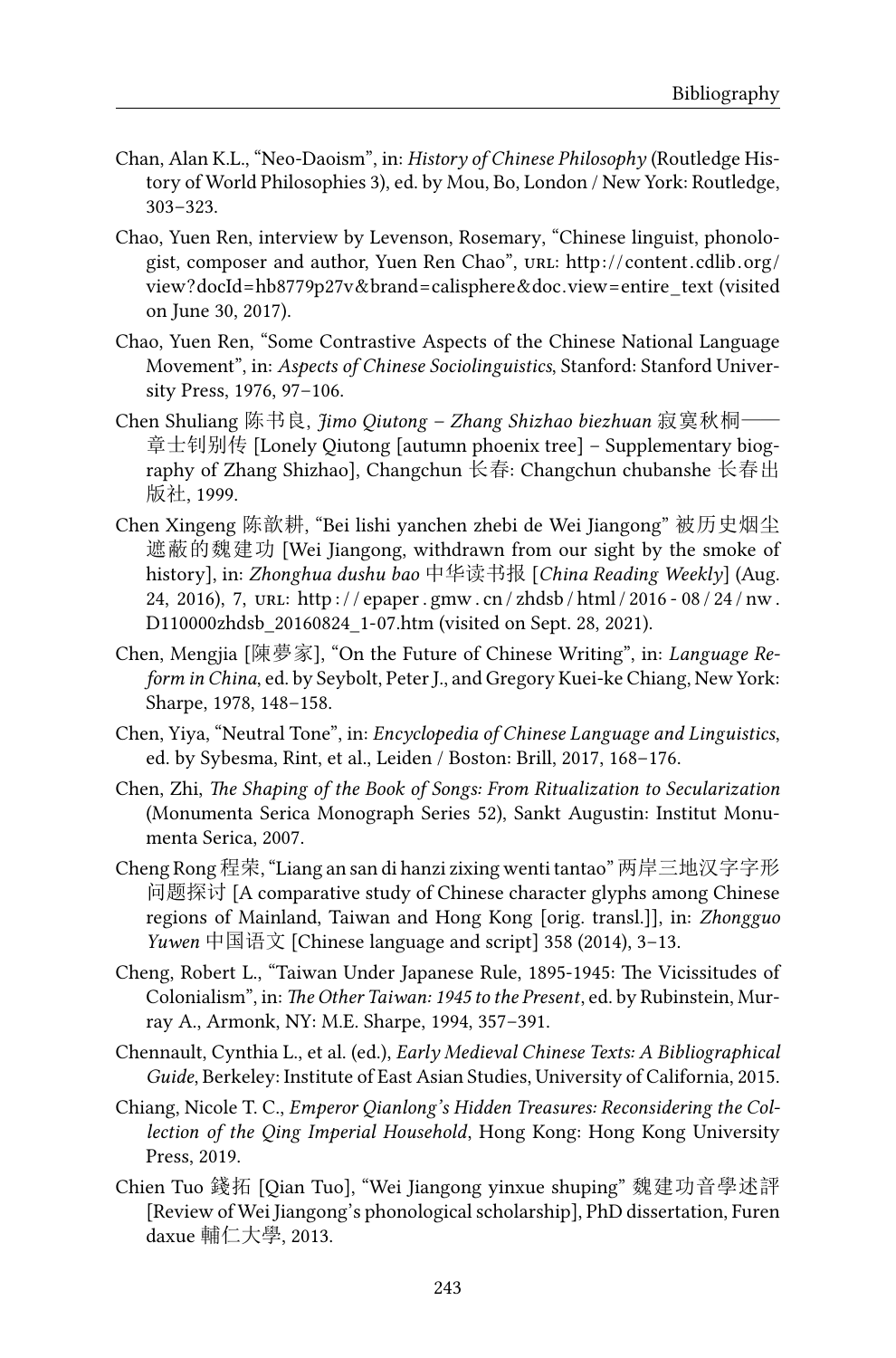- Chou, Wan-yao, "The Kōminka Movement: Taiwan under Wartime Japan, 1937– 1945", PhD dissertation, Yale University, 1991.
- Chow, Tse-Tsung, "Ancient Chinese Views on Literature, the Tao, and Their Relationship", in: *Chinese Literature: Essays, Articles, Reviews (CLEAR)* 1 (1979), 3–29.
- Coblin, W. South, "A Brief History of Mandarin", in: *Journal of the American Oriental Society* 120.4 (2000), 537–552.
- Coblin, W. South, "Erh ya 爾雅", in: *Early Chinese Texts: A Bibliographical Guide*, ed. by Loewe, Michael, Berkeley: The Society for the Study of Early China et al., 1993, 94–99.
- Coblin, W. South, "Zhang Linzhi on the Yunjing", in: *The Chinese Rime Tables: Linguistic Philosophy and Historical-Comparative Phonology*, ed. by Branner, David Prager, Amsterdam / Philadelphia: Benjamins, 2006, 123–150.
- Coblin, W. South, and Joseph A. Levi, *Francisco Varo's Grammar of the Mandarin Language (1703). An English Translation of 'Arte de la Lengua Mandarina'*, Amsterdam/Philadelphia: John Benjamins Publishing Company, 2000.
- Coblin, Weldon South, "Ěryǎ 爾雅", in: *Encyclopedia of Chinese Language and Linguistics*, ed. by Sybesma, Rint, et al., Leiden / Boston: Brill, 2017, 188–192.
- Creamer, Thomas B., "Lexicography and the History of the Chinese Language", in: *History, Languages, and Lexicographers* (Series Maior 41), ed. by Zgusta, Ladislav, Tübingen: Max Niemeyer Verlag, 1992, 105–135.
- Cui Ming-hai 崔明海, "Zhonghua renmin gongheguo chengli chuqi hanzi jianhua gaige yanjiu" 中华人民共和国成立初期汉字简化改革研究 [Study on the Simplification of Traditional Chinese Characters in the Early Years of the People's epublic of China], in: *Shilin* 史林 [*Historical Review*] 1 (2020), 181– 196.
- Danzhu Angben 丹珠昂奔 [Tondrub Wangben], *Zangzu wenhua fazhanshi* 藏族 文化发展史 [Developmental history of Tibetan culture], vol. 2, Lanzhou 兰 州: Gansu jiaoyu chubanshe 甘肃教育出版社, 2000.
- De Francis, John, *Nationalism and Language Reform in China*, Princeton: Princeton University Press, 1957.
- DeFrancis, John, *The Chinese Language: Fact and Fantasy*, Honolulu: University of Hawaii Press, 1984.
- DeWoskin, Kenneth J, "The Six Dynasties Chih-kuai and the Birth of Fiction", in: *Chinese Narrative: Critical and Theoretical Essays*, ed. by Plaks, Andrew H, Princeton: Princeton University Press, 1977, 21–52.
- Ding Shujing 丁淑靜 et al., "Tuixing shoutouzi yuanqi" 推行手头字緣起 [Mission statement of the promotion of handwritten characters], in: *Taibai* 太白 [Venus] 1.21 (1935).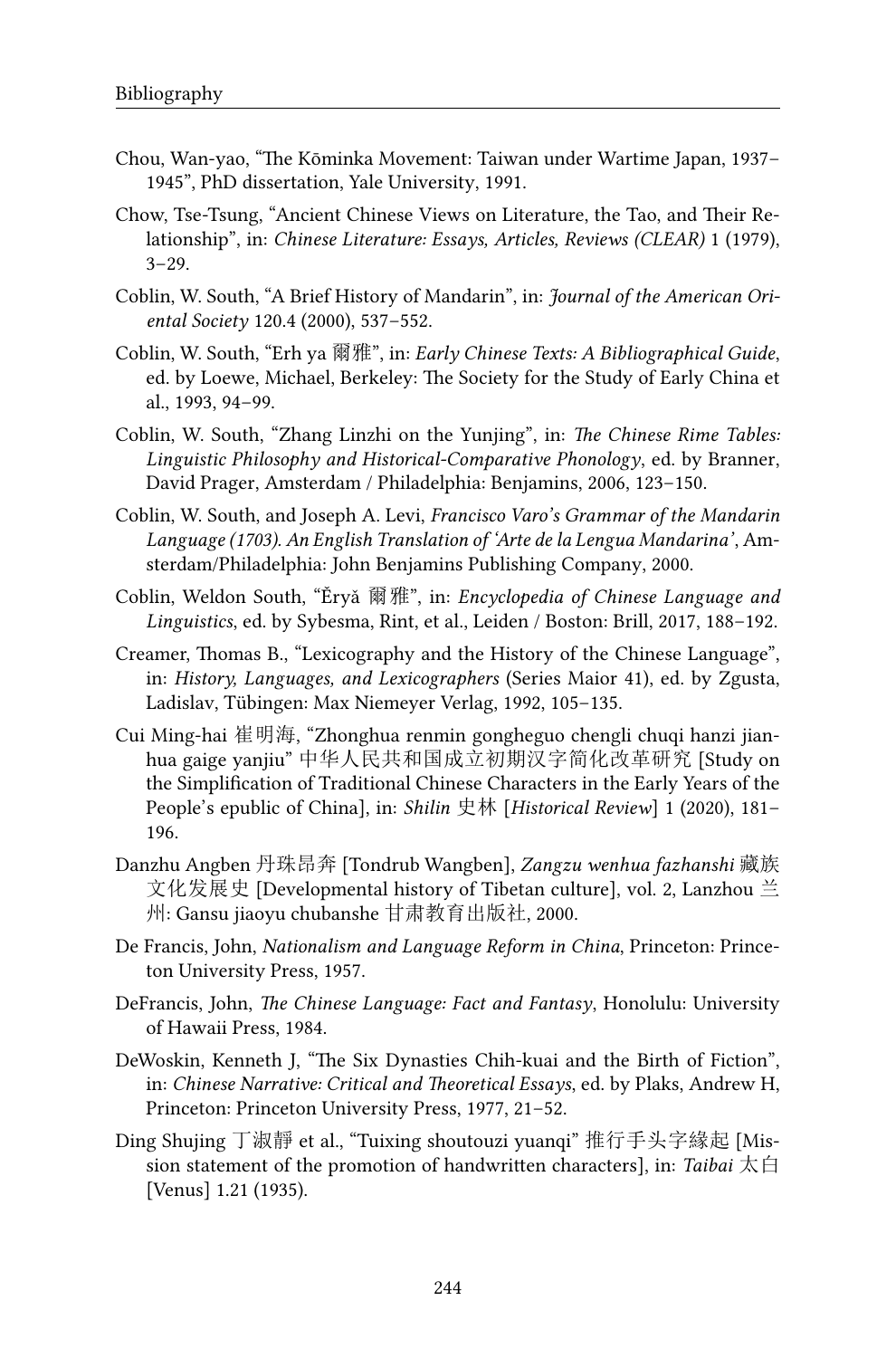- Doleželová-Velingerová, Milena, "Modern Chinese Encyclopaedic Dictionaries: Novel Concepts and New Terminology (1903–1911)", in: *Chinese Encyclopaedias of New Global Knowledge (1870–1930): Changing Ways of Thought*, ed. by Doleželová-Velingerová, Milena, and Rudolf G. Wagner, Berlin Heidelberg: Springer, 2014, 289–328.
- Douglas, Carstairs, *Chinese-English Dictionary of the Vernacular or Spoken Language of Amoy, with the Principal Variations of the Chang-chew and Chin-chew Dialects*, London: Trübner & Co., 1873.
- Du Tongli 杜同力, "Gaige sixiang he huanxing minzhong de gongju" 改革思想 和喚醒民眾的工具 [A tool to reform the thinking and wake up the people], in: *Guoyu zhoukan* 國語週刊 [National language weekly] 3 (1925), 4–7.
- Du Yunwei 杜运威, Ma Dayong 马大勇, "Lun Lu Qian *Zhongxing guchui* de ci shi jiazhi" 论卢前《中兴鼓吹》的词史价值 [About the value of Lu Qian's 'The trumpet of national resurgence' for the history of *Ci* [poetry]], in: *Nanjing shifan daxue wenxueyuan xuebao* 南京师范大学文学院学报 [Journal of the School of Chinese Language and Culture of Nanjing Normal University] 2 (2016), 68–73.
- Duan Baolin 段宝林, "Wei Jiangong xiansheng yu minjian wenxue Jinian Wei Jiangong xiansheng bai nian huadan" 魏建功先生与民间文学——纪念魏 建功先生百年华诞 [Wei Jiangong and folk literature – Commemorating Wei Jiangong's One Hundred's birthday], in: *Xi-Bei Minzu Yanjiu* 西北民族研究 [N. W. Minorities Research] 2 (Total No. 33) (2002), 107–118.
- Editorial department of *Hanzi wenhua* (*Hanzi wenhua* bianjibu 《汉字文化》编 辑部, "Zhuming yuyan- wenzixuejia Cao Xianzhuo xiansheng shishi" 著名 语言文字学家曹先擢先生逝世 [Famous language and script scholar Cao Xianzhuo has passed away], in: *Hanzi wenhua* 汉字文化 [Chinese character culture] 24 (2018), 16.
- Elliott, Mark C., *The Manchu Way: The Eight Banners and Ethnic Identity in Late Imperial China*, Stanford: Stanford University Press, 2001.
- Erbaugh, Mary, "Ideographic Fallacy: Sociolinguistics and Political Impact", in: *Encyclopedia of Chinese Language and Linguistics*, ed. by Sybesma, Rint, et al., Leiden / Boston: Brill, 2017, 409–414.
- Fang Yuqing 房玉清, "Lin Handa" 林汉达, in: *Zhongguo xiandai yuyanxuejia* 中 国现代语言学家 [Modern Chinese linguists], ed. by *Zhongguo yuyanxuejia* bianxiezu《中国语言学家》编写组 ['Modern Chinese linguists' compilation group], vol. 2, Shijiazhuang 石家庄: Hebei renmin chubanshe 河北人民出版 社, 1982, 119–124.
- Feng Lu 冯璐, "20 shiji chuqi Zhong Han zidian de bianzhuan ji tedian yi Zhong, Han *Xin Zidian* wei li" 20 世纪初期中韩字典的编撰及特点——以中、韩 《新字典》为例 [An Overview Characteristics of Chinese New Dictionary and Korean New Dictionary in the Early 20th Century – Take Chinese New Dic-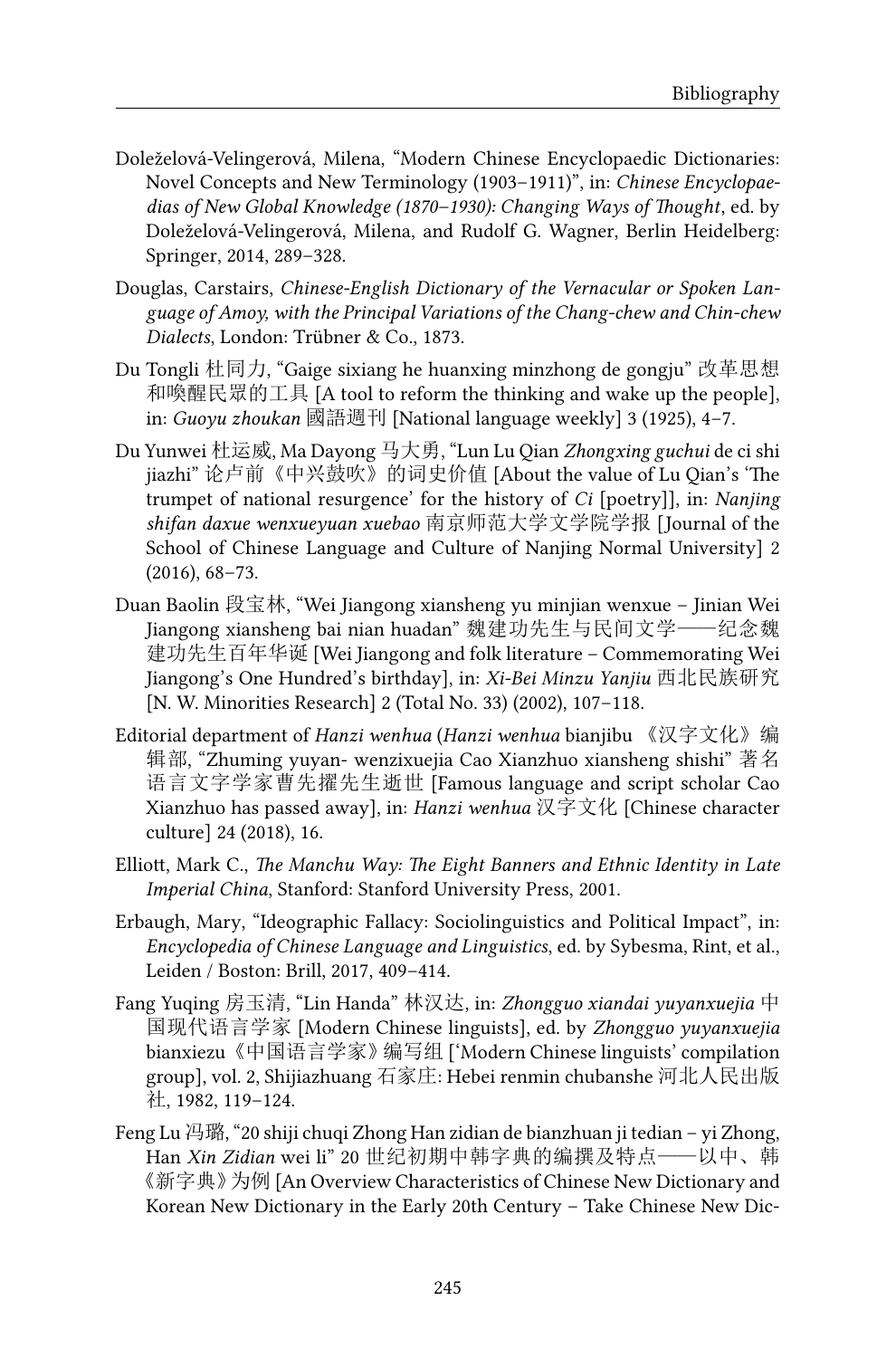tionary and Korean New Dictionary as an Example [sic!]], in: *Xiandai Yuwen* 现代语文 [*Modern Chinese*] 10 (2019), 14–19.

- Feng Xiaowei 冯晓蔚, "Geming yinglie Fan Hongjie" 革命英烈范鸿劼 [Revolutionary martyr Fan Hongjie], in: *Dangshi wenhui* 党史文汇 [Materials from CPC History] 2.2 (2012).
- Feng, Shengli, "Disyllabification", in: *Encyclopedia of Chinese Language and Linguistics*, ed. by Sybesma, Rint, et al., Leiden / Boston: Brill, 2017, 108–113.
- Ferguson, Charles A., "Diglossia", in: *Word* 15 (1959), 325–40.
- Fung, Edmund S. K., *The Intellectual Foundations of Chinese Modernity. Cultural and Political Thought in the Republican Era*, New York: Cambridge University Press, 2010.
- Gan Guofang 甘国芳, "Erlingliu yun, Pingshui yun, Zhongyuan yinyun, Shisan zhe he Zhonghua xinyun zhijian de guanxi" 二 0 六韵、平水韵、中原音韵、 十三辙和中华新韵之间的关系 [The relationship between the 206 rhymes, the Pingshui yun, the Rhymes of the central plain, the Thirteen rhymes and the New rhymes of China], in: *Hubei di yi shifan xueyuan xuebao* 湖北第二 师范学院学报 [*Journal of Hubei Institute of Education*] 31.10 (2014).
- Gao Tianru 高天如, *Zhongguo xiandai yuyan jihua de lilun he shixian* 中国现代语 言计划的理论和实践 [The theory and practice of modern Chinese language planning], Shanghai 上海: Fudan daxue chubanshe 复旦大学出版社, 1993.
- Gao, Jie, "Promoting "Low Culture": The Origins of the Modern Chinese Folklore Movement", in: *Canadian Journal of History* 50.1 (2015), 3–29.
- Gao, Jie, *Saving the Nation Through Culture: The Folklore Movement in Republican China*, Vancouver / Toronto: UBC Press, 2019.
- Gassmann, Robert H., *Verwandtschaft und Gesellschaft im alten China: Begriffe, Strukturen und Prozesse* (Welten Ostasiens 11), Bern: Lang, 2006.
- Glenday, Craig (ed.), *Guinness World Records 2015*, New York: Guinness Publishing Ltd., 2015.
- Glück, Helmut, "Morphem", in: *Metzler Lexikon Sprache*, ed. by Glück, Helmut, and Michael Rödel, Stuttgart<sup>5</sup>: J. B. Metzler Verlag GmbH, 2016, 445-446.
- Gong Mingde 龚明德, "*Xinhua zidian* chuangbian shikuang"《新华字典》创编 史况 [The historical circumstances of the creation of the *Xinhua zidian*], in: *Chuban shiliao* 出版史料 [*Publication archives*] 3 (2005), 31–32.
- Groot, Gerry, *Managing Transitions: The Chinese Communist Party, United Front Work, Corporation and Hegemony*, New York & London: Routledge, 2004.
- Guo Canjin 郭灿金 and Zhang Zhaopeng 张召鹏, *Zhongguoren zui yi wujie de wenshi changshi* 中国人最易误解的文史常识 [Common knowledge from literature and history that the Chinese most easily misunderstand], Beijing 北京: Zhongguo shuji chubanshe 中国书籍出版社, 2006.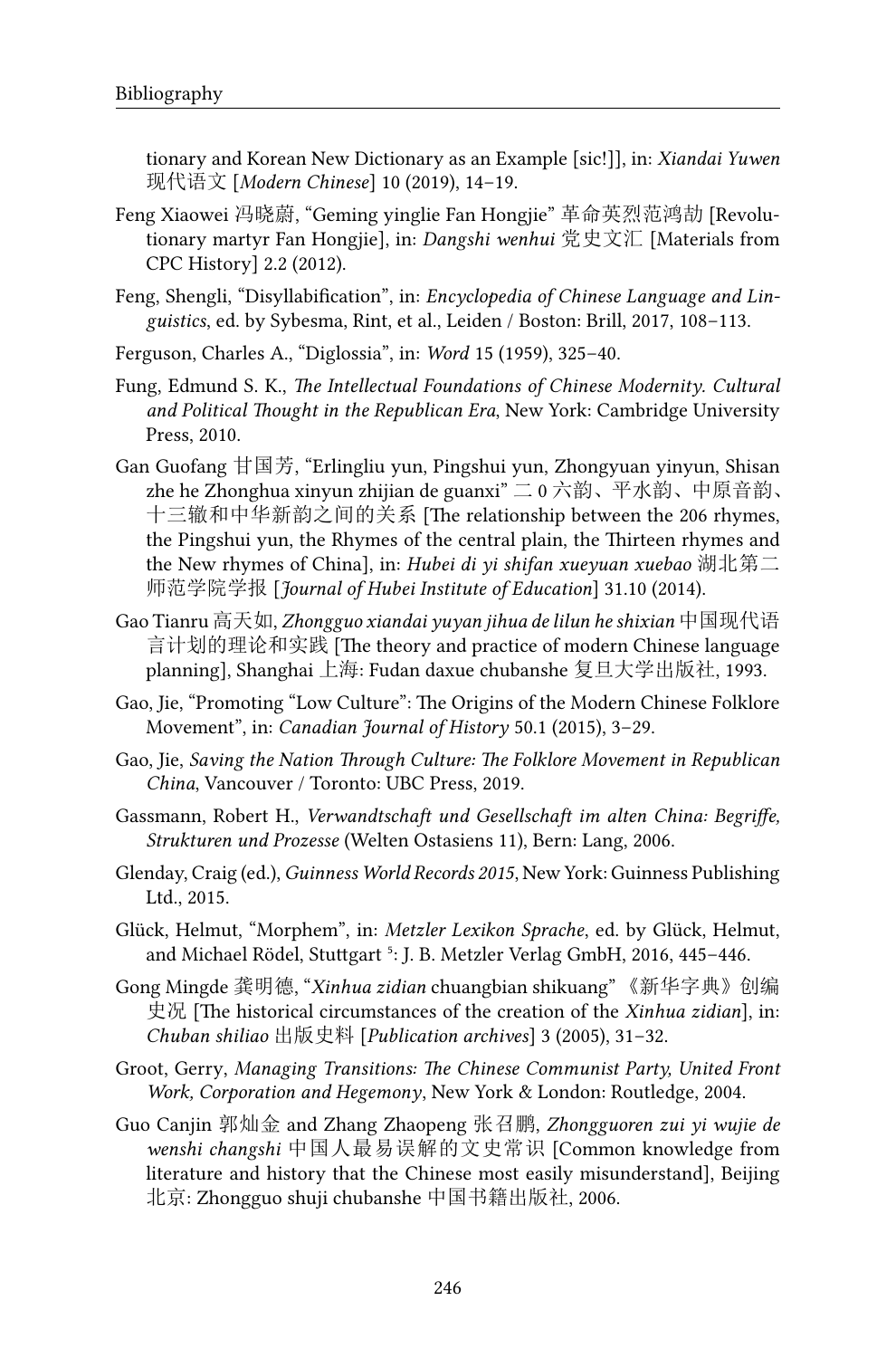- Guo Moruo 郭沫若, "Zai Zhongguo wenzi gaige yanjiu weiyuanhui chengli hui shang de jianghua" 在中國文字改革研究委員會成立會上的講話 [Speech at the founding session of the Chinese script reform research committee], in: *Zhongguo yuwen* 中國語文 [Chinese language and script] 1 (1952), 3.
- Guo Shuanglin 郭双林, "Lun qianqi "Jiayin pai" zhengzhi tiaohe de yihan ji sixiang laiyuan" 论前期"甲寅派"政治调和的意涵及思想来源 [On the Political Compromise Implication and Thought Origin of Early Jia Yin Faction], in: *Jinyang xuekan* 晋阳学刊 [Jinyang academic journal] 1 (2012), 94–104.
- Guo Shuanglin 郭双林, "Qian-hou 'Jiayin pai' kao" 前后"甲寅派"考 [Study of the early and late "Jiayin school"], in: *Jindaishi yanjiu* 近代史研究 [*Modern Chinese History Studies*] 3 (2008).
- Guojia jianshe yanjiu weiyuanhui 國家建設研究委員會 [Nation building research committee] (ed.), *Gong fei wenzi gaige zhi yanjiu* 共匪文字改革之研 究 [Research on the communist criminals' script reform] (*Wenhua lei: Zhuanti yanjiu baogao zhi ershiwu* 文化類:專題研究報告之二十五 [Culture: Monographic study report 25]), s.l. [Taiwan]: 1980.
- [Guoyu tuixing weiyuanhui 國語推行委員會], "Guoyu tuixing weiyuanhui guicheng ji weiyuanhui mingdan" 國 語 推 行 委 員 會 規 程 及 委 員 名 單 [Regulations of the Committee for the promotion of the national language and committee member name list], in: *Guoyu zhoukan* 國語週刊 [National language weekly] 8.84 (1935), 183–205.
- H R, "Cao Bohan tongzhi yuwen fangmian yizhu mulu" 曹伯韓同志語文方面遺 著目录 [Catalog of linguistic writings bequeathed by comrade Cao Bohan], in: *Wenzi gaige* 文字改革 [Script reform] 2 (1960), 22.
- Hall Jr., Robert A., "The Significance of the Italian 'Questione della Lingua'", in: *Studies in Philology* 39.1 (1942), 1–10.
- Harbsmeier, Christoph, "Irrefutable Conjectures: A Review of William H. Baxter and Laurent Sagart, *Old Chinese. A New Reconstruction*", in: *Monumenta Serica* 64 (2016), 445–504.
- Harbsmeier, Christoph, *Language and Logic* (*Science and Civilization in China* 7.1), Cambridge: Cambridge University Press, 1998.
- Hayhoe, Ruth, "The Spirit of Modern China: Life Stories of Influential Educators", in: *Selected Essays on China's Education: Research and Review*, ed. by Ding, Gang, Leiden / Boston: Brill, 2019, 106–173.
- He Jiuying 何九盈, *Zhongguo xiandai yuyanxue shi* 中国现代语言学史 [History of Modern Linguistics in China], Zhaoqing 肇庆: Guangdong jiaoyu chubanshe 广东教育出版社, 1994.
- He Yan, "Overseas Chinese in France and the World-Society: Culture, Business, State and Transnational Connections, 1906-1949", in: *State, Society and Governance in Republican China*, ed. by Leutner, Mechthild, and Izabella Goikhman, Münster: LIT, 2014, 49–63.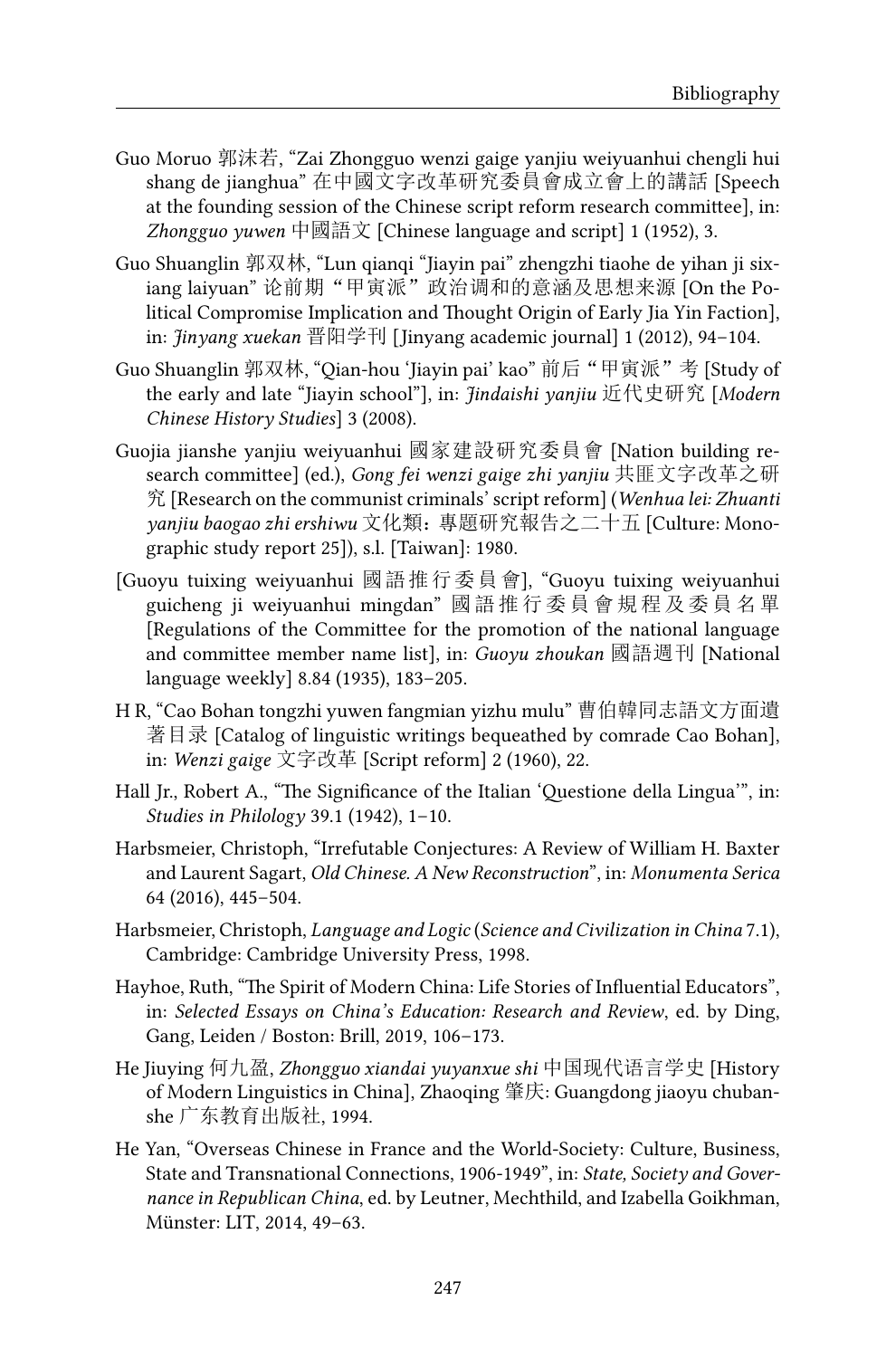- Hessler, Peter, *Oracle Bones: A Journey through Time in China*, New York, NY: Harper Collins, 2007.
- Hill, Nathan W., "Old Chinese: A New Reconstruction", in: *Archiv Orientální* 85 (2017), 135–140.
- Hintzen, Geor, "The Place of Law in the PRC's Culture", in: *Cultural Dynamics* 11.2 (1999), 167–192.
- Hossenfelder, Sabine, *Lost in Math: How Beauty Leads Physics Astray*, New York: Basic Books, 2018.
- Hsia, C. T., "The Travels of Lao Ts'an: An Exploration of Its Art and Meaning", in: *C.T Hsia on Chinese Literature*, New York Chichester, West Sussex: Columbia University Press, 2004, 202–218.
- Hsia, C. T., "Yen Fu and Liang Ch'i-ch'ao as Advocates of New Fiction", in: *C.T Hsia on Chinese Literature*, New York Chichester, West Sussex: Columbia University Press, 2004, 183–201.
- Hu Qiaomu 胡乔木, *Hu Qiaomu huiyi Mao Zedong* 胡乔木回忆毛泽东 [Hu Qiaomu remembers Mao Zedong], Beijing 北京: Renmin chubanshe 人民出 版社, 1994.
- Hu Shi, *The Chinese Renaissance*, New York: Paragon Book Reprint Corp., 1963.
- Hu Shi 胡適, "Guoyu yundong de lishi" 國語運動的歷史 [The history of the national language movement], in: *Jiaoyu zazhi* 教育雜誌 [Education magazine] 13.11 (1921), 8–9.
- Hu Shi 胡適, "Rusheng kao" 入聲考 [Study of the entering tone], in: *Xinyue* 新 月 [New moon] 1.11 (1929).
- Huang Dehai 黄德海, "Dushu, du ren, duwu Jin Kemu biannianlu" 读书·读 人·读物——金克木编年录 [The book, the author, and the literature: a chronological biography of Jin Kemu], in: *Jiangnan* 江南 [*Jiangnan Magazine*] 5 (2021), 129–207.
- Huang Shang 黄裳, *Jiu xi xin tan* 旧戏新谈 [New talk on old-style drama], Beijing 北京: Beijing chubanshe 北京出版社, 2003.
- Huang Wenxing 黄文兴, Wan Fucheng 宛福成, Zhang Changcai 张长才, Wang Dongyan 王东艳, *Cishu leidian* 辞书类典 [Encyclopedia of dictionaries], Beijing 北京: Zhongguo guangbo dianshi chubanshe 中国广播电视出版社, 1993.
- Huang Xuanfan 黃宣範, *Yuyan, shehui yu zuqun yishi: Taiwan yuyan shehuixue de yanjiu* 語言、社會與族群意識:台灣語言社會學的研究 [Language, society and ethnic consciousness: Research into Taiwan's language sociology], Taipei 臺北: Wenhe chuban youxian gongsi 文鶴出版有限公司, 1993.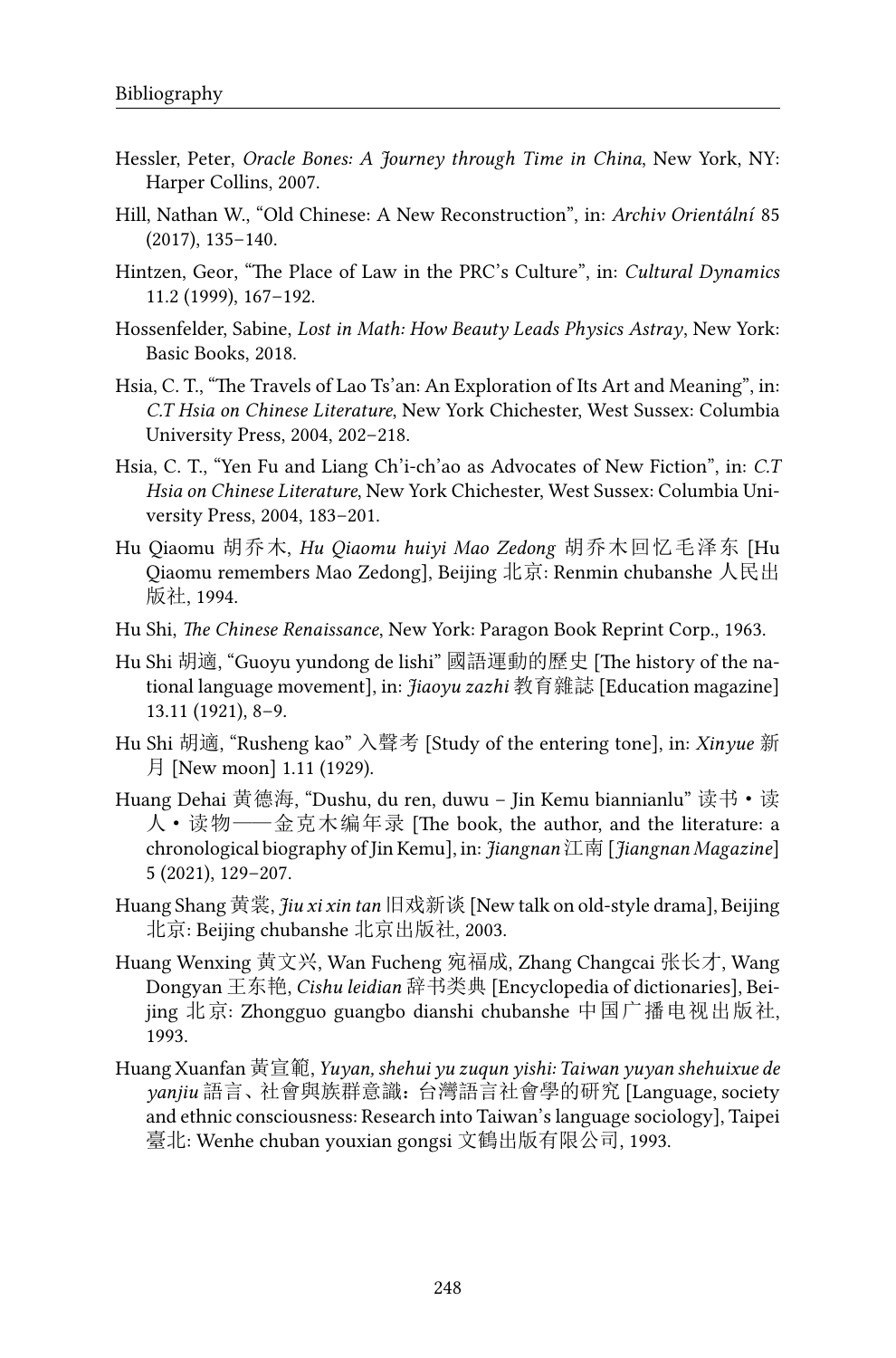- Huang Yingzhe 黃英哲, "Wei Jiangong yu zhanhou Taiwan 'guoyu' yundong (1946-1948)" 魏建功與戰後台灣「國語」運動(1946-1948)[Wei Jiangong and the post-war 'national language' movement in Taiwan], in: *Taiwan wenxue yanjiu xuebao* 台灣文學研究學報 [Taiwanese literature research journal] 1 (2005).
- Huang Zhongming 黃仲明, "Biaozhun xingshu zhi yanjiu" 標準行書之研究 [Research on a standardized semi-cursive script], in: *Dongfang Zazhi* 東方雜 誌 [*Eastern Miscellany*] 33.7 (1936), 195–211.
- Huang, Shi-Zhe, "Adjectives", in: *Encyclopedia of Chinese Language and Linguistics*, ed. by Sybesma, Rint, et al., Leiden / Boston: Brill, 2017, 106–115.
- Hung, Chang-tai, *Going to the people: Chinese intellectuals and folk literature, 1918–1937*, Cambridge, Mass. Harvard Univ. Press, 1985.
- Jenco, Leigh K., *Making the Political Founding and Action in the Political Theory of Zhang Shizhao*, Cambridge: Cambridge University Press, 2010.
- Jenco, Leigh K., "'Rule by man' and 'rule by law' in early Republican China: contributions to a theoretical debate", in: *The Journal of Asian Studies* 69.1 (2010), 181–203.
- Ji, Fengyuan, *Linguistic Engineering. Language and Politics in Mao's China*, Honolulu: University of Hawai'i Press, 2004.
- Jiang Qing 蒋庆, *Gongyang xue yinlun* [Introduction to the study of the Gongyang commentary], Shenyang 沈阳: Liaoning jiaoyu chubanshe 辽宁教育出版社, 1995.
- Jiangsu sheng difang zhi bianzuan weihuanhui 江苏省地方志编纂委员会 [Jiangsu province local gazetteer compilation committee] (ed.), *Jiangsu sheng zhi. Fangyan zhi* 江苏省志. 方言志 [Jiangsu province gazette. Dialect gazette], Nanjing 南京: Nanjing daxue chubanshe 南京大学出版社, 1998.
- Jiangsu sheng jiaoyuhui 江苏省教育会 [Jiangsu province educators association] (ed.), *Jiangsu sheng jiaoyuhui nianjian* 江苏省教育会年鉴 [Yearbook of the Jiangsu province educators association], vol. 1: Jiangsu sheng jiaoyuhui 江苏 省教育会, 1916.
- Jiaoyu bu Guoyu tongyi choubei weiyuanhui 教育部國語統一籌備委員會 [Preparatory committee for the unification of the national language of the Ministry of Education] (ed.), *Guoyin changyong zihui* 國音常用字彙 [Glossary of commonly used characters in the national pronunciation], Shanghai 上海: Shangwu yinshuguan 商務印書館, 1932.
- Jiaoyu bu Guoyu tuixing weiyuanhui 教育部國語推行委員會 [Ministry of Education Committee for the promotion of the national language] (ed.), *Zhonghua xinyun* 中華新韻 [New rhymes of China], Chengdu 成都: Ru gu shuju 茹古 書局, 1941. (Accessible online: [https://taiwanebook.ncl.edu.tw/zh-tw/book/](https://taiwanebook.ncl.edu.tw/zh-tw/book/NCL-9900010685/reader) [NCL-9900010685/reader\)](https://taiwanebook.ncl.edu.tw/zh-tw/book/NCL-9900010685/reader)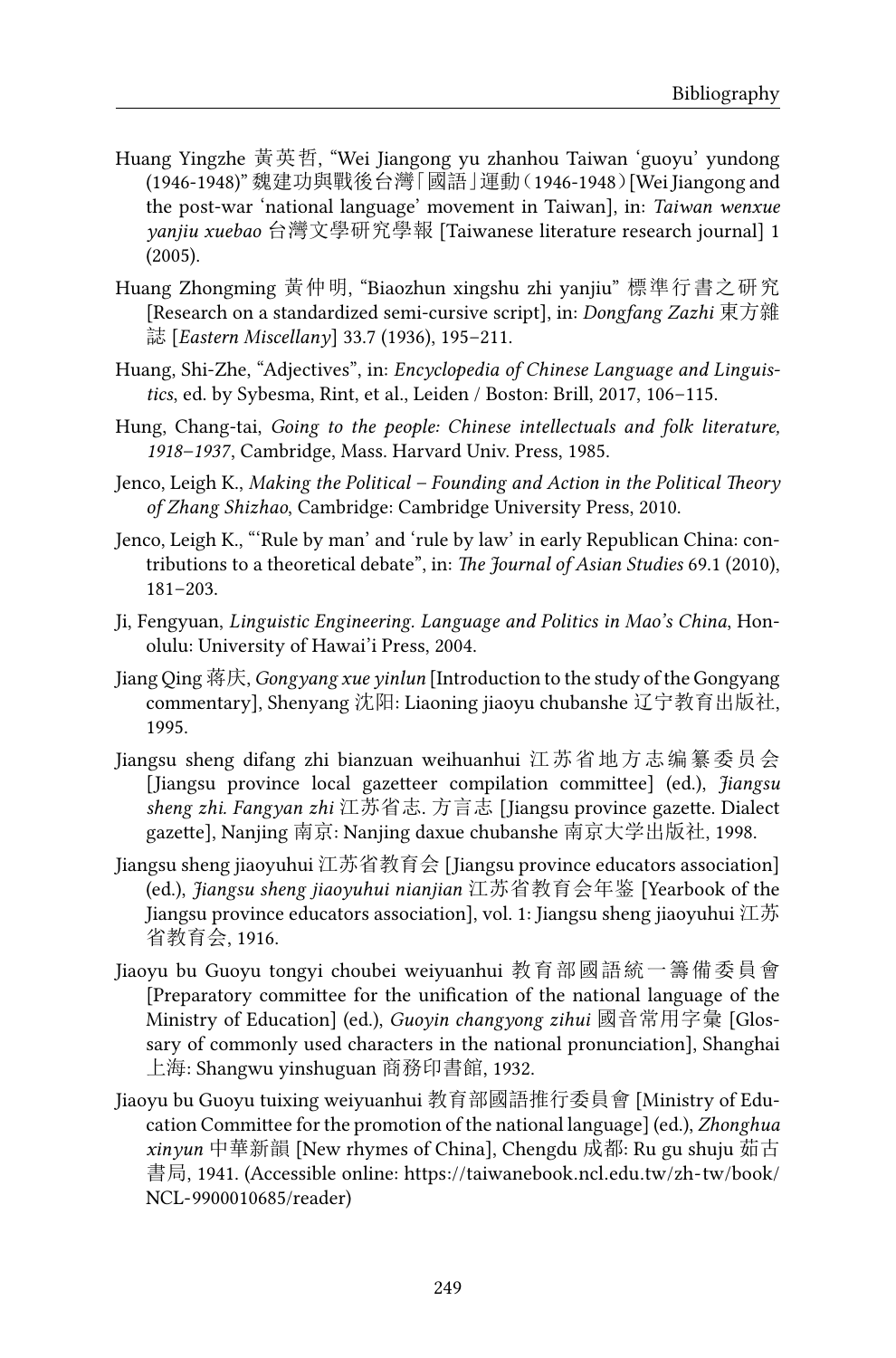- Jiaoyu bu Guoyu tuixing weiyuanhui 教育部國語推行委員會 [Wei Jiangong 魏 建功], "Zhonghua xinyun" 中華新韻 [New rhymes of China], in: *Wei Jiangong wenji* 魏建功文集 [Collected works of Wei Jiangong], ed. by Ye Xiaochun 叶笑春, Rong Wenmin 戎文敏, Zhou Fang 周方 and Ma Zhenxing 马镇, vol. 1, Nanjing 南京: Jiangsu jiaoyu chubanshe 江苏教育出版社, 2001, 571–632.
- Jiaoyu bu Zongshen jiaoyu si 教育部終身教育司 [Ministry of Education, Department of Lifelong Education], "Changyong Guozi biaozhun zitibiao" [Table of standard forms of national characters], URL: [https://zh.wikisource.org/wiki/](https://zh.wikisource.org/wiki/%E5%B8%B8%E7%94%A8%E5%9C%8B%E5%AD%97%E6%A8%99%E6%BA%96%E5%AD%97%E9%AB%94%E8%A1%A8) [%E5%B8%B8%E7%94%A8%E5%9C%8B%E5%AD%97%E6%A8%99%E6%BA%](https://zh.wikisource.org/wiki/%E5%B8%B8%E7%94%A8%E5%9C%8B%E5%AD%97%E6%A8%99%E6%BA%96%E5%AD%97%E9%AB%94%E8%A1%A8) [96%E5%AD%97%E9%AB%94%E8%A1%A8](https://zh.wikisource.org/wiki/%E5%B8%B8%E7%94%A8%E5%9C%8B%E5%AD%97%E6%A8%99%E6%BA%96%E5%AD%97%E9%AB%94%E8%A1%A8) (visited on Apr. 11, 2021).
- Jiaoyu bu 教育部 [Ministry of Education], "Jiantizi biao" 簡體字表 [Table of simplified characters], in: *Xiang-E tielu xunkan* 湘鄂鐵路旬刊 [Ten-day periodical of the Hunan-Hubei railway] 117 (1935), 19–21.
- Jin Shupeng 靳树鹏, "Zhang Shizhao yu Wu Zhihui" 章士钊与吴稚晖 [Zhang Shizhao und Wu Zhihui], in: *Mingren (Ha'erbin)* 名人 (哈尔滨) [Famous persons (Harbin)] 6 (1995), 30–32.
- Jin Xinxin 金欣欣, Chen Yue 陈悦, "*Xinhua zidian* bianzuan xiuding liushi nian" 《新华字典》编纂修订六十年 [60 years of compilation and revision of the *Xinhua zidian*], in: *Zhongzhou daxue xuebao* 中州大学学报 [Journal of Zhongzhou University] 28.3 (2011), 46–51.
- Kaden, Klaus, "Sprachpolitik", in: *Das große China-Lexikon*, ed. by Staiger, Brunhild, Stefan Friedrich, and Hans-Wilm Schütte, Darmstadt: Wissenschaftliche Buchgesellschaft, 2008, 705–708.
- Kaske, Elisabeth, "Báihuà 白話 (Vernacular Written Chinese)", in: *Encyclopedia of Chinese Language and Linguistics*, ed. by Sybesma, Rint, et al., Leiden / Boston: Brill, 2017, 266–269.
- Kaske, Elisabeth, "Mandarin, Vernacular and National Language China's Emerging Concept of a National Language In the Early Twentieth Century", in: *Mapping Meanings: The Field of New Learning in Late Qing China*, ed. by Lackner, Michael and Vittinghoff, Natascha, Leiden: Brill, 2004, 265–304.
- Kaske, Elisabeth, "National Language Movement", in: *Encyclopedia of Chinese Language and Linguistics*, ed. by Sybesma, Rint, et al., Leiden / Boston: Brill, 2017, 139–144.
- Kaske, Elisabeth, "Stenography", in: *Encyclopedia of Chinese Language and Linguistics*, ed. by Sybesma, Rint, et al., Leiden / Boston: Brill, 2017, 202–208.
- Kaske, Elisabeth, *The Politics of Language in Chinese Education, 1895–1919* (Sinica Leidensia 82), Leiden: Brill, 2008.
- Kholkina, Liliya, "Lexicography, Modern", in: *Encyclopedia of Chinese Language and Linguistics*, ed. by Sybesma, Rint, et al., Leiden / Boston: Brill, 2017, 594– 600.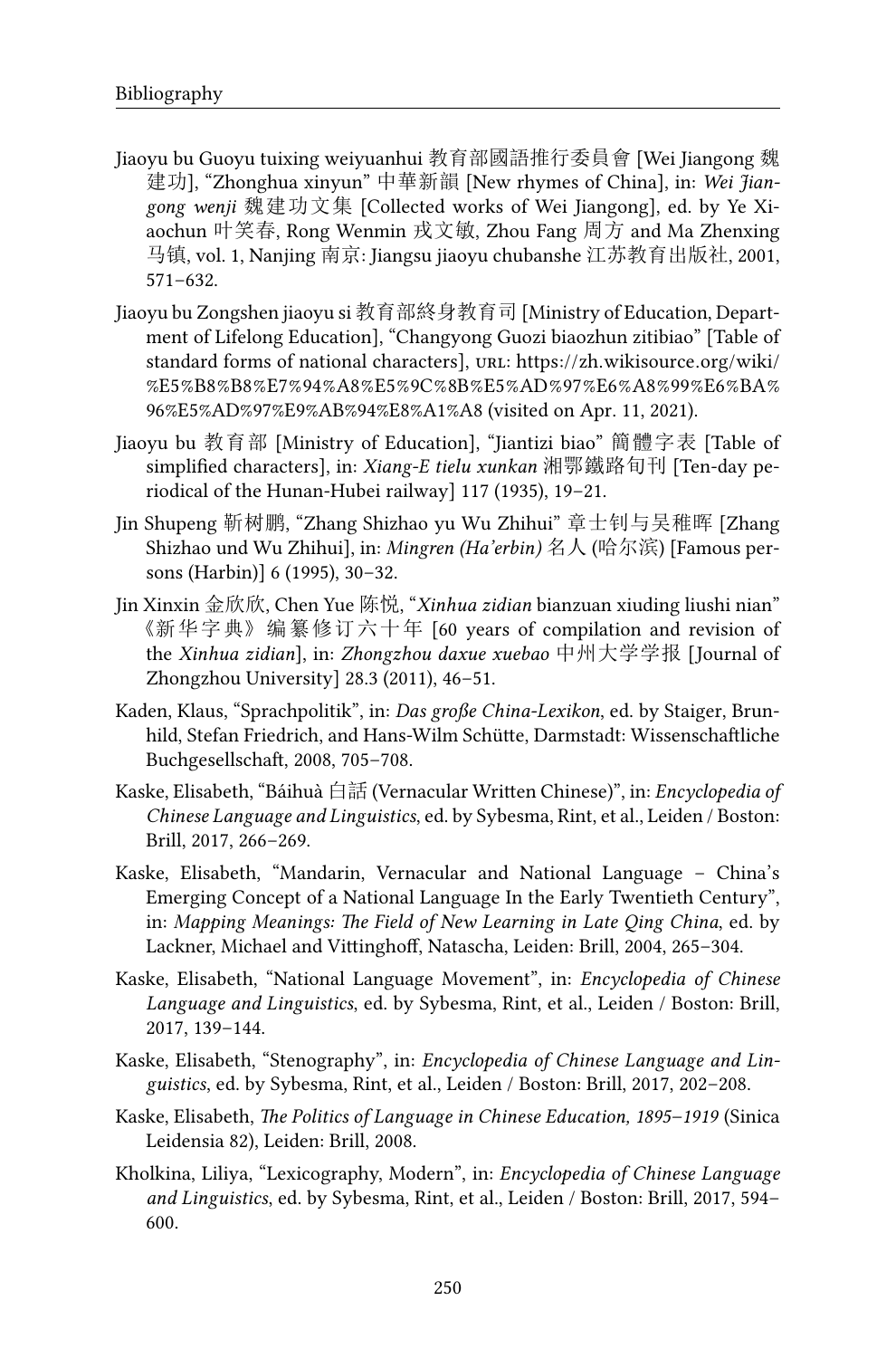- Kirkland, Russell, "A World in Balance: Holistic Synthesis in the T'ai-p'ing kuangchi", in: *Journal of Sung-Yuan Studies* 23 (1993), 43–70.
- Klein, Donald W., and Anne B. Clark, "Ch'en I", in: *Biographic Dictionary of Chinese Communism*, Cambridge, Massachusetts: Harvard University Press, 1971, 104–113.
- Klöter, Henning, "China from c. 1700", in: *The Cambridge World History of Lexicography*, ed. by Considine, John, Cambridge: Cambridge University Press, 2019, 317–339.
- Klöter, Henning, "Chinese Lexicography", in: *Dictionaries. An International Encyclopedia of Lexicography. Supplementary Volume: Recent Developments with Focus on Electronic and Computational Lexicography* (Handbücher zur Sprachund Kommunikationswissenschaft / Handbooks of Linguistics and Communication Science (HSK) 5.4), ed. by Gouws, Rufus H., et al., Berlin / Boston: De Gruyter Mouton, 2013, 884–893.
- Klöter, Henning, "Missionary Linguistics", in: *Encyclopedia of Chinese Language and Linguistics*, ed. by Sybesma, Rint, et al., Leiden / Boston: Brill, 2017, 41–46.
- Klöter, Henning, "Re-writing language in Taiwan", in: *Re-Writing Culture in Taiwan* (Asia's Transformations), ed. by Shih, Fang-Long, Stuart Thompson, and Paul-François Tremlett, London / New York: Routledge, 2009, 102–122.
- Klöter, Henning, "Táiwān/PRC Divide and the Linguistic Consequences", in: *Encyclopedia of Chinese Language and Linguistics*, ed. by Sybesma, Rint, et al., Leiden / Boston: Brill, 2017, 260–263.
- Kroll, Paul W., *A Student's Dictionary of Classical and Medieval Chinese*, Leiden / Boston: Brill, 2015.
- Ku Chieh-kang, *The Autobiography of a Chinese Historian. Being the Preface to a Symposium on Ancient Chinese History (Ku Shih Pien)* (Sinica Leidensia 1), Leiden: Brill, 1931.
- Kurhofer, Horst Friedrich Wilhelm, "Chinesische Grammatikforschung und -schreibung von 1898 bis 1949: Bestandsaufnahme und Analyse", Rheinische Friedrich-Wilhelms-Universität, 1998.
- Kurtz, Joachim, *The Discovery of Chinese Logic*, Leiden / Boston: Brill, 2011.
- Kwan, Daniel Y. K., *Marxist Intellectuals and the Chinese Labor Movement. A Study of Deng Zhongxia (1894–1933)*, Seattle & London: University of Washington Press, 1997.
- La Polla, Randy, "Chao, Y.R. [Zhào Yuánrèn] 趙元任 (1892-1982)", in: *Encyclopedia of Chinese Language and Linguistics*, ed. by Sybesma, Rint, et al., Leiden / Boston: Brill, 2017, 352–356.
- Lackner, Michael, "Circumnavigating the Unfamiliar: Dao'an (314–385) and Yan Fu (1852–1921) on Western Grammar", in: *New Terms for New Ideas. Western Knowledge and Lexical Change in Late Imperial China*, ed. by Lackner, Michael, Iwo Amelung, and Joachim Kurtz, Leiden: Brill, 2001, 357–369.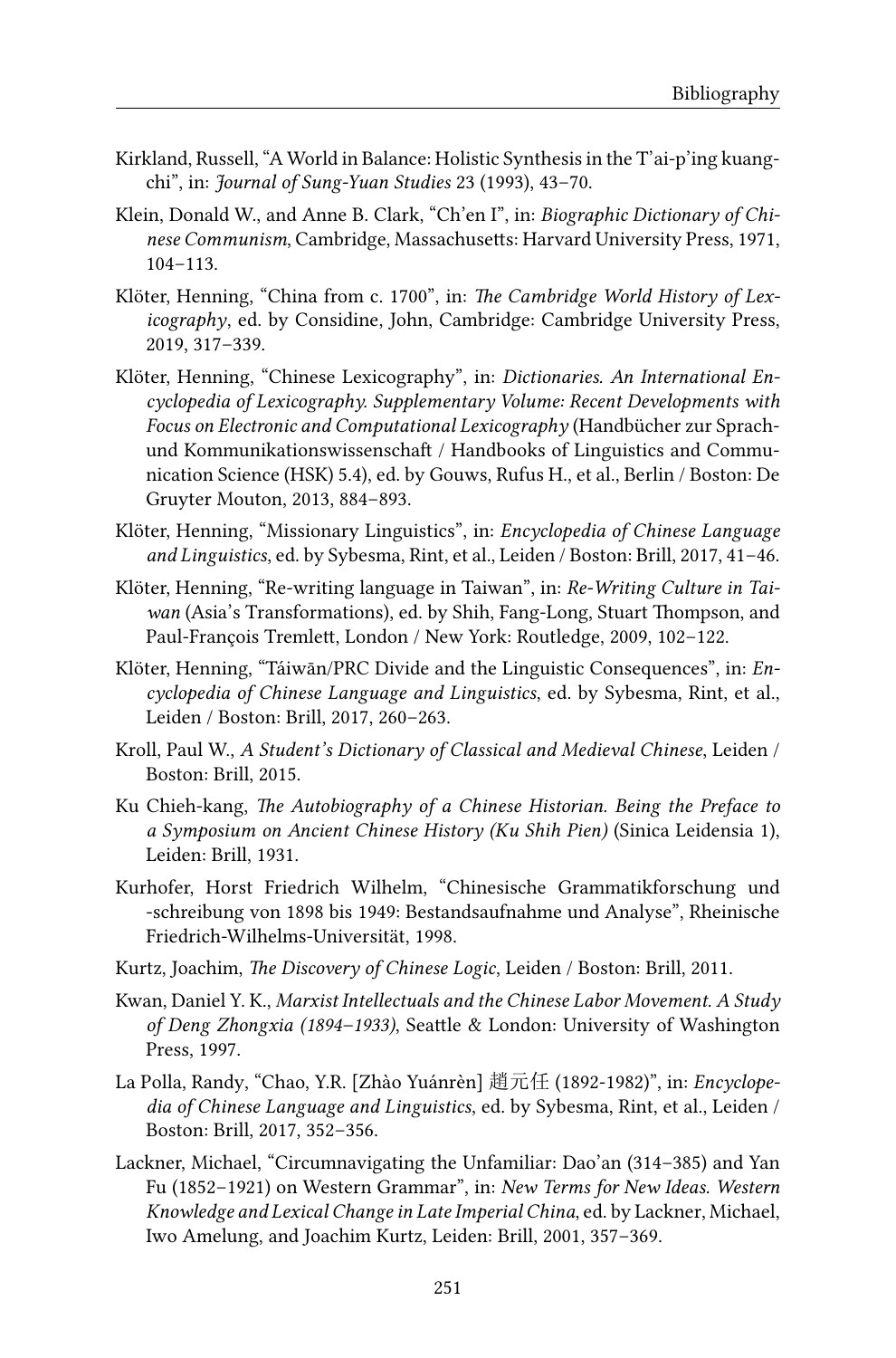- Lamley, Harry J., "Taiwan Under Japanese Rule, 1895-1945: The Vicissitudes of Colonialism", in: *Taiwan: A New History*, ed. by Rubinstein, Murray A., Armonk, NY: M.E. Sharpe, 2007, 201–260.
- Lee, Christine S., "The Meanings of Romance: Rethinking Early Modern Fiction", in: *Modern Philology* 112.2 (2014), 287–311.
- Lee, Kwang Sook, "History of foreign language education in Korea", in: *Foreign Language Education Research* 18 (2015), 37–52.
- Lee, Madalina Yuk-Ling, "The Intellectual Origins of Lin Yutang's Cultural Internationalism, 1928–1938", MA dissertation, University of Maryland, 2009.
- Leese, Daniel, *Die chinesische Kulturrevolution 1966-1976*, München: C. H. Beck, 2016.
- Lehmann, Winfried P. (ed.), *Language and Linguistics in the People's Republic of China*, Austin & London: University of Texas Press, 1975.
- Levenson, Joseph R., *Confucian China and its Modern Fate Volume One: The Problem of Intellectual Continuity*, London: Routledge and Kegan Paul, 1958.
- Levenson, Joseph R., *Confucian China and its Modern Fate Volume Two: The Problem of Monarchical Decay*, London: Routledge and Kegan Paul, 1958.
- Levine, Marilyn A., *The Found Generation: Chinese Communists in Europe during the Twenties*, Seattle & London: University of Washington Press, 1993.
- Li Jinxi 黎錦熙, *Guoyu yundong shigang* 國語運動史綱 [History of the national language movement], vol. 2 (*Minguo congshu* 民國叢書 52), Shanghai 上海: Shanghai shudian 上海書店, 1990.
- Li Jinxi 黎錦熙, "Hanzi gemingjun qianjin de yi tiao dalu" 漢字革命軍前進的一 條大路 [A big road for the advancement Chinese character revolution soldiers are advancing], in: *Guoyu zhoukan* 國語週刊 [National language weekly] 1.7 (1922), 27–65.
- Li Jinxi 黎錦熙, "Jingyin rusheng zi pu" 京音入聲字譜 [Table of the characters in the entering tone in the Beijing pronunciation], in: *Dongfang zazhi* 東方雜 誌 [*Eastern Miscellany*] 21. 紀念號 (1923).
- Li Jinxi 黎錦熙, "Quanguo guoyu yundong dahui xuanyan" 全國國語運動大會 宣言 [Declaration of the countrywide national language movement assembly], in: *Guoyu zhoukan* 國語週刊 [National language weekly] 29 (1925), 1– 7.
- Li Jinxi 黎錦熙, *Xinzhu guoyu wenfa* 新著國語文法 [New national language grammar], Shanghai 上海: Shangwu yinshuguan 上海印書館, 1924.
- Li Leyi 李乐毅, *Jianhuazi yuan* [Origin of simplified characters], Beijing 北京: Huayu jiaoxue chubanshe 华语教学出版社 [Sinolingua], 1996.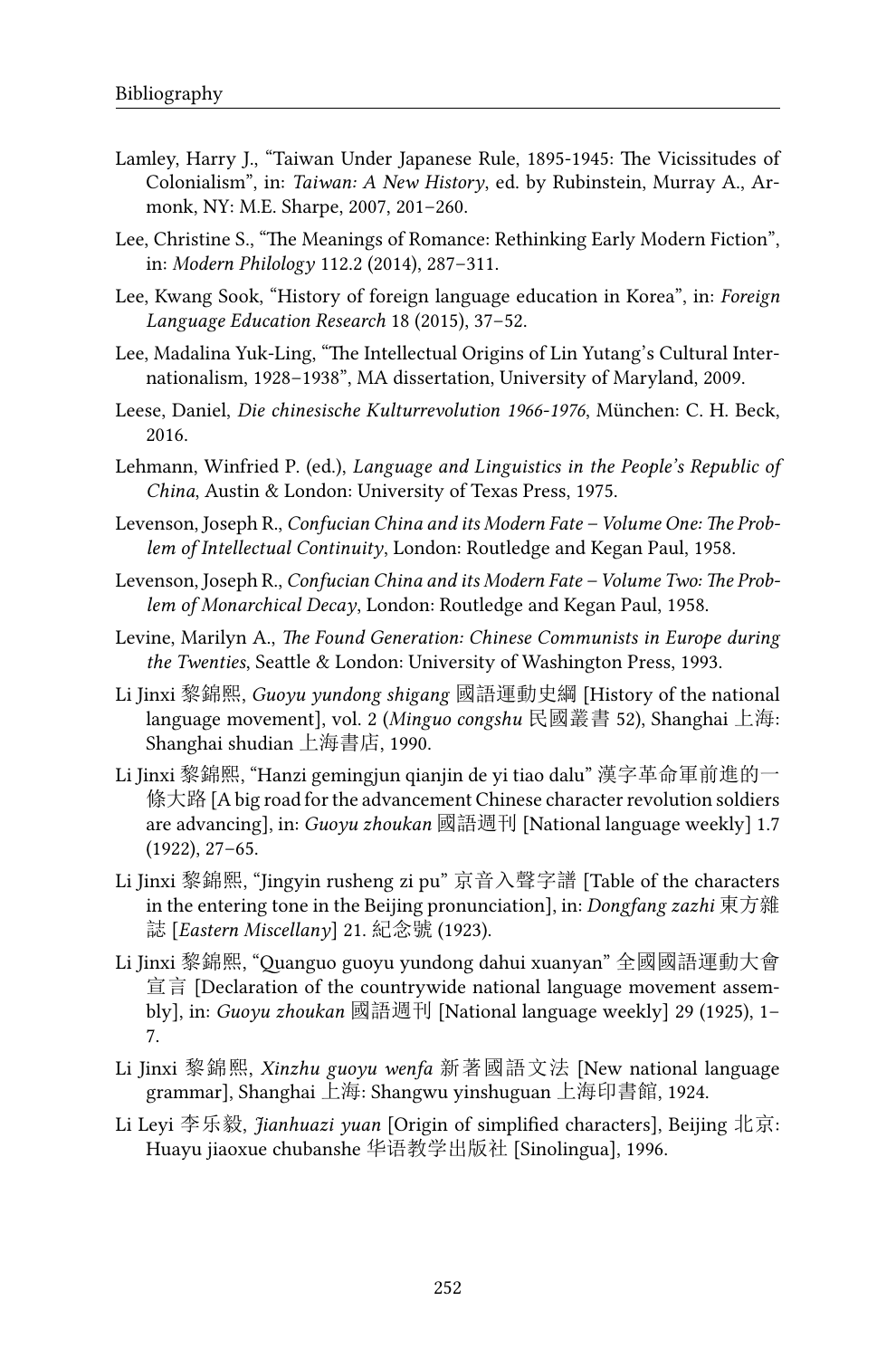- Li Ming 李明, "Du Zijin" 杜子劲, in: *Zhongguo xiandai yuyanxuejia* 中国现代语 言学家 [Modern Chinese linguists], ed. by *Zhongguo yuyanxuejia* bianxiezu 《中国语言学家》编写组 ['Modern Chinese linguists' compilation group], vol. 4, Shijiazhuang 石家庄: Hebei renmin chubanshe 河北人民出版社, 1985, 51–56.
- Li Yu'an 李遇安 [arranged by Wang Guiling 王桂玲], "Lu Xun xiansheng dui wo de jiaohui" 鲁迅先生对我的教诲 [What Lu Xun taught me], in: *Wenyuan xieying* 文苑撷英 [Selected essence of the literary world], ed. by Beijing shi Zheng-Xie wenshi ziliao weiyuanhui 北京市政协文史资料委员会 [Beijing Chinese People's Political Consultative Conference committee for literature and history data], Beijing 北京: Beijing chubanshe 北京出版社, 2000, 110– 113.
- Li, Chris Wen-Chao, "Rù 入 Tone Development in Běijīng Mandarin", in: *Encyclopedia of Chinese Language and Linguistics*, ed. by Sybesma, Rint, et al., Leiden / Boston: Brill, 2017, 627–635.
- Li, Chris Wen-Chao, "Shifting Patterns of Chinese Diglossia: Why the Dialects May Be Headed for Extinction", in: *Divided Languages? Diglossia, Translation and the Rise of Modernity in Japan, China and the Slavic World*, ed. by Árokay, Judit, Jadranka Gvozdanović, and Darja Miyajima, Cham: Springer, 2014, 65– 86.
- Li, Yan, *China's Soviet Dream: Propaganda, Culture, and Popular Imagination* (Routledge Contemporary China Series), London; New York: Routledge, 2017.
- Liang Qichao 梁启超, "Xin min shuo" 新民说 [On renovating the citizen], in: *Liang Qichao quanji* 梁启超全集 [Complete works of Liang Qichao], ed. by Zhang Pinxing 张品兴, vol. 3: Beijing chubanshe 北京出版社, 1999, 655–735.
- Liang Qichao 梁啟超, "Xin min shuo: di shiyi jie: Lun jinbu" 新民說: 第十一節: 論進步 [On renovating the citizen: section 11: About progress], in: *Xin min congbao* 新民叢報 [New citizen] 11 (1902), 8–20.
- Liang Shuming 梁漱溟 and Gutong 孤桐 [= Zhang Shizhao], "Dong-Xi wenhua ji qi zhexue" 東西文化及其哲學 [The culture of the East and the West and their philosophy], in: *Jiayin* 甲寅 [*The Tiger*] 1.3 (1925), 18–19.
- Liao Jiuming 廖久明, *Zhongguo xiandai wenxue shiliao yanjiu ju yu: Lu Xun, Guo Moruo, Gao Zhanghong* 中國現代文學史料研究舉隅: 魯迅、郭沫若、高長 虹 [Examples from modern Chinese literature historical documents research: Lu Xun, Guo Moruo, Gao Zhanghong], Taipei 臺北: Xinrui wen chuang 新銳 文創, 2012.
- Liming zhongxue jiaowuchu 黎明中学教务处, *Liming zhongxue gailan* 黎明中学 概览 [Outline of Liming Middle School], Beijing: Liming zhongxue jiaowuchu 黎明中学教务处, 1926.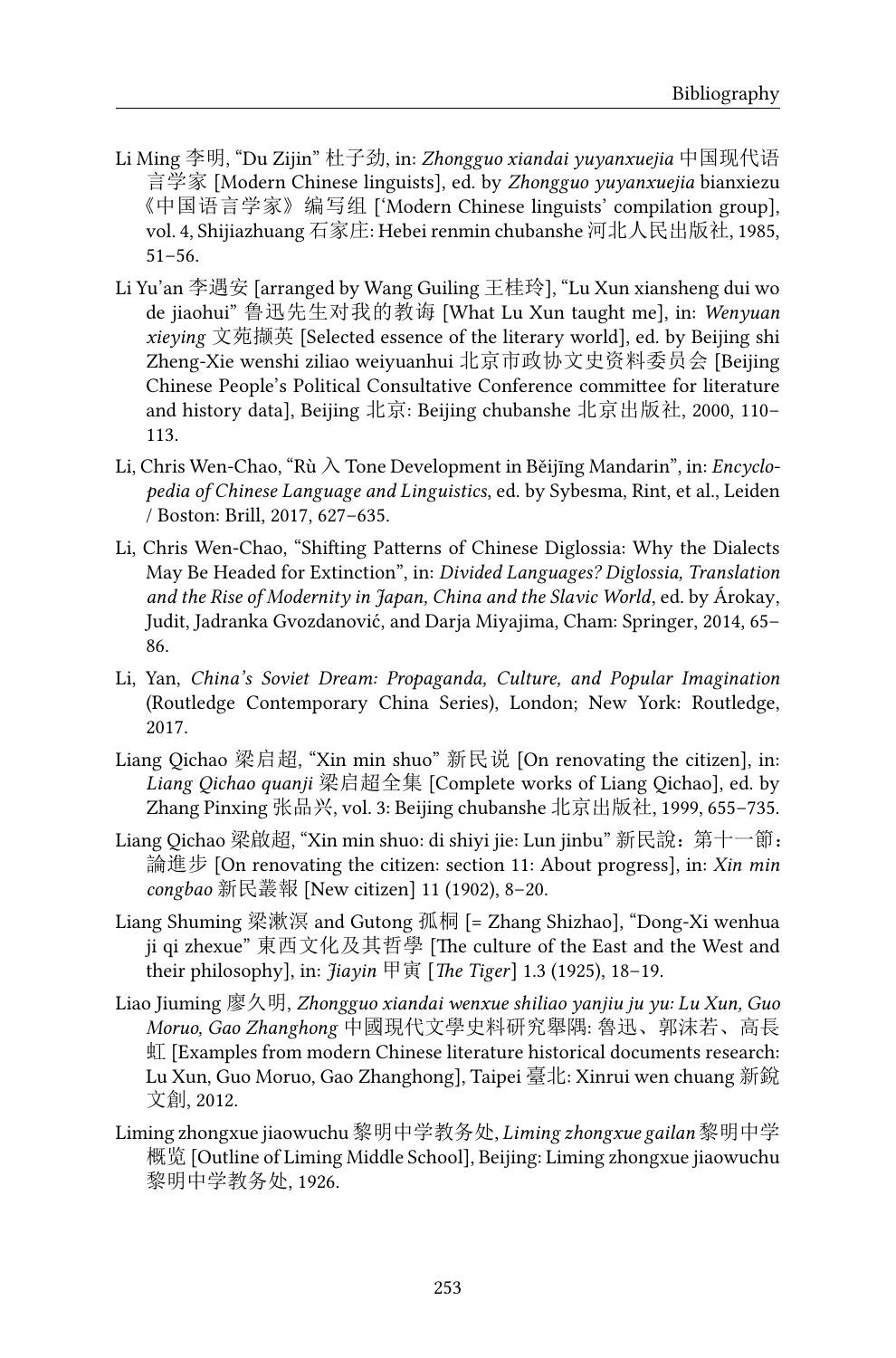- Lin Che-Chang 林哲璋, "*Guoyu Ribao* de lishi shuxie" 「國語日報」的歷史書 寫 [The Development of *Mandarin Daily News*—A Historical Viewpoint], MA dissertation, Guoli Taidong daxue 國立台東大學, 2006.
- Lin Liantong 林连通, Gu Shixi 顾士熙 (ed.), "Zhou Zumo (1914–1995.1.14)" 周 祖谟(1914—1995.1.14), in: *Zhongguo yuyanxue nianjian* 中国语言学年鉴 [Chinese linguistics yearbook] 1995–1998, 882.
- Lin, Xiaoqing Diana, *Peking University: Chinese Scholarship and Intellectuals 1898– 1937* (SUNY series in Chinese Philosophy and Culture), New York: State University of New York Press, 2005.
- Lin, Xiaoqing Diana, *Peking University: Chinese Scholarship and Intellectuals, 1898–1937*, Albany: Stage University of New York Press, 2005.
- Lin, Yü-sheng, *The Crisis of Chinese Consciousness: Radical antitraditionalism in the May Fourth Era*, Madison: University of Wisconsin Press, 1979.
- Lin, Yü-t'ang, "Altchinesische Lautlehre", PhD dissertation, Universität Leipzig, 1923.
- Lins, Ulrich [translated by Tonkin, Humphrey], *Dangerous Language Esperanto and the Decline of Stalinism*, vol. II, London: Palgrave Macmillan, 2017.
- Lippert, Wolfgang, *Entstehung und Funktion einiger chinesischer marxistischer Termini: Der lexikalisch-begriffliche Aspekt der Rezeption des Marxismus in Japan und China* (Münchner Ostasiatische Studien 19), Wiesbaden: Franz Steiner Verlag, 1979.
- Lippert, Wolfgang, "Marxism and the Development of the Chinese Political Lexicon", in: *China in seinen biographischen Dimensionen*, ed. by Neder, Christina, Heiner Roetz, and Ines-Susanne Schilling, Wiesbaden: Harrassowitz, 2001, 373–386.
- Liu Aifu 刘爱服 and Liu Dechao 刘德超 (ed.), *Han-Ying shuang jie changyong chengyu cidian* 汉英双解常用成语词典 [A Dictionary of Commonly Used Chinese Idioms with English Translation], Beijing 北京: Shangwu yinshuguan 商务印书馆, 2007.
- Liu Qinglong 刘庆隆, "*Xinhua zidian* bianxie xiuding de licheng"《新华字典》编 写修订的历程 [The process of the *Xinhua zidian*'s compilation and revision], in: *Zhongguo cishu lunji* 中国辞书论集·1999 [Collection of essays on Chinese dictionaries]: Shanghai cishu chubanshe 上海辞书出版社, 2000, 280–85.
- Liu Qinglong 刘庆隆, "Ye Shengtao xiansheng he *Xinhua zidian*" 叶圣陶先生和 《新华字典》[Ye Shengtao and the *Xinhua zidian*], in: *Yuwen jianshe* 语言建 设 [*Language Planning*] 11 (2000), 47.
- Liu Yeqiu 刘叶秋, *Zhongguo zidian shilüe* 中国字典史略 [Short history of Chinese dictionaries], Beijing: Zhonghua shuju 中华书局, 1992.
- Liu, Lydia H., *Translingual Practice: Literature, National Culture, and Translated Modernity—-China, 1900–1937*, Stanford, California: Stanford University Press, 1995.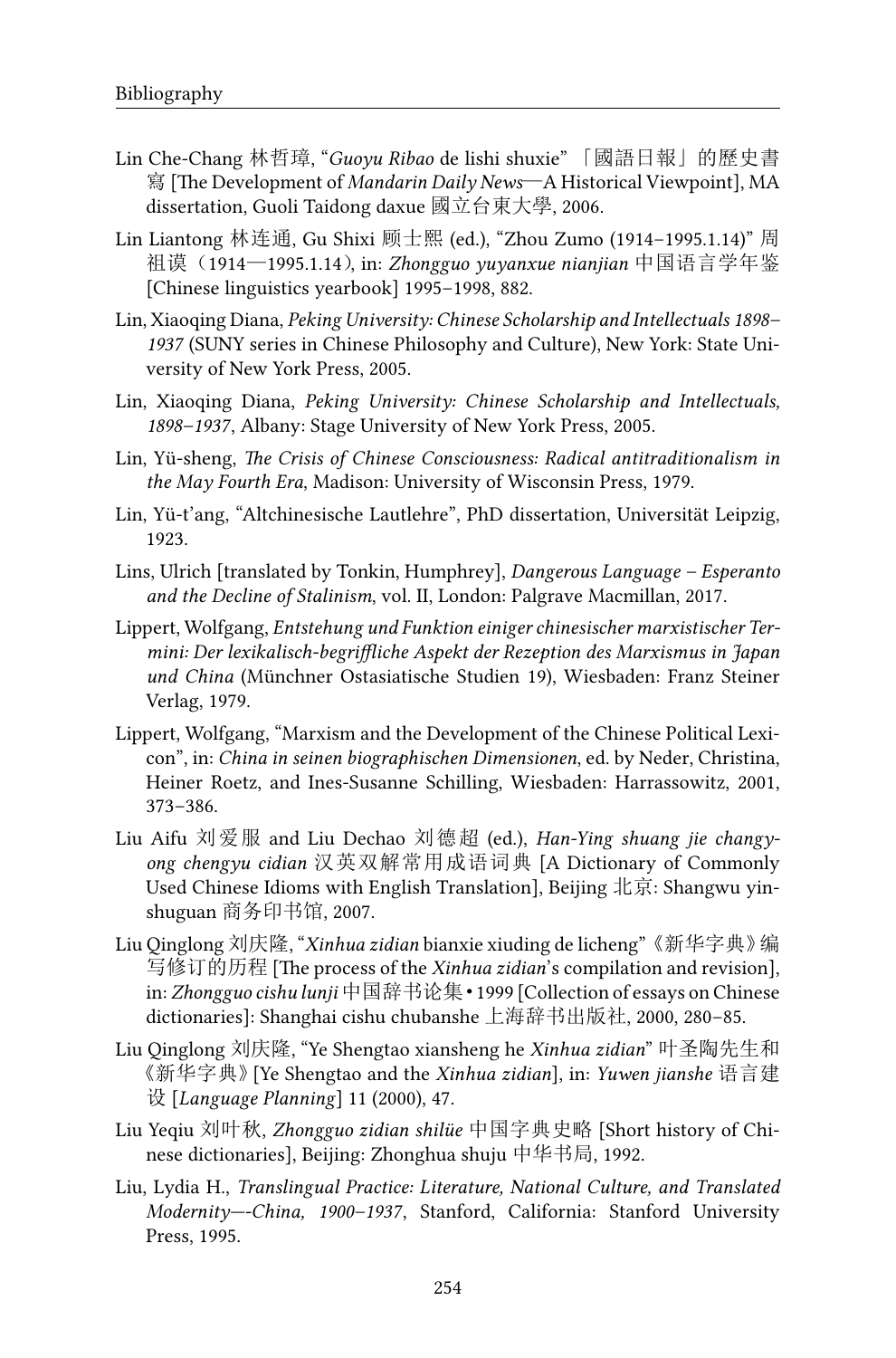- Liu, Peng, "'Conceal my Body so that I can Protect the State': The Making of the Mysterious Woman in Daoism and *Water Margin*", in: *Ming Studies* 74 (2016), 48–71.
- Lu, C. W. [Lu Zhiwei 陸志韋], "The Status of the Word in Chinese Linguistics", in: *Beiträge zum Problem des Wortes im Chinesischen* (Ostasiatische Forschungen 1), ed. by Ratchnevsky, Paul, Berlin: Akademie-Verlag, 1960, 34–47.
- Lu Erkui 路爾奎 et al. (ed.), *Xin Zidian* 新字典 [New Dictionary], Shanghai 上 海: Shangwu yinshuguan 商务印书馆, 1912.
- Lu Hsun [Lu Xun; translated by Yang Hsien-yi and Gladis Yang], *A Brief History of Chinese Fiction*, Peking: Foreign Language Press, 1976.
- Lu Xun 魯迅, "Kanle Wei Jiangong jun de "Bu gan mangcong" de ji ju shengming" 看了魏建功君的《不敢盲從》以後的幾句聲明 [Some sentences of clarification after reading Wei Jiangong's "[I] don't dare to follow blindly"], in: *Wei Jiangong wenji* 魏建功文集 [Collected works of Wei Jiangong], ed. by Ye Xiaochun 叶笑春, Rong Wenmin 戎文敏, Zhou Fang 周方 and Ma Zhenxing 马镇, vol. 5, Nanjing 南京: Jiangsu jiaoyu chubanshe 江苏教育出版社, 2001, 399–401.
- Lu Xun 魯迅, *Nahan* 吶喊 [Call to Arms], Beijing 北京: Renmin wenxue chubanshe 人民文學出版社, 1976.
- Lu Xun 魯迅 (ed.), *Tang Song chuanqi ji* 唐宋傳奇集 [Collection of wonder tales from the Tang and Song Dynasties], Beijing 北京: Wenxue guji kanxingshe 文学古籍刊行社, 1956.
- Lu Xun 魯迅, *Zhongguo xiaoshuo shilüe* 中國小說史略 [Brief history of Chinese fiction], Hongkong 香港: Xin yi chubanshe 新藝出版社, 1970 [1923].
- Lu Xun 鲁迅, *Lu Xun shuxin ji* 鲁迅书信集 [Lu Xun letter collection], vol. 2, Beijing 北京: Renmin wenxue chubanshe 人民文学出版社, 1976.
- Lu Xun 鲁迅, "'Yingyi' yu 'wenxue de jiejixing'" "硬译"与"文学的阶级性" ['Forced translation' and the 'class character of literature'], in: *Lu Xun quanji* 鲁迅全集 [Complete works of Lu Xun], vol. 4, Beijing 北京: Renmin wenxue chubanshe 人民文学出版社, 1989, 195–222.
- Lu Zhiwei 陸志韋, "Hanyu de goucifa" 漢語的構詞法 [Chinese word formation], in: *Lu Zhiwei yuyanxue zhuzuoji* 陸志韋語言學著作集 [Collection of linguistic works of Lu Zhiwei], ed. by Zheng Renjia 鄭仁甲, vol. 3, Beijing 北 京: Zhonghua shuju 中華書局, 1990, 263–372.
- Lu, Xing, *The Rhetoric of Mao Zedong: Transforming China and Its People*, Columbia: University of South Carolina Press, 2017.
- Lufei Kui 陸費逵, "Putong jiaoyu dang caiyong sutizi" 普通教育當採用俗體字 [Common education should employ popular characters], in: *Jiaoyu zazhi* 教 育雜誌 [Education magazine] 1.1 (1909), 1–2.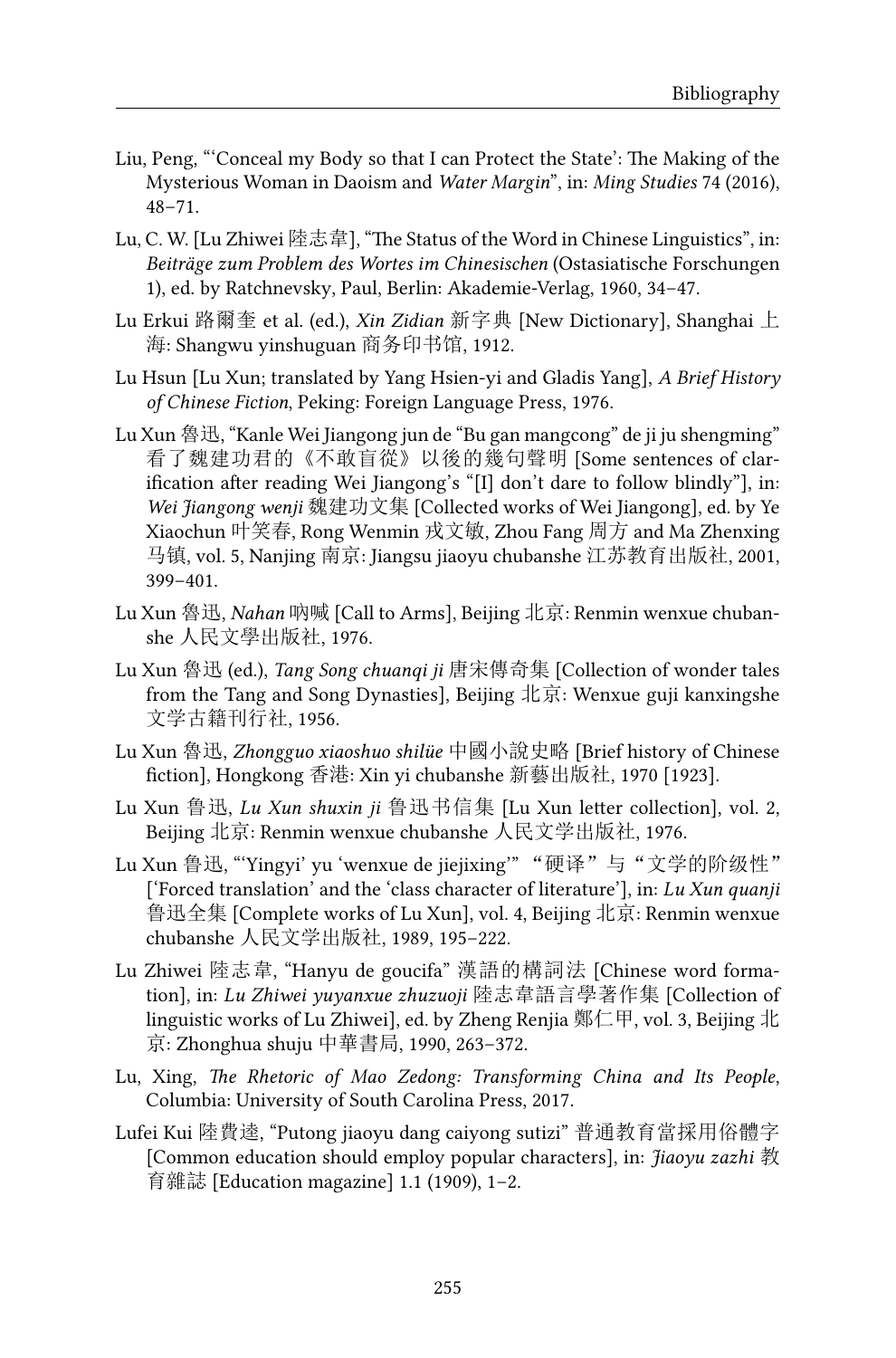- Luo Changpei 羅常培, *Zhongguo yinyunxue daolun* 中國音韻學導論 [Introduction to Chinese phonology], Beijing: Guoli Beijing daxue chubanbu 國立北 京大學出版部, 1949.
- Lust, J., "The "Su-Pao" Case: An Episode in the Early Chinese Nationalist Movement", in: *Bulletin of the School of Oriental and African Studies, University of London* 27.2 (1964), 408–429.
- Ma Si 马嘶, *Yidai zongshi Wei Jiangong* 一代宗师魏建功 [A great master of a generation: Wei Jiangong], Beijing 北京: Wenhua yishu chubanshe 文化艺术 出版社, 2007.
- Ma Xulun 馬敘倫, "Zhongguo wenzi gaige yanjiu weiyuanhui chenglihui kaihuici" 中國文字改革研究委員會成立會開會辭 [Opening address at the founding session of the Chinese script reform research committee], in: *Zhongguo yuwen* 中國語文 [Chinese language and script] 1 (1952), 4.
- Macauley, Melissa A., "Civil and Uncivil Disputes in Southeast Coastal China, 1723–1820", in: *Civil Law in Qing and Republican China*, ed. by Bernhardt, Kathryn, and C. C. Huang Philip, Stanford, California: Stanford University Press, 1994, 85–121.
- Mair, Victor H., "Buddhism and the Rise of the Written Vernacular in East Asia: The Making of National Languages", in: *The Journal of Asian Studies* 53.3 (1994), 707–751.
- Mair, Victor H., "What is a Chinese 'Dialect/Topolect'?", in: *Sino-Platonic Papers* 29 (1991), 1–31.
- Mair, Victor H., "Zhong Youguang 周有光 (January 13,1906 January 14, 2017)", in: *The Journal of Chinese Linguistics* 45.2 (2017), 500–507.
- Mak, George Kam Wah, *Protestant Bible Translation and Mandarin as the National Language of China* (Sinica Leidensia 131), Leiden: Brill, 2016.
- Mao Zedong 毛泽东, *Xin minzhuzhuyi lun* 新民主主义论 [New democracy theory], Beijing 北京: Renmin chubanshe 人民出版社, 1975.
- Martin, Helmut, *Chinesische Sprachplanung* (Schriftenreihe des Landesinstituts für Arabische, Chinesische und Japanische Sprache Nordrhein-Westfahlen 9), Bochum: Studienverlag Brockmeyer, 1982.
- Masini, Federico, "Notes on the First Chinese Dictionary Published in Europe", in: *Monumenta Serica* 51 (2003), 283–308.
- Matten, Marc Andre, *Die Grenzen des Chinesischen: Nationale Identitätsstiftung im China des 20. Jahrhunderts* (Veröffentlichungen des Ostasien-Instituts der Ruhr-Universität, Bochum 54), Wiesbaden: Harrassowitz-Verlag, 2009.
- Mazanec, Thomas J, and Yu Taiming 余泰明, "Jiǎ Dǎo's Rhythm, or, How to Translate the Tones of Medieval Chinese", in: *Journal of Oriental Studies* 49.1, Special Issue: Experiments in Translating Classical Chinese Poetry (2016), 27–48.
- Mccord, Edward A., *The Power of the Gun: The Emergence of Modern Chinese Warlordism*, Berkeley / Los Angeles / Oxford: University of California Press,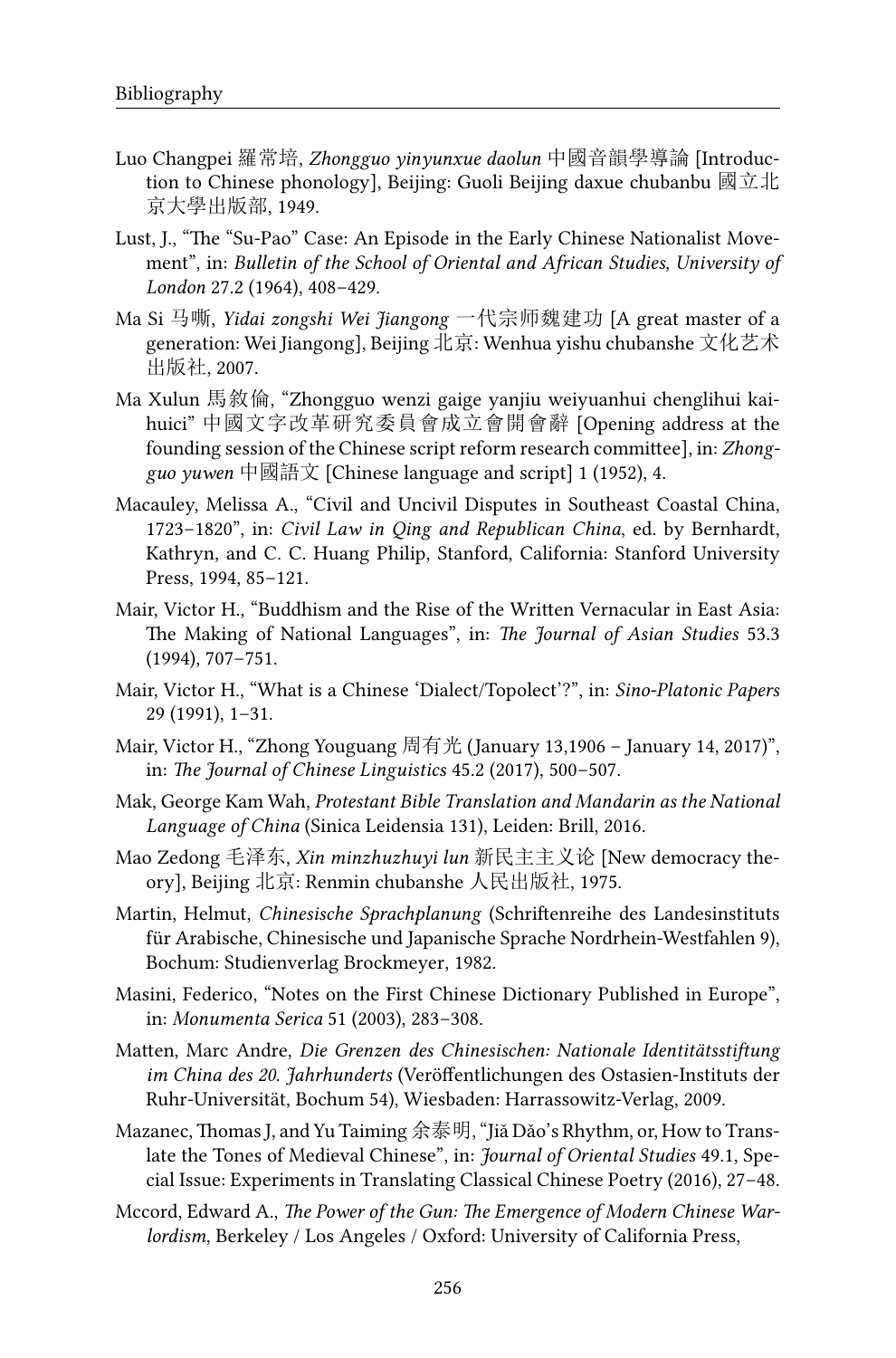- McNair, Amy, "Public Values in Calligraphy and Orthography in the Tang Dynasty", in: *Monumenta Serica* 43 (1995), 263–278.
- Mei, Tsu-lin, and Yu-kung Kao, "Tu Fu's 'Autumn Meditations': An Exercise in Linguistic Criticism", in: *Harvard Journal of Asiatic Studies* 28 (1968), 44–80.
- Merlino Palermo, Annamaria, "La rivista Xin Qingnian (Nuova Gioventù) nel maggio 1918", in: *Cina* 16 (1980), 229–263.
- Meulenbeld, Mark, "Vernacular 'Fiction' and Celestial Script: A Daoist Manual for the Use of *Water Margin*", in: *Religions* 10.518 (2019).
- Miao Wengong 繆文功, *Zhonghua zhongxue xiushen jiaokeshu* 中華中學修身教 科書 [Chinese middle school moral education textbook], vol. 4, Shanghai 上 海: Zhonghua shuju 中華書局, 1912.
- Miller, Mark, "The Yusi Society", in: *Literary Societies of Republican China*, ed. by Denton, Kirk A., and Michel Hockx, Lanham: Lexinton Books, 2008, 171–206.
- Müller, Gotelind, *China, Kropotkin und der Anarchismus*, Wiesbaden: Harrassowitz, 2001.
- Müller, Gotelind, "Esperanto", in: *Encyclopedia of Chinese Language and Linguistics*, ed. by Sybesma, Rint, et al., Leiden / Boston: Brill, 2017, 192–194.
- Müller, Gotelind, "Lin Yutang Die Persönlichkeit im Spiegel des Werks", in: *Drei Studien über Lin Yutang (1895–1976)* (Chinathemen 41), ed. by Martin, Helmut, and Lutz Bieg, Bochum: Brockmeyer, 1989, 5–144.
- Müller-Yokota, Wolfram, "Schrift und Schriftgeschichte", in: *Sprache und Schrift Japans*, ed. by Lewin, Bruno, Leiden: Brill, 185–221.
- Münning, Mariana, "Concepts of Language in the Debate on Esperanto in the Early Twentieth Century", in: *Orientierungen* 24.2 (2012), 1–21.
- Münning, Mariana, "Lù Zhìwéi 陸志韋", in: *Encyclopedia of Chinese Language and Linguistics*, ed. by Sybesma, Rint, et al., Leiden / Boston: Brill, 2017, 653– 658.
- Münning, Mariana, "Sprachpolitik als Selbstzensur. 'Elegante Sprache' (*yayan*) und 'volkstümliche Zeichen' (*suzi*) bei Wei Jiangong (1901-1980)", in: *Worüber man nicht spricht. Tabus, Schweigen und Redeverbote in China*, ed. by Breuer, Rüdiger, and Heiner Roetz, Wiesbaden: Harrassowitz, 2018, 91–112.
- Münning, Mariana, "Wèi Jiàngōng 魏建功 (1901-1980)", in: *Encyclopedia of Chinese Language and Linguistics*, ed. by Sybesma, Rint, et al., Leiden / Boston: Brill, 2017, 508–512.
- Norman, Jerry, *Chinese*, New York: Cambridge University Press, 1988.
- Oh, Young, "Rime Dictionaries", in: *Encyclopedia of Chinese Language and Linguistics*, ed. by Sybesma, Rint, Leiden / Boston: Brill, 2017, 600–608.
- Packard, Jerome L., *The Morphology of Chinese: A Linguistic and Cognitive Approach*, Cambridge: Cambridge University Press, 2000.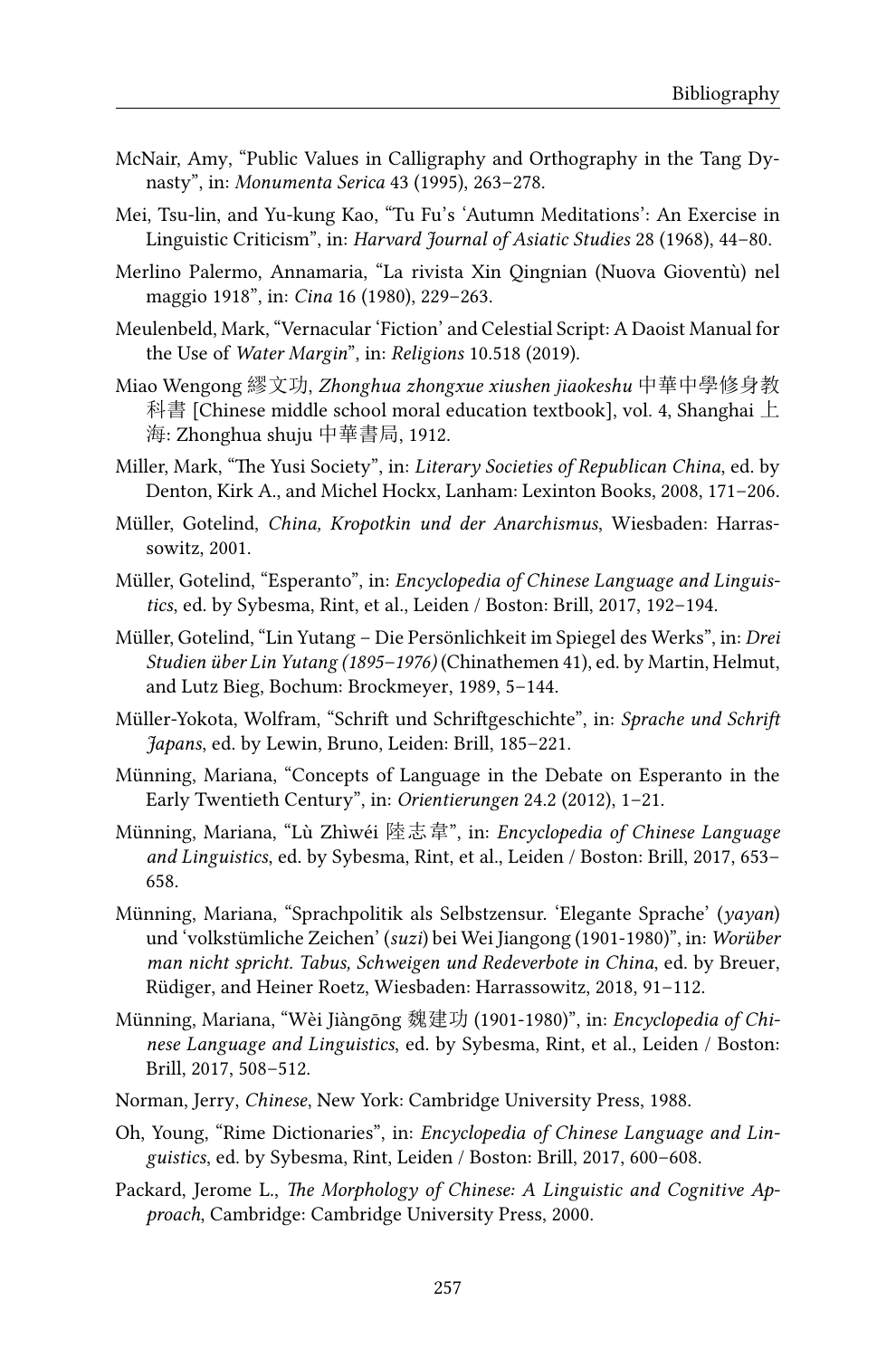- Pálfi, Loránd-Levente, and Bent Nielsen, "Heming Yong & Jing Peng. *Chinese Lexicography: A History from 1046 BC to AD 1911*", in: *International Journal of Lexicography* 22.3, 335–344.
- Pang Xianzhi 逄先知, Feng Hui 冯蕙 (et al.) (ed.), *Mao Zedong nianpu (1949–1976)* 毛泽东年谱(一九四九——一九七六)[Chronological biography of Mao Zedong (1949–1976)], vol. 1, Beijing 北京: Zhongyang wenxian chubanshe 中央文献社出版, 2013.
- Park Jae-woo 朴宰雨 [Piao Zaiyu], "1920 niandai Wei Jiangong youji 'Qiao Han suo tan' jiazhi de tansuo" 1920 年代魏建功游记《侨韩琐谈》价值的探 索 [Investigation about the value of Wei Jiangong's travel report 'Trivial talk from my stay in Korea' of the 1920s], in: *Dangdai Hanguo* 当代韩国 [Contemporary Korea] 4 (2008), 61–68.
- Park, Haeree, *The Writing System of Scribe Zhou: Evidence from Late Pre-imperial Chinese Manuscripts and Inscriptions (5th*–*3rd centuries BCE)*, Berlin / Boston: De Gruyter, 2016.
- Parry, Albert, "The Language of Stalin's Empire", in: *The Georgia Review* 5.2 (Summer – 1951), 183–192.
- Petersen, Glen, "Peasant Education and the Reconstruction of Village Society", in: *Education, Culture, and Identity in Twentieth-Century China*, ed. by Peterson, Glen, Ruth Hayoe, and Yongling Lu, Hong Kong: Hong Kong University Press, 2001, 217–237.
- Petersen, Glen, and Ruth Hayhoe, "Introduction", in: *Education, Culture, and Identity in Twentieth-Century China*, ed. by Peterson, Glen, Ruth Hayoe, and Yongling Lu, Hong Kong: Hong Kong University Press, 2001, 1–21.
- Peyraube, Alain, "Some Reflections on the Sources of the *Mashi Wentong*", in: *New Terms for New Ideas. Western Knowledge and Lexical Change in Late Imperial China*, ed. by Lackner, Michael, Iwo Amelung, and Joachim Kurtz, Leiden: Brill, 2001, 341–356.
- Phillips, Steven, "Between Assimilation and Independence: Taiwanese Political Aspirations Under Nationalist Chinese Rule, 1945-1948", in: *Taiwan: A New History*, ed. by Rubinstein, Murray A.: M.E. Sharpe, 2007, 275–319.
- Ping, Chen, "China", in: *In Language and National Identity in Asia*, ed. by Simpson, Andrew, Oxford: Oxford University Press, 2007, 141–67.
- Pohl, Karl-Heinz, *Ästhetik und Literaturtheorie in China Von der Tradition bis zur Moderne* (Geschichte der chinesischen Literatur 5), München: K. G. Saur, 2006.
- Pollard, David E., *A Chinese Look at Literature. The Literary Values of Chou-Tso-jen in Relation to the Tradition*, London: C. Hurst & Co., 1973.
- Pulleyblank, Edwin G., *Lexicon of Reconstructed Pronunciation in Early Middle Chinese, Late Middle Chinese, and Early Mandarin*, Vancouver: 1991, UBC.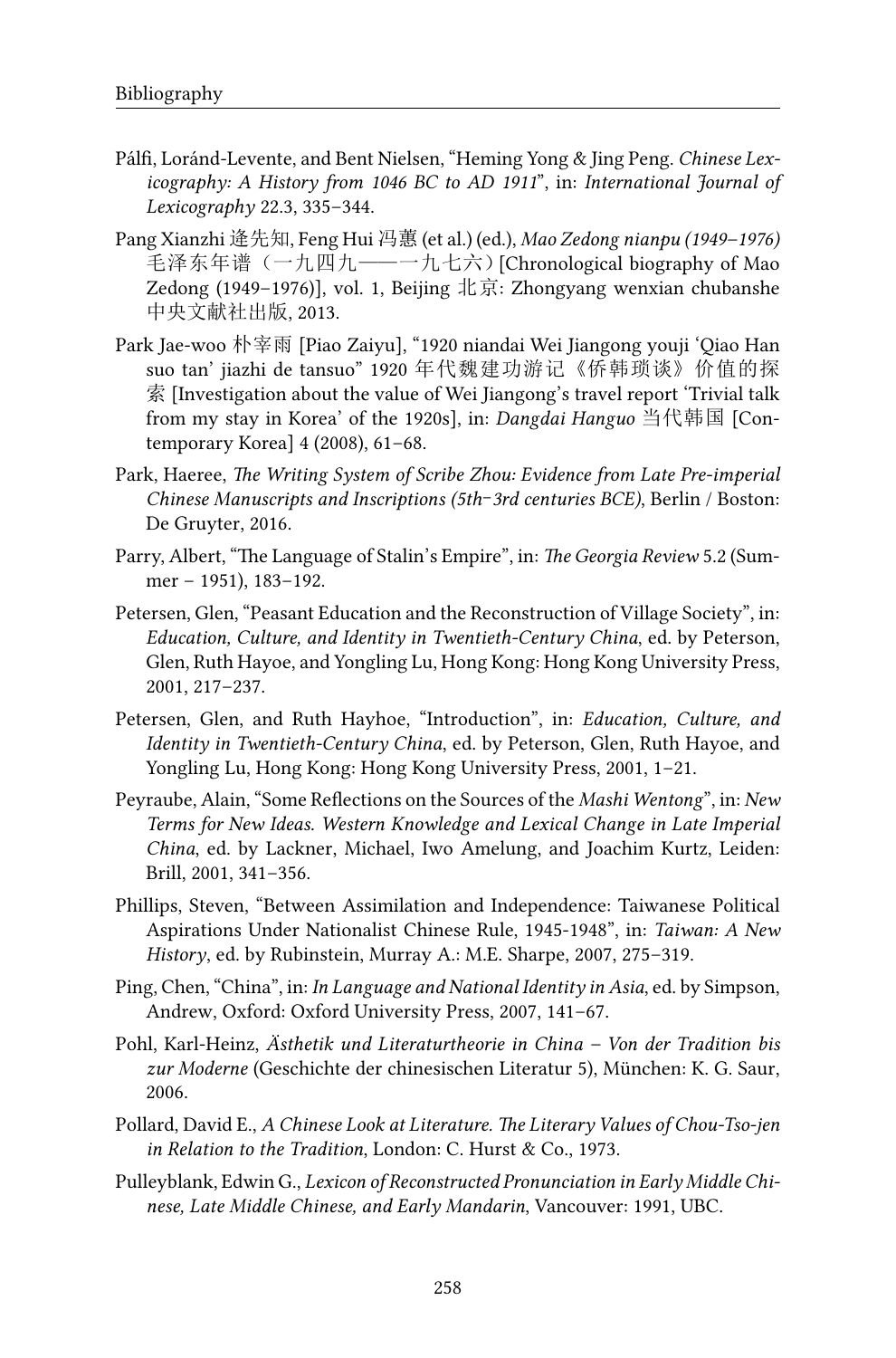- Qi Yongxiang 漆永祥, "Wei Jiangong xiansheng Chaoxian shouke shilüe" 魏建 功先生朝鲜授课事略 [Brief account of events of Wei Jiangong teaching in Korea], in: *Yan Huang wenhua yanjiu* 炎黄文化研究 [Culture of the Hot and the Yellow emperor] 1 (2004), 271–277.
- Qian Xuantong 錢玄同, "Fakanci" 發刊辭 [Editorial], in: *Guoyu zhoukan* 國語週 刊 [National language weekly] 1 (1925), 1–2.
- Qian Xuantong 錢玄同, "Hanzi geming!" 漢字革命![Chinese character revolution], in: *Guoyu yuekan* 國語月刊 [National language monthly] 7.1 (1923),  $5 - 25.$
- Qian Xuantong 錢玄同, "Jiansheng hanzi bihua de tiyi" 減省漢字筆畫底提議 [Proposition to reduce the strokes of Chinese characters], in: *Xin qingnian* 新 青年 [*La Jeunesse*] 7.3 (1920), 111–116.
- Qian Xuantong 錢玄同, "*Jiayin* yu *Shuihu*" 甲寅與水滸 [*Jiayin* and *Water Margin*], in: *Guoyu zhoukan* 國語週刊 [National language weekly] 7, 98–100.
- Qian Xuantong 錢玄同, "Tongxin" 通信 [Correspondence], in: *Xin qingnian* 新 青年 [*La Jeunesse*] 5.2 (1918), 183–84.
- Qian Xuantong 钱玄同, "*Guoyu zhoukan* fakanci"《国语周刊》发刊辞 ['National language weekly' editorial], in: *Hanzi gaige yu guoyu yundong* 汉字改革与国 语运动 [Chinese character reform and national language movement] (*Qian Xuantong wenji* 钱玄同文集 [Collected works of Qian Xuantong] 3), ed. by Liu Siyuan 刘思源, Feng Ying 冯英, Cui Shaoying 崔少英, Beijing: Zhongguo renmin daxue chubanshe 中国人民大学出版社, 1999, 156–57.
- Qian Xuantong 钱玄同, *Qian Xuantong riji* 钱玄同日记 [Qian Xuantong's diary], vol. 2 (1923–1933), Beijing: Peking University Press, 2014.
- Qiu Tingliang 裘廷梁, "Lun Baihua wei weixin zhi ben" 論白話為維新之本 [Baihua is the root of modernization], in: *Zhongguo guanyin baihuabao* 中國 官音白話報 [China Mandarin pronunciation vernacular journal] 20 (1898),  $1-4.$
- Qiu Xigui 裘錫圭 [translated by Mattos, Gilbert and Norman, Jerry], *Chinese Writing* (Early China Special Monograph Series 4), Berkeley: University of California, 2000.
- Qiusheng 秋聲, "Dadao funü jiefang yundong de lanlu-hu" 打倒婦女解放運動 的攔路虎 [Overthrow the stumbling blocks [tiger that blocks the way] of the women's liberation movement], in: *Funü zhoukan* 婦女週刊 [Women weekly] (1925).
- Quirin, Michael, "Benjamin A. Elman: From Philosophy to Philology: of Change in Late Imperial China. Harvard Cambridge, Mass./London: Harvard University Press, 1984 [Review]", in: *Monumenta Serica* 37 (1986–1987), 355–359.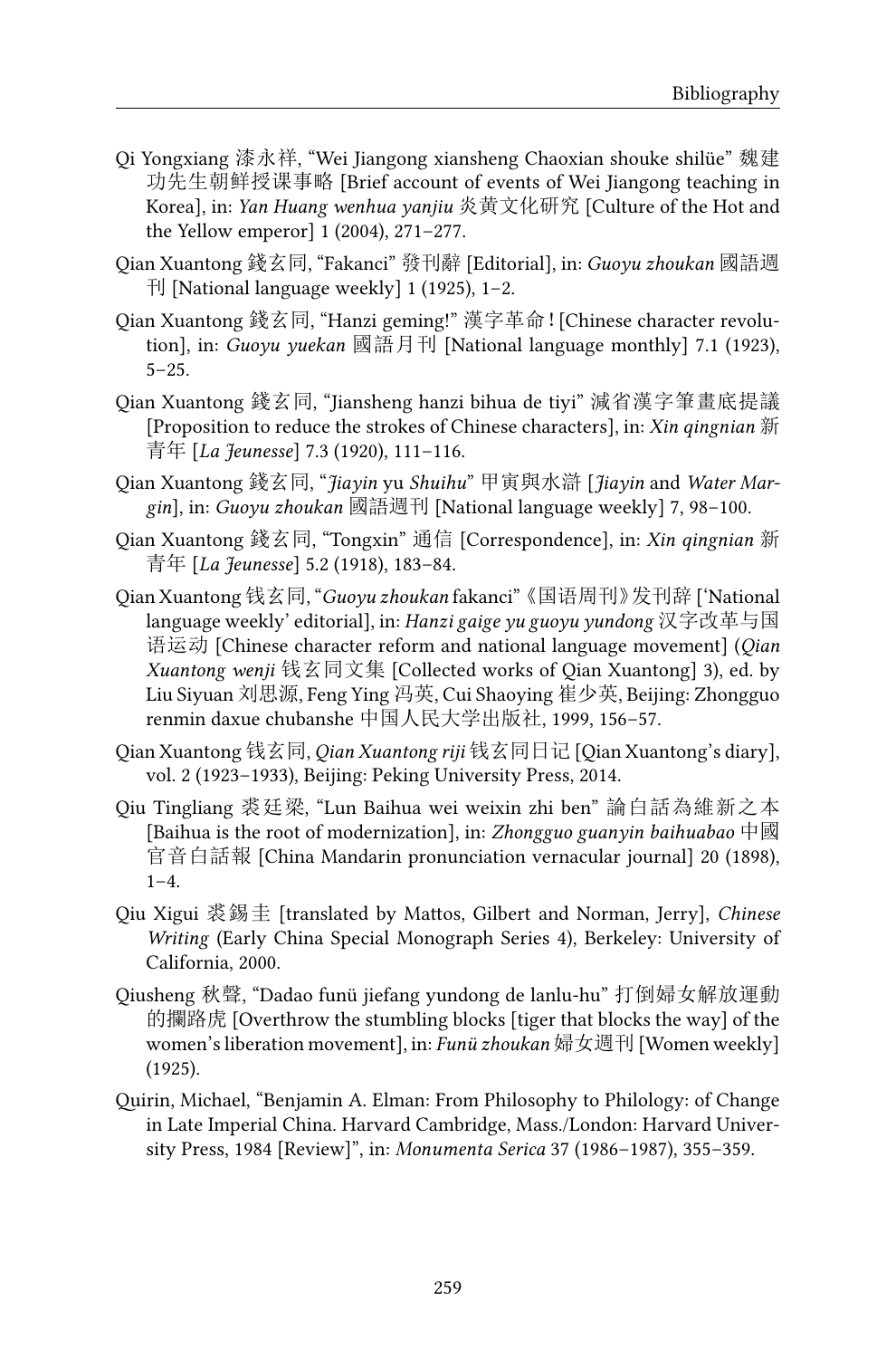- Ran 燃 [Wu Zhihui 吴稚晖], "Shu *Fuzhou Ribao* 'Dongxue Xi jian' pian hou" 书 《福州日报》《东学西渐》篇后 [After writing 'Eastern learning penetrates the West' in *Fuzhou Daily*], in: *Xinhai Geming qian shi nian shijian shilun xuanji* 辛亥革命前十年时间时论选集 [Selected works of public opinion of the ten years before the Xinhai Revolution], ed. by Zhang Zhan 张栴, Wang Renzhi 王忍之, vol. 3, Beijing 北京: Shenghuo, dushu, zhishi san lian shudian 生活· 读书·新知三联书店, 1977, 459–477.
- Rehbock, Helmut, "Gebrauchstheorie der Bedeutung", in: *Metzler Lexikon Sprache*, ed. by Glück, Helmut, and Michael Rödel, Stuttgart ⁵: J. B. Metzler Verlag GmbH, 2016, 223.
- Renmin chubanshe 人民出版社出版 (ed.), *Sidalin Makesizhuyi yu yuyanxue wenti* 斯大林馬克思主義與語言學問題 [Stalin: "Concerning Marxism in Linguistics"], Beijing 北京: Renmin chubanshe 人民出版社出版, 1950.
- Richter, Mathias, "Punctuation, Premodern", in: *Encyclopedia of Chinese Language and Linguistics*, ed. by Sybesma, Rint, et al., Leiden / Boston: Brill, 2017, 46–55.
- Richter, Ursula, "Historical Scepticism in the New Culture Era: Gu Jiegang and the 'Debate on Ancient History'", in: *Jindai Zhongguo shi yanjiu tongxun* 近 代中國史研究通訊 [*Newsletter for Modern Chinese History*] 23, 355–388.
- Richter, Ursula, *Zweifel am Altertum. Gu Jiegang und die Diskussion über Chinas alte Geschichte als Konsequenz der "Neuen Kulturbewegung" ca. 1915–1923* (Münchener Ostasiatische Studien 60), Stuttgart: Franz Steiner Verlag, 1992.
- Roberts, David, "Dialogue on dialect standardization", in: *Writing Systems Research* 10.1 (2018), 68–71.
- Romagnoli, Chiara, and Pei Wen, "A New Chinese Translation of the 'cours de linguistique générale'", in: *Cahiers Ferdinand de Saussure* 60 (2007), 191–216.
- Rosner, Erhard, *Schriftsprache: Studien zur Diglossie des modernen Chinesisch* (Chinathemen 74), Bochum: Brockmeyer, 1993.
- Rosthorn, A. von, "Das Er-ya und andere Synonymiken", in: *Wiener Zeitschrift für die Kunde des Morgenlandes* 49 (1942), 126–144.
- Rozas, Danny [transl.] (ed.), "Record of Conversation between I.V. Stalin and Chairman of the Central People's Government of the People's Republic of China Mao Zedong on 16 December 1949", URL: https://digitalarchive. wilsoncenter.org/document/111240#document - 1 (visited on Apr. 4, 2022). (Archive of the President, Russian Federation (APRF), fond (f.) 45, opis (op.) 1, delo (d.) 329, listy (ll.) 9-17., record ID: 111240)
- Rubenstein, Herbert, "The Recent Conflict in Soviet Linguistics", in: *Language* 27.3 (Jul. – Sep., 1951), 281–287.
- Sanders, Robert M., "The Four Languages of 'Mandarin'", in: *Sino-Platonic Papers* 4 (1987), 1–14.
- Sarostin, George, "William H. Baxter, Laurent Sagart. Old Chinese. A New Reconstruction", in: *Journal of Language Relationship* 13.4 (2015), 383–389.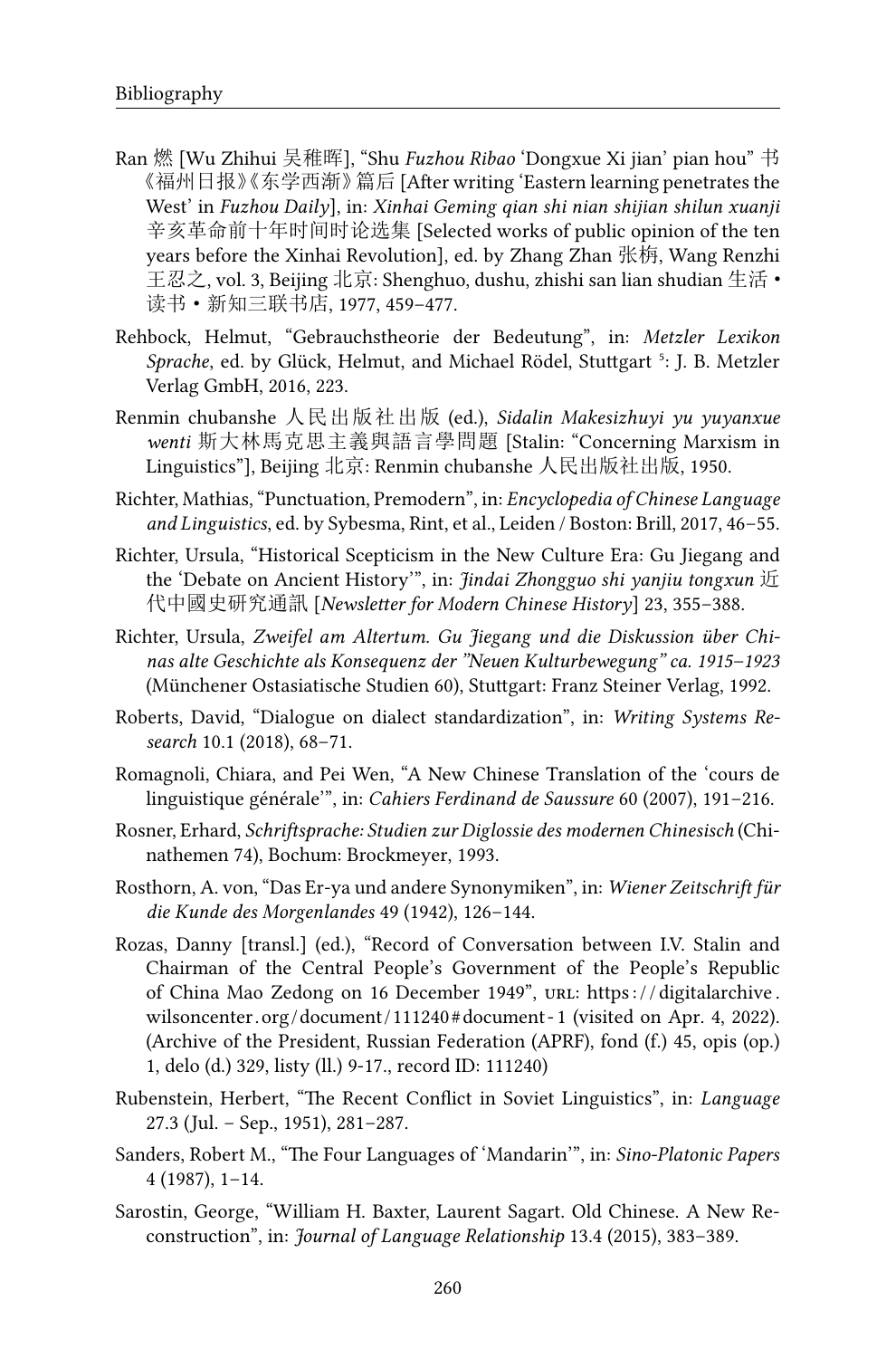- Schindelin, Cornelia, "Word Length", in: *Encyclopedia of Chinese Language and Linguistics*, ed. by Sybesma, Rint, et al., Leiden / Boston: Brill, 2017, 584–589.
- Schlepp, Wayne, "A Note on Entering Tones in Yuan Songs", in: *Journal of Chinese Linguistics* 19.1 (1991), 63–78.
- Schmidt-Glintzer, Helwig, *Das Neue China: Von den Opiumkriegen bis heute*, München <sup>3</sup>: C. H. Beck, 2004.
- Schneider, Elisabeth, "Skizze einer literarischen Zeitschrift: Die Anfänge der *Yu si* und ihre Zielsetzung", in: *Oriens Extremus* 26.1/2 (1979), 173–188.
- Schneider, Laurence, *Biology and Revolution in Twentieth-Century China*, Lanham: Rowman & Littlefield Publishers, Inc., 2003.
- Schneider, Laurence A., *Ku Chieh-kang and China's New History: Nationalism and theQuest for Alternative Traditions*, Berkeley, Los Angeles, London: University of California Press, 1971.
- Schneider, Laurence A., "National essence and the new intelligentsia", in: *The Limits of Change: Essays on Conservative Alternatives in Republican China*, ed. by Furth, Charlotte, Cambridge, Mass. Harvard University Press, 1976, 57–89.
- Schoenhals, Michael, *Doing Things with Words in Chinese Politics: Five Studies*, Berkeley: 1992.
- Schoppa, R. Keith, *Revolution and its Past*, Upper Saddle River, NJ: Pearson Prentice Hall, 2006.
- Schoppa, R. Keith, *The Columbia Guide to Modern Chinese History*, New York: Columbia University Press, 2000.
- Schuessler, Axel, *ABC Etymological Dictionary of Old Chinese*, Honolulu: University of Hawai'i Press, 2007.
- Schwarcz, Vera, *The Chinese Enlightenment. Intellectuals and the Legacy of the May Fourth Movement of 1919*, Berkeley / Los Angeles, California: University of California Press, 1986.
- Seeberg, Vilma, *Literacy in China: The Effect of the National Development Context and Policy on Literacy Levels, 1049–79* (Chinathemen 52), Bochum: Brockmeyer, 1990.
- Seybolt, Peter J., and Gregory Kuei-ke Chiang (ed.), *Language Reform in China*, New York: Sharpe, 1978.
- Seymour, James D., *China's Satellite Parties*, Armonk, NY: M. E. Sharpe, 1987.
- Shandong sheng Zou xian difangshizhi bianzuan weiyuanhui bangongshi 山东 省邹县地方史志编纂委员会办公室 [Shandong province Zou county local history gazetteer compilation committee bureau] (ed.), *Zou Xian jianzhi* 邹县 简志 [Zou County brief gazette] (*Zou xian difangshi congshu* 邹县地方史丛 书 [Zou county local history series] 3): 1986.
- Shang, Wei, "*Baihua*, *Guanhua*, *Fangyan* and the May Fourth Reading of *Rulin waishi*", in: *Sino-Platonic Papers* 117 (2002), 1–10.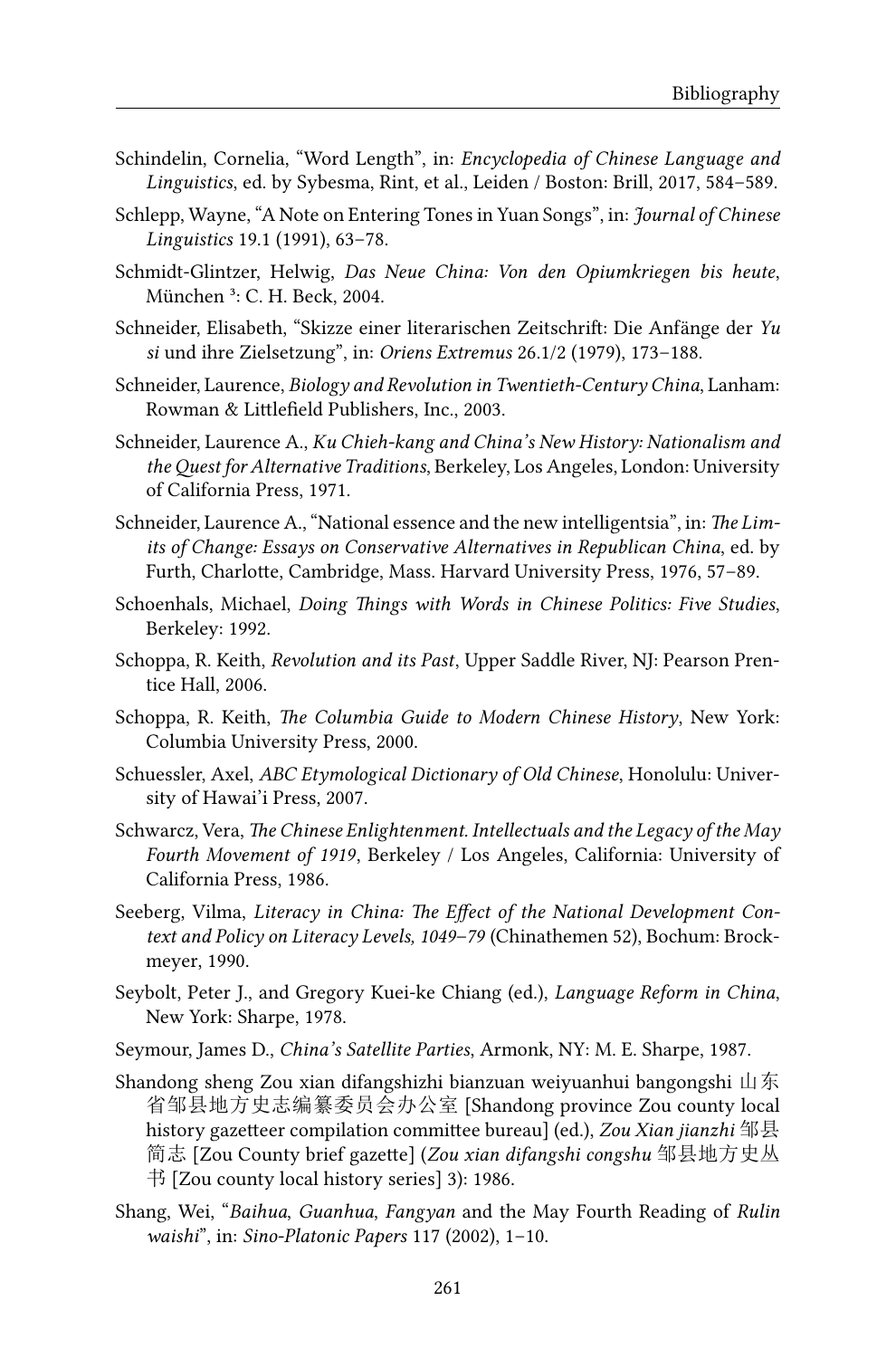- Shang, Wei, "Writing and Speech: Rethinking the Issue of Vernaculars in Early Modern China", in: *Rethinking East Asian Languages, Vernaculars, and Literacies, 1000–1919*, ed. by Elman, Benjamin A., Leiden: Brill, 2014, 254–301.
- Sheridan, James E., "The warlord era: politics and militarism under the Peking government, 1916–28", in: *The Cambridge History of China: Volume 12, Republican China, 1912–1949, Part 1*, ed. by Fairbank, John K., and Denis C. Twitchett, Cambridge: Cambridge University Press, 1983, 284–321.
- Shi Qie 士锲, "Hu Shi yu Zhang Shizhao 'fanchuan'" 胡适与章士钊"反串" [Hu Shi and Zhang Shizhao "swap roles"], in: *Jiang-Huai wenshi* 江淮文史 [Jiangsu and Anhui literature and history] (1993), 49.
- Shi Zhi 適之 [= Hu Shi 胡適], "Lao Zhang you fanpan le" 老章又反叛了 [Old Zhang has revolted again], in: *Guoyu zhoukan* 國語週刊 [National language weekly] 12 (1925), 1–3.
- Shijie huayuwen jiaoyuhui 世界華語文教育會 [World Chinese educational association] (ed.), *Guoyu yundong bai nian shilüe* 國語運動百年史略 [Brief history of 100 years national language movement], Taipei 臺北: Guoyu ribao she 國語日報社, 2012.
- Shin, Eun Kyong, "The Morphology of Resistance: Korean Resistance Networks 1895–1945", PhD dissertation, Columbia University, 2015.
- Siegel, Jeff, "Koines and koineization", in: *Language in Society,* 14.3 (1985), 357– 378.
- Simmons, Richard VanNess, "Chinese and Western understanding of China's standard language in the late 19th century", unpublished manuscript presented at the conference "Language Diversity in the Sinophone World: Policies, Effects and Tradition", Göttingen University, June 12, 2015.
- Simmons, Richard VanNess, *Chinese Dialect Classification. A comparative approach to Harngjou, Old Jintarn, and Common Northern Wu* (Amsterdam Studies in the Theory and History of Linguistic Science 188), Amsterdam/Philadelphia: John Benjamins Publishing Company, 1999.
- Simmons, Richard VanNess, "Transcription Systems: Gwoyeu Romatzyh 國語羅 馬字", in: *Encyclopedia of Chinese Language and Linguistics*, ed. by Sybesma, Rint, et al., Leiden / Boston: Brill, 2017, 416–424.
- Simmons, Richard VanNess, "Whence Came Mandarin? Qīng Guānhuà, the Běijīng Dialect, and the National Language Standard in Early Republican China", in: *Journal of the American Oriental Society* 137 (2017), 63–88.
- Sinclair, Paul, "Thomas Wade's 'Yü yen tsǔ êrh chi' and the Chinese Language Textbooks of Meiji-Era Japan", in: *Asia Major (Third Series)* 16.1 (2003), 147– 174.
- Söderblom Saarela, Mårten, "Manchu and the Study of Language in China (1607– 1911)", PhD dissertation, Princeton University, 2015.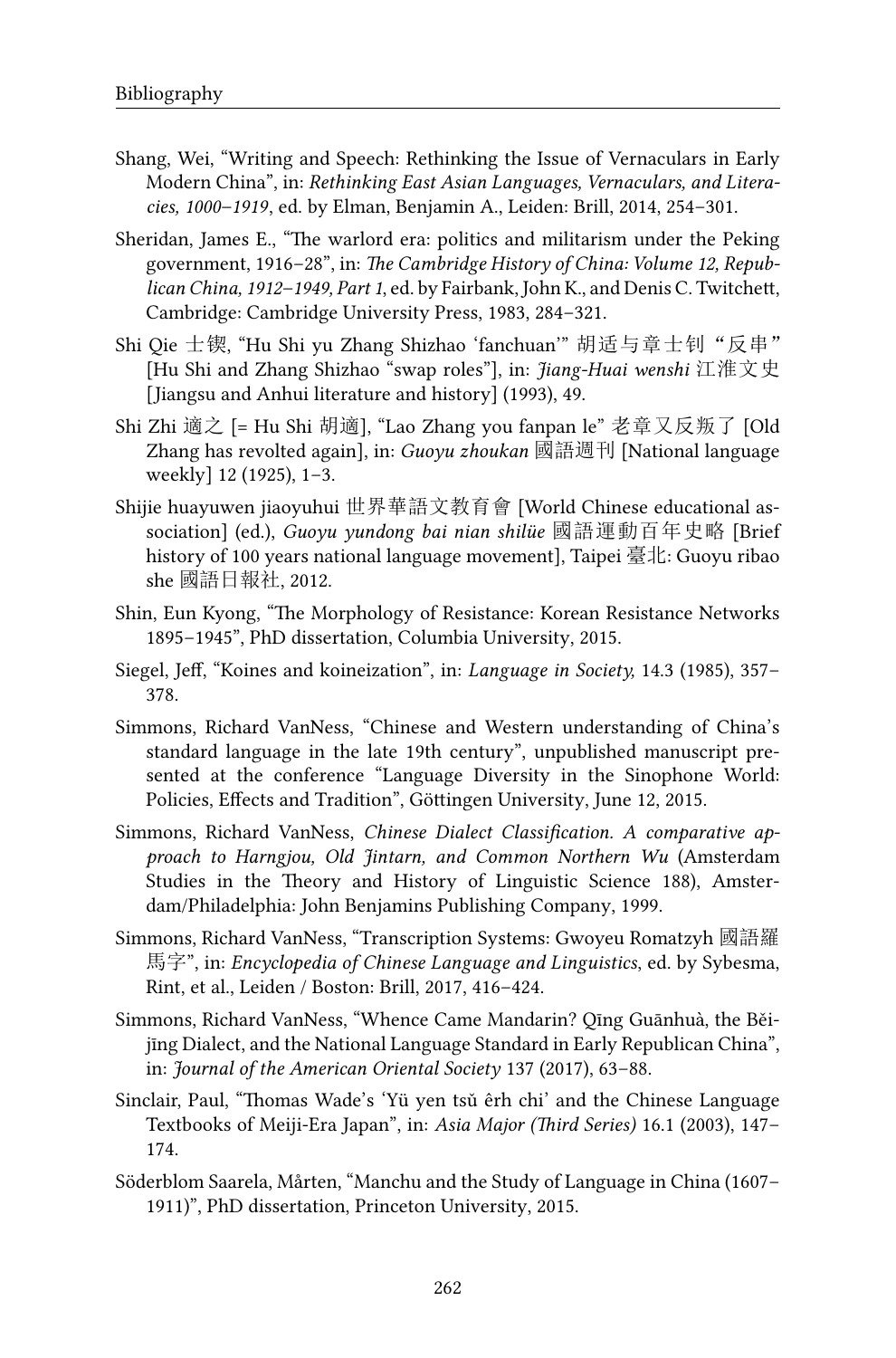- Spaar, Wilfried, "Die Diskussion um den 'Entwurf zur zweiten Schriftreform'", in: *Zielsprache Chinesisch. Beiträge zur Sprachbeschreibung und -Unterrichtung*, ed. by Kubin, Wolfgang, Bonn: Hermann Kessler Verlag für Sprachmethodik, 1986, 155–175.
- Stalin, Joseph V., *Marxism and Problems of Linguistics*, Cabin John, MD: Wildside Press, 2008.
- Stimson, Hugh M., "The Sound of a Tarng Poem: "Grieving about Greenslope," by Duh-Fuu", in: *Journal of the American Oriental Society* 89.1 (1969), 59–67.
- Stranahan, Patricia, *Underground: The Shanghai Communist Party and the Politics of Survival, 1927–1937*, Lanham et. al. Rowman & Littlefield Publishers, Inc., 1998.
- Stryjewska, Anna, "Punctuation, Modern", in: *Encyclopedia of Chinese Language and Linguistics*, ed. by Sybesma, Rint, et al., Leiden / Boston: Brill, 2017, 494– 501.
- Sun Dejin 孙德金, *Xiandai shumian Hanyu zhong de wenyan yufa chengfen yanjiu* 现代书面汉语中的文言语法成分研究 [Research of the *wenyan* grammatical components in modern written Chinese], Beijing 北京: Shangwu yinshuguan 商务印书馆, 2012.
- Sun Weiguo 孫衛國, "Chaoxian 'Huang Ming yimin zhuan' de zuozhe ji qi chengshu" 朝鮮《皇明遺民傳》的作者及其成書 [The authorship and publication of 'Biographies of Ming dynasty adherents' from Korea], in: *Hanxue yanjiu* 漢學研究 [Sinological research] 20.1 (2002), 163–188.
- Sun, Jingtao, and Hede Wu, "Fanqiè 反切", in: *Encyclopedia of Chinese Language and Linguistics*, ed. by Sybesma, Rint, et al., Leiden / Boston: Brill, 2017, 225– 228.
- Sun, Kezhi, "Chinese Understandings of Colonial Korea in Modern Times, 1910– 1945", in: *International Impact of Colonial Rule in Korea, 1910–1945*, ed. by Ha, Yong-Chool, Seattle, Washington: Center for Korea Studies, University of Washington, 2019, 239–257.
- Sun, Saiyin, *Beyond the Iron House: Lu Xun and the Modern Chinese Literary Field*, London / New York: Routledge, 2016.
- Sybesma, Rint, et al. (ed.), *Encyclopedia of Chinese Language and Linguistics* (5 vols.), Leiden / Boston: Brill, 2017.
- Tang Xian 唐咸, "Wu Xiaoling" 吴晓玲, in: *Manzu xiandai wenxuejia yishujia zhuanlüe* 满族现代文学家艺术家传略 [Short biographies of modern Manchu authors and artists], ed. by Guan Jixin 关纪新, Shenyang 沈阳: Liaoning renmin chubanshe 辽宁人民出版社, 1987, 178–181.
- Tang Yiming 唐翼明, *Wei-Jin wenxue yu xuanxue Tang Yiming xueshu lunwenji* 魏晋文学与玄学—唐翼明学术论文集 [Literature and mysticism of the Wei and Jin – collected academic works of Tang Yiming], Wuhan 武汉: Changjiang wenyi chubanshe 长江文艺出版社, 1914.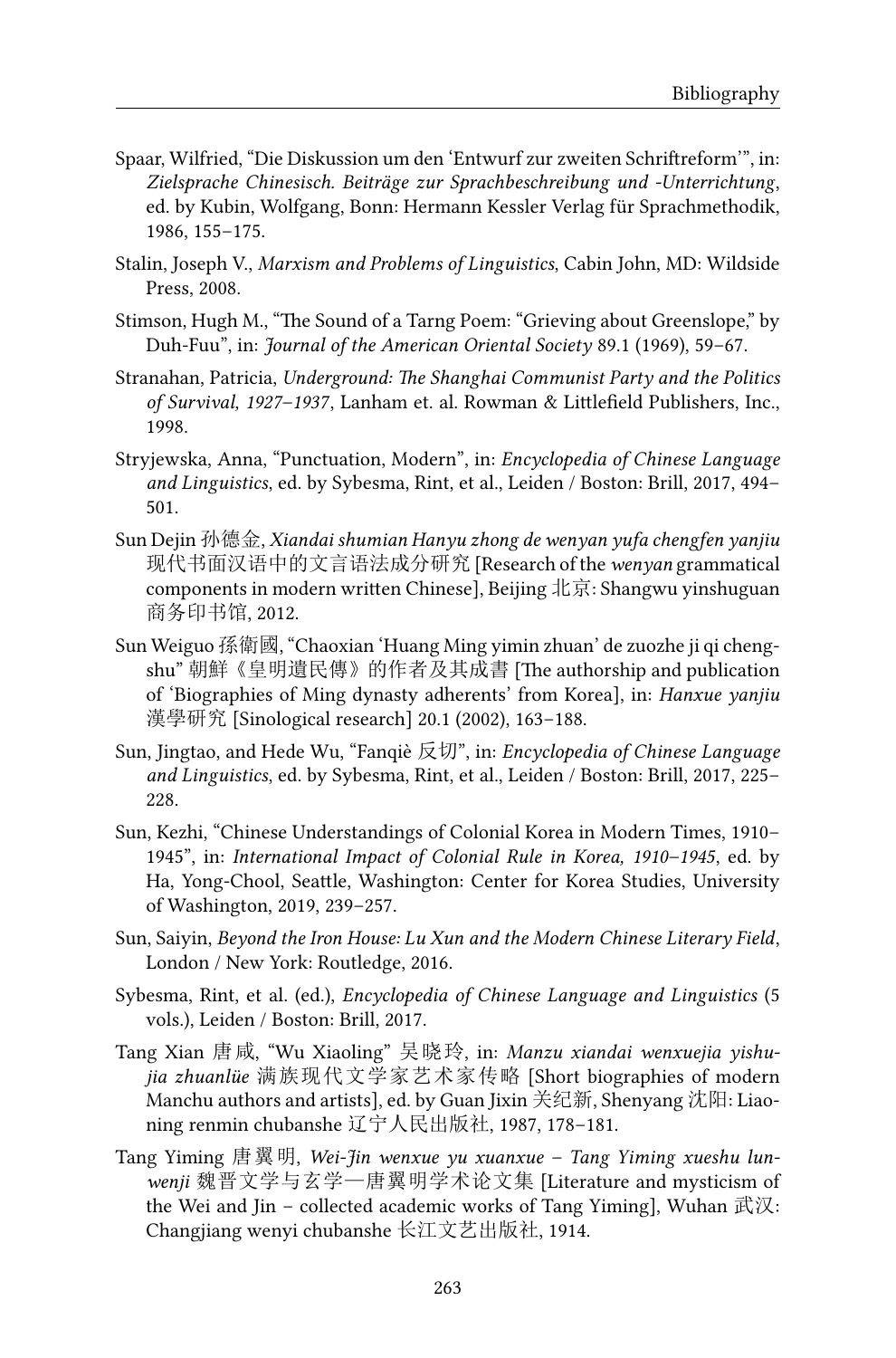- Tong Longchao 童龙超 and Huang Xiurong 黄秀蓉, "'Jiayin pai' kaobian" "甲 寅派"考辨 [Study and differentiation of the "Jiayin school"], in: *Zhongguo xiandai wenxue yanjiu congkan* 中国现代文学研究丛刊 [Chinese modern literature research series] 6 (2007), 148–155.
- Toyama, Tomonori, "Semiotics in Japan", in: *The Semiotic Sphere*, ed. by Sebeok, Thomas A., and Jean Umiker-Sebeok, New York / London: Plenum Press, 1986.
- Trachsel, Yves, and Wolfgang Behr, "Karlgren, Klas Bernhard Johannes (1889– 1978)", in: *Encyclopedia of Chinese Language and Linguistics*, ed. by Sybesma, Rint, et al., Leiden / Boston: Brill, 2017, 485–592.
- Unger, Ulrich, "Dialektales und Umgangssprachliches in den Klassikern", in: *Zurück zur Freude. Studien zur chinesischen Literatur und Lebenswelt und ihrer Rezeption in Ost und West. Festschrift für Wolfgang Kubin* (Monumenta Serica Monograph Series 57), ed. by Hermann, Marc, Christian Schwermann, and Jari Grosse-Ruyken, Sankt Augustin: Institut Monumenta Serica, 2007.
- Unger, Ulrich, *Grundbegriffe der altchinesischen Philosophie: ein Wörterbuch für die Klassische Periode*, Darmstadt: Wissenschaftliche Buchgesellschaft, 2000.
- Valle, José del (ed.), "The prehistory of written Spanish and the thirteenth-century nationalist zeitgeist", in: *A political history of Spanish. The making of a language*, ed. by Valle, José del, Cambridge: Cambridge University Press, 2013, 31–43.
- Vetrov, Viatcheslav, *Das Traummotiv im Yuan-Drama. Zur Semiotik der chinesischen Formelemente*, Wiesbaden: Harrassowitz Verlag, 2010.
- Vetrov, Viatcheslav, "Zhu Xi's Sayings in Search of an Author: The Vernacular as a Philosophical *lieu de mémoire*", in: *Monumenta Serica* 59 (2011), 73–98.
- Vetrov, Viatcheslav, "Zur Dekonstruktion des Un/Gesunden in philologischen Taxonomien: Westlich-chinesischer Renaissance-Diskurs", in: *Oriens extremus* 51 (2012), 231–268.
- Vicentini, Alessandra, "The Economy Principle in Language: Notes and Observations from Early Modern English Grammars", in: *Mots Palabras Words* 3 (2003), 37–57.
- Vogelsang, Kai, "Conceptual History: A Short Introduction", in: *Oriens Extremus* 51 (2012), 9–24.
- von Rosthorn, A. [translated by Wolff, Ernst], "The Erh-ya and other Synonymicons", in: *Journal of the Chinese Language Teachers Association* 10 (1975), 137– 145.
- Wade, Thomas Francis, *Yü yen tsǔ êrh chi: a Progressive Course designed to assist the student of Colloquial Chinese, as spoken in the capital and the Metropolitan Department*, London: Trübner, 1867.
- Walton, A. Ronald, *Tone, Segment, and Syllable in Chinese: A Polydimensional Approach to Surface Phonetic Structure*, Ithaca: China-Japan Program, Cornell Univ., 1983.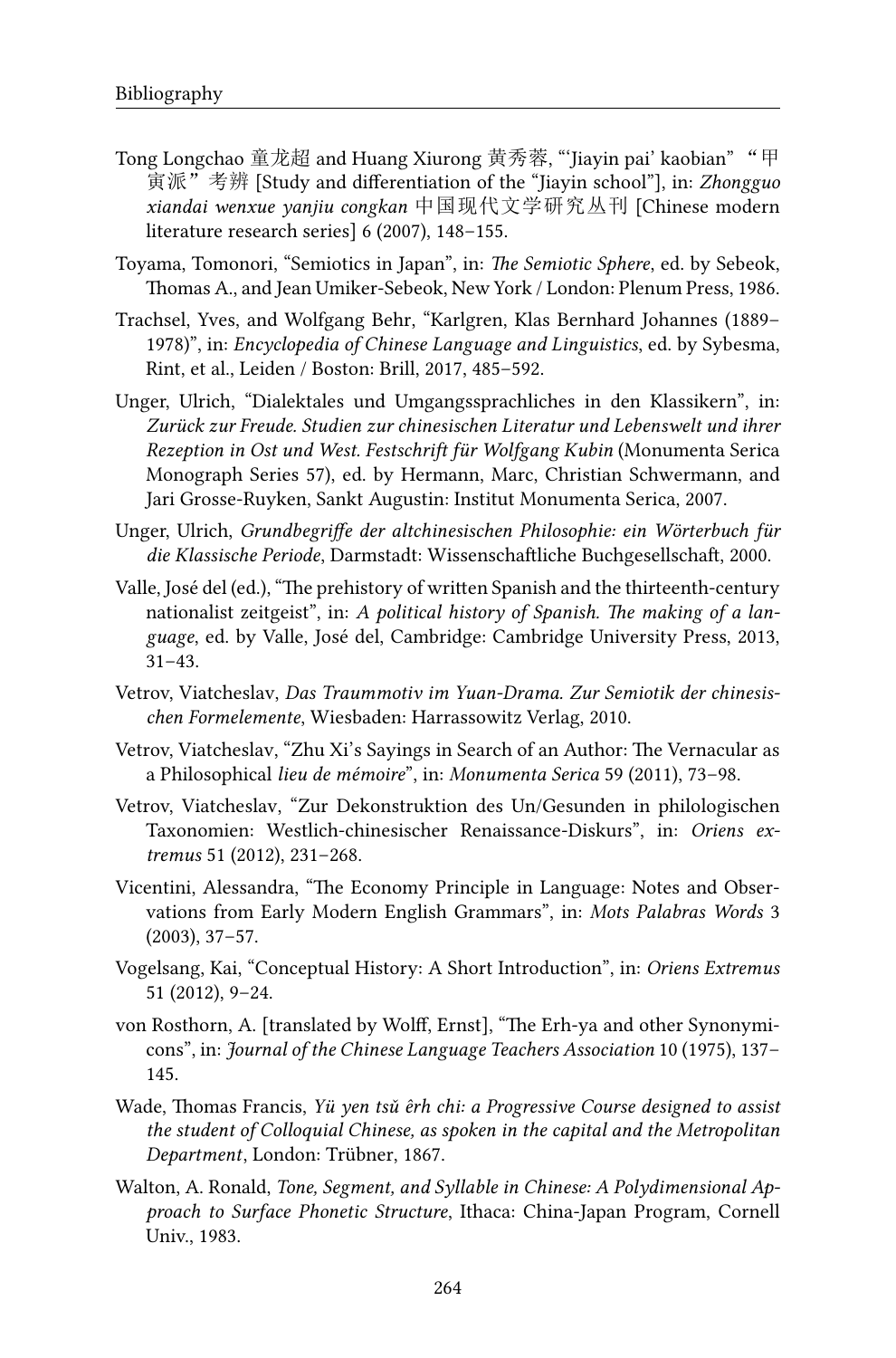- Wang Hongjun 王宏钧 (ed.), *Zhongguo bowuguanxue jichu* 中国博物馆学基础 [The Basis of Chinese Museology], Shanghai 上海: Shanghai guji chubanshe 上海古籍出版社, 1990.
- Wang Jiarong 汪家熔, "*Ciyuan*, *Cihai* de kaichuangxing" 《辞源》、《辞海》的 开创性 [The pioneering nature of the *Ciyuan* and the *Cihai*], in: *Cishu yanjiu* 辞书研究 [Dictionary research] 1 (2001), 130–140, 94.
- Wang Jiarong 汪家熔, "*Ciyuan* jindai di yi ben cishu" 《辞源》—近代第一 本词书 [*Ciyuan* – the first modern dictionary], in: *Chuban shiliao* 出版史料 [*Publication archives*] 1 (2001), 110–113.
- Wang Jiarong 汪家熔, "Kaiming shudian chuanshi xiaoji" 开明书店创世小记 [Notes on the foundation of Kaiming bookstore], in: *Chuban shiliao* 出版史 料 [*Publication archives*] 3 (2002), 88–90.
- Wang Jue 王决, Wang Jingshou 汪景寿 and Teng Tianxiang 藤田香, *Zhongguo xiangsheng shi* 中国相声史 [History of Chinese Xiangsheng], Beijing 北京: Beijing Yanshan chubanshe 北京燕山出版社, 1995.
- Wang Jun 王均 et al. (ed.), *Dangdai Zhongguo de wenzi gaige* 当代中国的文 字改革 [The script reform of contemporary China], Beijing 北京: Dangdai Zhongguo chubanshe 当代中国出版社, 1995.
- Wang Li 王力, "Zhongguo xiandai yufa" 中国现代语法 [Modern Chinese grammar], in: *Wang Li wenji* 王力文集 [Collected works of Wang Li], vol. 2, Jinan 济南: Shandong jiaoyu chubanshe 山东教育出版社, 1985.
- Wang Li 王力, "Zhongguo yufa lilun" 中国语法理论 [Chinese grammar theory], in: *Wang Li wenji* 王力文集 [Collected works of Wang Li], vol. 1, Jinan 济南: Shandong jiaoyu chubanshe 山东教育出版社, 1984.
- Wang Li 王力, Wei Jiangong 魏建功, Zhou Zumo 周祖謨 and Liang Donghan 梁东汉, "Hanzi gaige de biyaoxing he kenengxing" 汉字改革的必要性和 可能性 [The necessity and the possibility of the Chinese character reform], in: *Beijing daxue xuebao* 北京大学学报 [Peking University journal] 4 (1956), 67–80.
- Wang Pu 王璞, *Wang Pu de guoyu huihua* 王璞的國語會話 [Wang Pu's national language conversations], Shanghai 上海: Zhonghua shuju 中華書局, 1921.
- Wang Rutao 王汝涛, Qian Qinlai 钱勤来 et al. (ed.), *Taiping Guangji xuan* 太平广 记选 [Selected works of the *Taiping Guangji*], vol. 1, Jinan 济南: Qilu shushe 齐鲁书社, 1980.
- Wang Weimin 王为民, "Manwen wenxian yu jian-tuanyin wenti" 满文文献与尖 团音问题 [Documents in the Manchu script and the *Jian-Tuan* problem], in: *Zhongguo yuwen* 中国语文 [Chinese language and script] 3 (2017), 339–348.
- Wang Yi 汪怡, "*Guoyu cidian* xu" 國語辭典序 [Foreword to the 'National language dictionary'], in: *Guoyu zhoukan* 國語週刊 [National language weekly] 278 (1937), 1–2.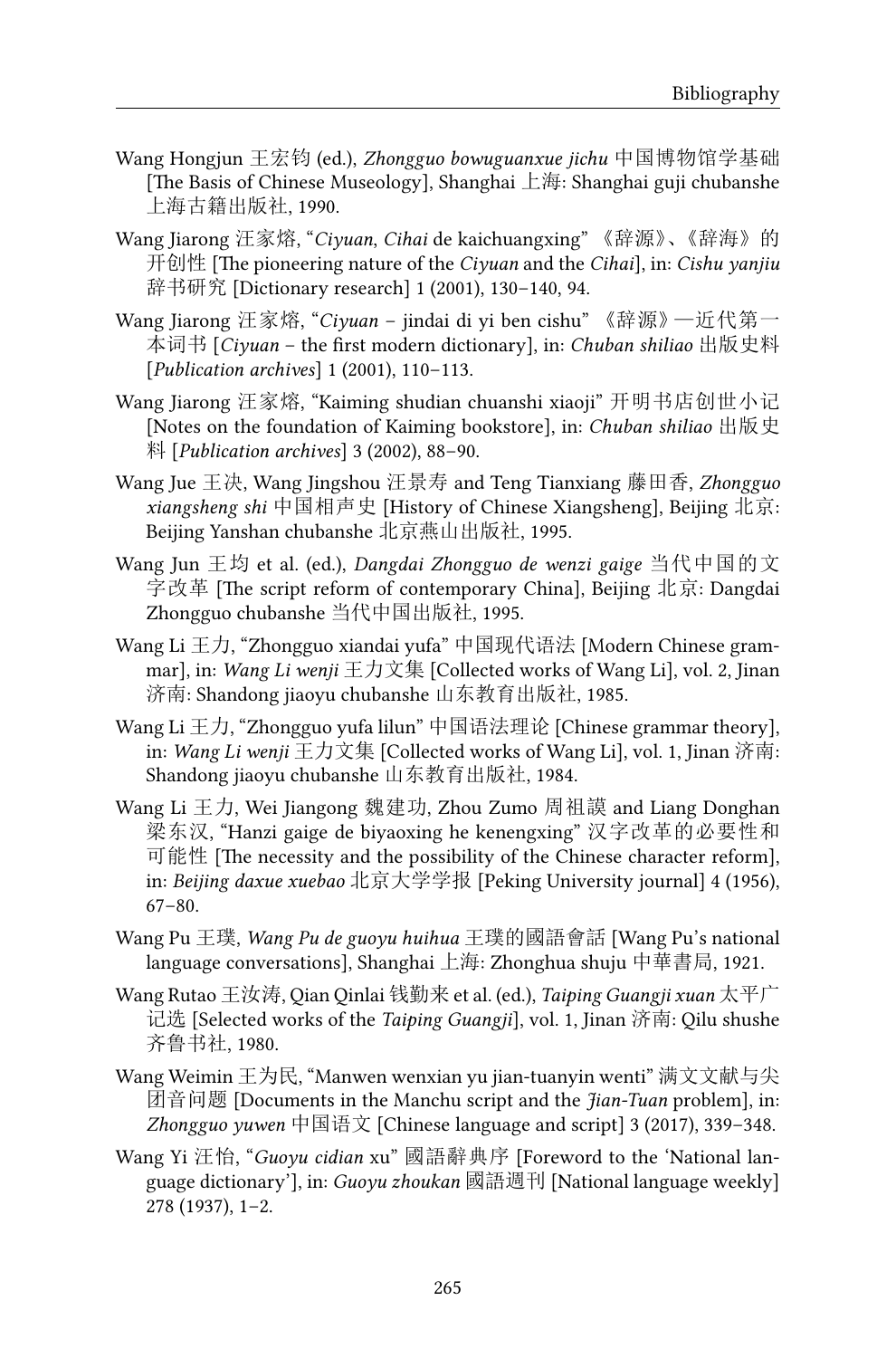- Wang Yi 汪怡, "Xu" 序 [National language dictionary], in: *Guoyu cidian* 國語辭 典, ed. by Zhongguo cidian bianzuanchu 中國辭典編纂處 [Chinese dictionary compilation office], vol. 1, Shanghai 上海: Shangwu yinshuguan 商務 印書館, 1943, 1–9.
- Wang, Hongzhi, "Rù 入 Tone Development in Mandarin Dialects", in: *Encyclopedia of Chinese Language and Linguistics*, ed. by Sybesma, Rint, et al., Leiden / Boston: Brill, 2017, 635–641.
- Wang, John C. Y., "Lu Xun as a Scholar of Traditional Chinese Literature", in: *Lu Xun and His Legacy*, ed. by Lee, Leo Ou-Fan, Berkeley: University of California Press, 1985, 90–103.
- Wang, Y. C., "The Su-Pao 蘇報 Case: A Study of Foreign Pressure, Intellectual Fermentation, and Dynastic Decline", in: *Monumenta Serica* 24 (1965), 84–129.
- Watters, T., "The Influence of Buddhism on the Chinese Language", in: Shanghai: Presbyterian Mission Press, 1889, 379–496.
- Wei Jiangong, "From the "National Language" Movement to Standardization of the Chinese Language", in: *Language Reform in China*, ed. by Seybolt, Peter J., and Gregory Kuei-ke Chiang, New York: Sharpe, 1978, 288–299.
- Wei Jiangong 魏建功, "Bianji zidian jihua" 編輯字典計畫 [Plan to compile a dictionary], in: *Wei Jiangong wenji* 魏建功文集 [Collected works of Wei Jiangong], ed. by Ye Xiaochun 叶笑春, Rong Wenmin 戎文敏, Zhou Fang 周方 and Ma Zhenxing 马镇, vol. 4, Nanjing 南京: Jiangsu jiaoyu chubanshe 江苏 教育出版, 2001, 403–409.
- Wei Jiangong 魏建功, "Bu gan mangcong" 不敢盲從 [[I] don't dare to follow blindly], in: *Wei Jiangong wenji* 魏建功文集 [Collected works of Wei Jiangong], ed. by Ye Xiaochun 叶笑春, Rong Wenmin 戎文敏, Zhou Fang 周方 and Ma Zhenxing 马镇兴, vol. 5, Nanjing 南京: Jiangsu jiaoyu chubanshe 江 苏教育出版社, 2001, 391–95.
- Wei Jiangong 魏建功, "Cong 'guoyu' yundong dao Hanyu guifanhua" 從 "國語" 運動到漢語規範化 [From the "national language" movement to standardization of the Chinese language], in: *Wei Jiangong wenji* 魏建功文集 [Collected works of Wei Jiangong], ed. by Ye Xiaochun 叶笑春, Rong Wenmin 戎文 敏, Zhou Fang 周方 and Ma Zhenxing 马镇兴, vol. 4, Nanjing 南京: Jiangsu jiaoyu chubanshe 江苏教育出版社, 2001, 595–603.
- Wei Jiangong 魏建功, "Cong hanzi fazhan de qingkuang kan gaige de tiaojian" 從 漢字發展的情況看改革的條件 [Looking at the conditions for reform from the circumstances of the Chinese character development], in: *Wei Jiangong wenji* 魏建功文集 [Collected works of Wei Jiangong], ed. by Ye Xiaochun 叶 笑春, Rong Wenmin 戎文敏, Zhou Fang 周方 and Ma Zhenxing 马镇兴, vol. 4, Nanjing 南京: Jiangsu jiaoyu chubanshe 江苏教育出版社, 2001, 436–441.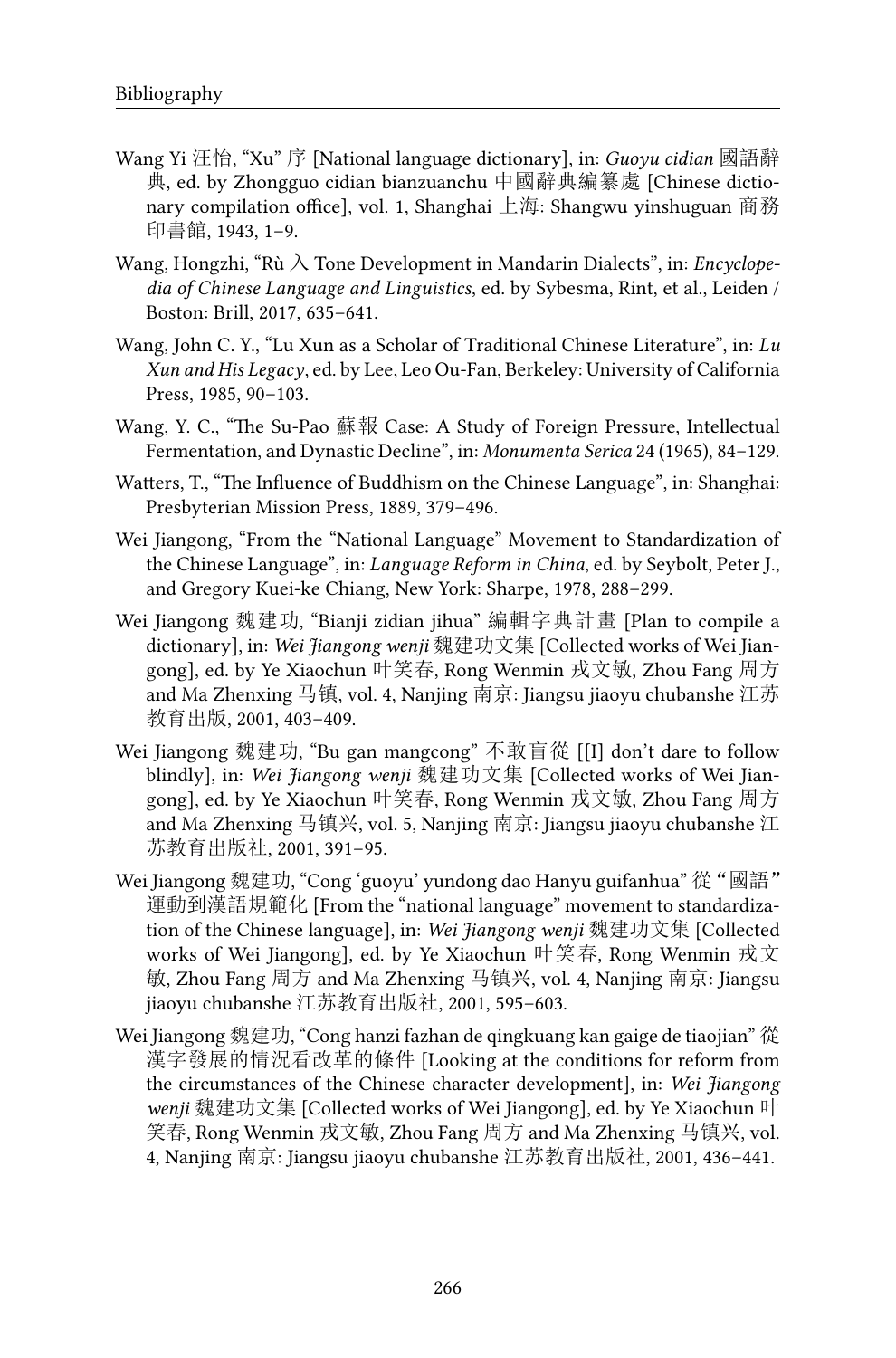- Wei Jiangong 魏建功, "Cong Zhongguo wenzi de qushi lun hanzi (fangkuaizi) de yingai feichu" 從中國文字的趨勢上論漢字(方塊字)的應該廢除 [Arguing from the [general] tendency of the Chinese script that the Chinese characters (block characters) should be abolished], in: *Wei Jiangong wenji* 魏建功文集 [Collected works of Wei Jiangong], ed. by Ye Xiaochun 叶笑春, Rong Wenmin 戎文敏, Zhou Fang 周方 and Ma Zhenxing 马镇, vol. 4, Nanjing 南京: Jiangsu jiaoyu chubanshe 江苏教育出版, 2001, 120–124.
- Wei Jiangong 魏建功, "Cong Zhongguo wenzi de qushi shang lun hanzi fangkuaizi – de yinggai feichu" 從中國文字的趨勢上論漢子——方塊字— -的應該廢除 [Arguing from the [general] tendency of the Chinese script that the Chinese characters – block characters – should be abolished], in: *Guoyu zhoukan* 國語週刊 [National language weekly] 8 (1925), 1–4.
- Wei Jiangong 魏建功, "Dadao guoyu yundong de lanlu-hu" 打倒國語運動的攔 路虎 [Overthrow the tigers that block the way of the national language movement], in: *Wei Jiangong wenji* 魏建功文集 [Collected works of Wei Jiangong], ed. by Ye Xiaochun 叶笑春, Rong Wenmin 戎文敏, Zhou Fang 周方 and Ma Zhenxing 马镇, vol. 5, Nanjing 南京: Jiangsu jiaoyu chubanshe 江苏教育出 版社, 2001, 433–34.
- Wei Jiangong 魏建功, "Dui 1976 nian xiuding *Xinhua zidian* fang'an (caoan) de yijian" 對 1976 年修訂《新華字典》方案 (草案) 的意見 [Suggestions for the plan (draft) to revise the 'New China dictionary'], in: *Wei Jiangong wenji* 魏建 功文集 [Collected works of Wei Jiangong], ed. by Ye Xiaochun 叶笑春, Rong Wenmin 戎文敏, Zhou Fang 周方 and Ma Zhenxing 马镇, vol. 4, Nanjing 南 京: Jiangsu jiaoyu chubanshe 江苏教育出版社, 2001.
- Wei Jiangong 魏建功, "Dui "wenzi gaige" de tifa he kanfa de wenti" 對"文字改 革"的提法和看法的問題 [Problems about the wording and the views of the "Script reform"], in: *Wei Jiangong wenji* 魏建功文集 [Collected works of Wei Jiangong], ed. by Ye Xiaochun 叶笑春, Rong Wenmin 戎文敏, Zhou Fang 周 方 and Ma Zhenxing 马镇兴, vol. 4, Nanjing 南京: Jiangsu jiaoyu chubanshe 江苏教育出版社, 2001, 472–80.
- Wei Jiangong 魏建功, "Gu yin yang ru san sheng kao" 古陰陽入三聲攷 [Study of the three Old Chinese tones *yin*, *yang* and *ru*], in: *Guoxue jikan* 國學季刊 [National learning quarterly] 2.2 (1929), 299–361.
- Wei Jiangong 魏建功, "Gu yin yang ru san sheng kao" 古陰陽入三聲攷 [Study of the three Old Chinese tones *yin*, *yang* and *ru*], Beijing, family possession, 1929 (?) [a].
- Wei Jiangong 魏建功, "Gu yin yang ru san sheng kao" 古陰陽入三聲攷 [Study of the three Old Chinese tones *yin*, *yang* and *ru*], Beijing, family possession, 1929 (?) [b].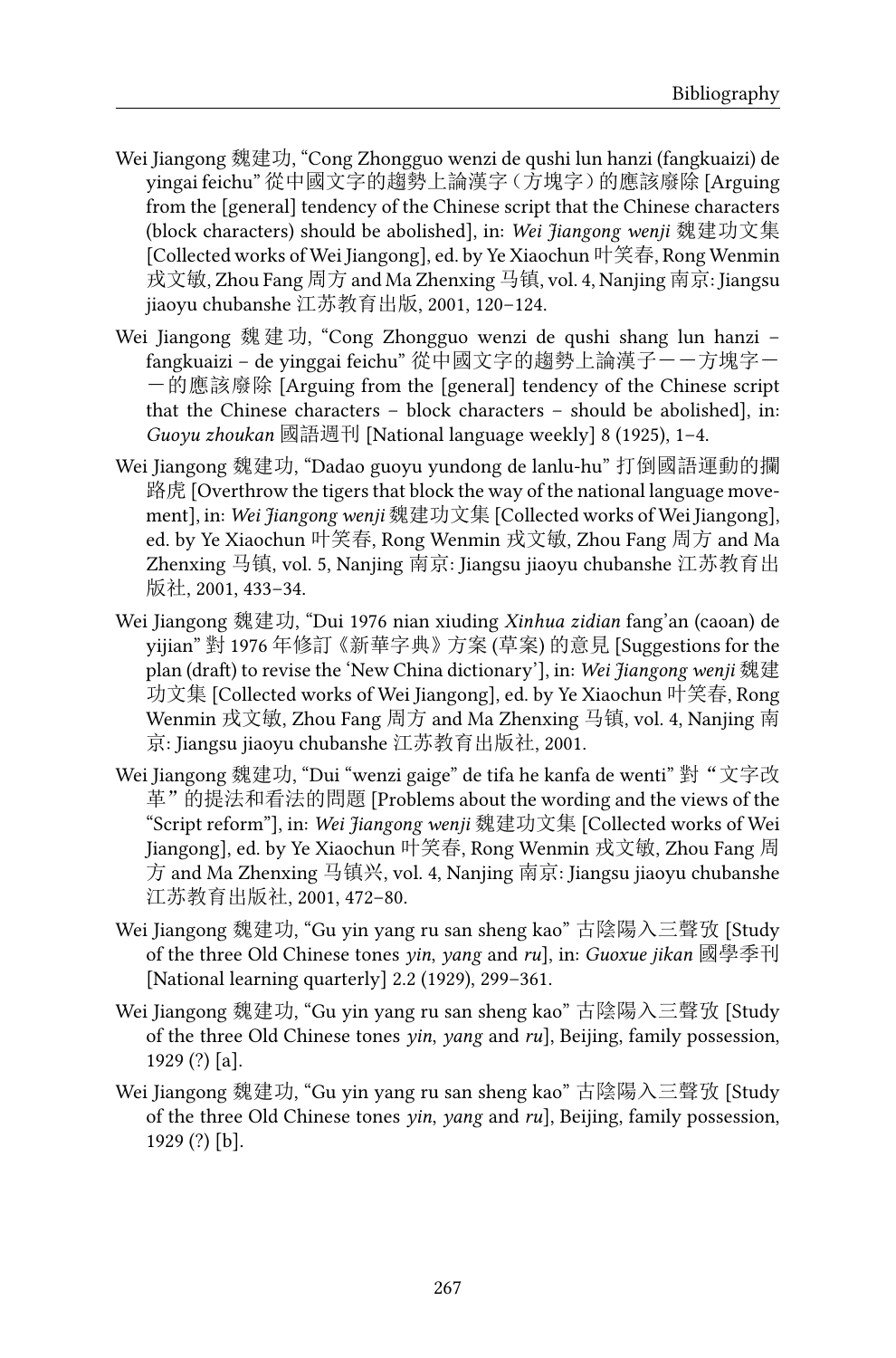- Wei Jiangong 魏建功, "Gu yin yang ru san sheng kao" 古陰陽入三聲考 [Study of the three tones *yin*, *shang* and *ru* in Old Chinese], in: *Wei Jiangong wenji* 魏建 功文集 [Collected works of Wei Jiangong], ed. by Ye Xiaochun 叶笑春, Rong Wenmin 戎文敏, Zhou Fang 周方 and Ma Zhenxing 马镇, vol. 3, Nanjing 南 京: Jiangsu jiaoyu chubanshe 江苏教育出版社, 2001, 176–274.
- Wei Jiangong 魏建功, "Guanyu cidian bianzuan wenti zhi Cao Xianzhuo tongzhi de liang feng xin" 關于詞典編纂問題致曹先擢同志的兩封信 [Two letters to Comrade Cao Xianzhuo about the compilation of dictionaries], in: *Wei Jiangong wenji* 魏建功文集 [Collected works of Wei Jiangong], ed. by Ye Xiaochun 叶笑春, Rong Wenmin 戎文敏, Zhou Fang 周方 and Ma Zhenxing 马镇, vol. 4, Nanjing 南京: Jiangsu jiaoyu chubanshe 江苏教育出版社, 2001, 657–672.
- Wei Jiangong 魏建功, "Guanyu geyao zhong zheng su zi wenti gei Gu Jiegang xiansheng de yi feng xin" 關於歌謠中正俗字問題給顧頡剛先生的一封信 [Letter to Mr Gu Jiegang about the question of standard- and non-standardcharacters in folk songs], in: *Wei Jiangong wenji* 魏建功文集, ed. by Ye Xiaochun 叶笑春, Rong Wenmin 戎文敏, Zhou Fang 周方 and Ma Zhenxing 马镇, vol. 3, Nanjing 南京: Jiangsu jiaoyu chubanshe 江苏教育出版社, 2001,  $1 - 3$ .
- Wei Jiangong 魏建功, "Guanyu *Zhonghua xinyun* yi jiu si er nian qi yue zai Zhongyang daxue de jiangyan" 關于《中華新韵》——一九四二年七月在 中央大學的講演 [About the *Zhonghua xinyun* – Talk at the National Central University in July, 1942], in: *Wei Jiangong wenji* 魏建功文集, ed. by Ye Xiaochun 叶笑春, Rong Wenmin 戎文敏, Zhou Fang 周方 and Ma Zhenxing 马镇, vol. 1, Nanjing 南京: Jiangsu jiaoyu chubanshe 江苏教育出版社, 2001, 633–636.
- Wei Jiangong 魏建功, "Guoli Taiwan daxue yi nianji guoyu kecheng zhiqu" 國立 臺灣大學一年級國語課程旨趣 [National Taiwan University first year national language course objectives], in: *Wei Jiangong wenji* 魏建功文集 [Collected works of Wei Jiangong], ed. by Ye Xiaochun 叶笑春, Rong Wenmin 戎 文敏, Zhou Fang 周方 and Ma Zhenxing 马镇, vol. 4, Nanjing 南京: Jiangsu jiaoyu chubanshe 江苏教育出版社, 2001, 388–391.
- Wei Jiangong 魏建功, "*Guoyu cidian* li suo zeng shou de yin" 國語辭典裏所增收 的音 [The sounds that were additionally included in the 'National language dictionary'], in: *Wei Jiangong wenji* 魏建功文集 [Collected works of Wei Jiangong], ed. by Ye Xiaochun 叶笑春, Rong Wenmin 戎文敏, Zhou Fang 周 方 and Ma Zhenxing 马镇, vol. 4, Nanjing 南京: Jiangsu jiaoyu chubanshe 江 苏教育出版社, 2001, 343–47.
- Wei Jiangong 魏建功, "*Guoyu cidian* lunping" 國語辭典論評 [Review of the 'National language dictionary'], in: *Wei Jiangong wenji* 魏建功文集 [Collected works of Wei Jiangong], ed. by Ye Xiaochun 叶笑春, Rong Wenmin 戎文敏, Zhou Fang 周方 and Ma Zhenxing 马镇, vol. 4, Nanjing 南京: Jiangsu jiaoyu chubanshe 江苏教育出版社, 2001, 376–87.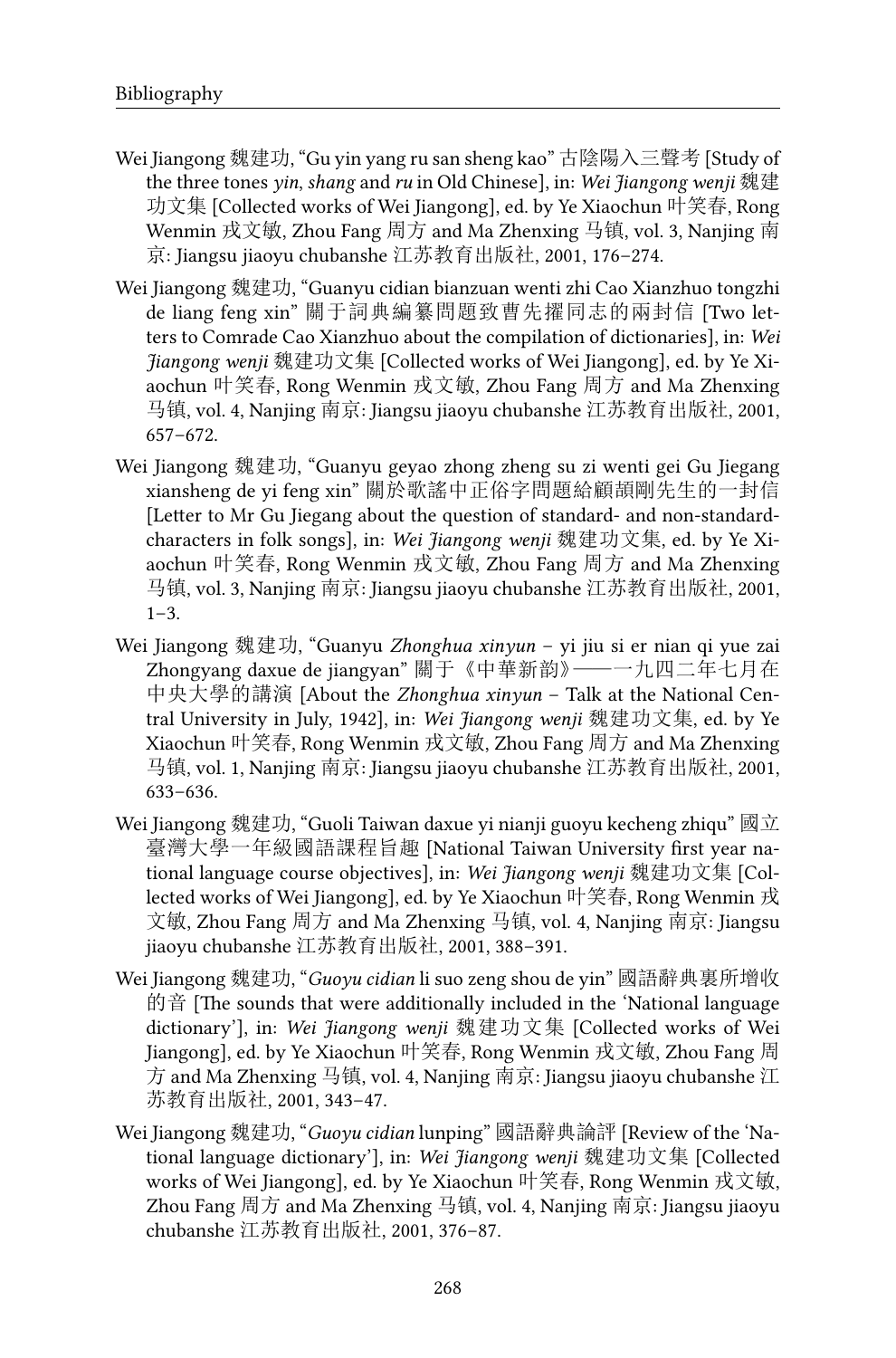- Wei Jiangong 魏建功, "Guoyu de dexing" 國語的德行 [The virtue of the national language], in: *Wei Jiangong wenji* 魏建功文集 [Collected works of Wei Jiangong], ed. by Ye Xiaochun 叶笑春, Rong Wenmin 戎文敏, Zhou Fang 周方 and Ma Zhenxing 马镇, vol. 4, Nanjing 南京: Jiangsu jiaoyu chubanshe 江苏 教育出版社, 2001, 373–75.
- Wei Jiangong 魏建功, "Guoyu de si da hanyi" 國語的四大涵義 [The four great implications of the national language], in: *Wei Jiangong wenji* 魏建功文集 [Collected works of Wei Jiangong], ed. by Ye Xiaochun 叶笑春, Rong Wenmin 戎文敏, Zhou Fang 周方 and Ma Zhenxing 马镇, vol. 4, Nanjing 南京: Jiangsu jiaoyu chubanshe 江苏教育出版社, 2001, 322–27.
- Wei Jiangong 魏建功, "Guoyu tongxun shuduan" 國語通訊書端 [National language news editiorial], in: *Wei Jiangong wenji* 魏建功文集 [Collected works of Wei Jiangong], ed. by Ye Xiaochun 叶笑春, Rong Wenmin 戎文敏, Zhou Fang 周方 and Ma Zhenxing 马镇, vol. 4, Nanjing 南京: Jiangsu jiaoyu chubanshe 江苏教育出版社, 2001, 304–5.
- Wei Jiangong 魏建功, "Guoyu yundong gangling" 國語運動綱領 [Guiding principles of the national language movement], in: *Wei Jiangong wenji* 魏建功 文集 [Collected works of Wei Jiangong], ed. by Ye Xiaochun 叶笑春, Rong Wenmin 戎文敏, Zhou Fang 周方 and Ma Zhenxing 马镇, vol. 4, Nanjing 南 京: Jiangsu jiaoyu chubanshe 江苏教育出版社, 2001, 317–18.
- Wei Jiangong 魏建功, "'Guoyu yundong zai Taiwan de yiyi' shenjie" 『國語 運動在臺灣的意義』申解 [Thorough explanation of 'The purpose of the national language movement in Taiwan'], in: *Wei Jiangong wenji* 魏建功文集 [Collected works of Wei Jiangong], ed. by Ye Xiaochun 叶笑春, Rong Wenmin 戎文敏, Zhou Fang 周方 and Ma Zhenxing 马镇, vol. 4, Nanjing 南京: Jiangsu jiaoyu chubanshe 江苏教育出版社, 2001, 306–16.
- Wei Jiangong 魏建功, "Guyinxi yanjiu" 古音系研究 [Research on the ancient sound system], in: *Wei Jiangong wenji* 魏建功文集 [Collected works of Wei Jiangong], ed. by Ye Xiaochun 叶笑春, Rong Wenmin 戎文敏, Zhou Fang 周 方 and Ma Zhenxing 马镇兴, vol. 1, Nanjing 南京: Jiangsu jiaoyu chubanshe 江苏教育出版社, 2001, 1–331.
- Wei Jiangong 魏建功, "Hanzi fazhanshi shang jiantizi de diwei" 漢字發展史上 簡體字的地位 [The status of the simplified characters in the developmental history of the Chinese characters], in: *Zhongguo yuwen* 中國語文 [Chinese language and script] 4 (1952), 15–17.
- Wei Jiangong 魏建功, "Hanzi jianhua de lishi yiyi he hanzi jianhua fang'an" 漢 字簡化的歷史意義和漢字簡化方案 [The historical significance of the script simplification and the Chinese character simplification scheme], in: *Wei Jiangong wenji* 魏建功文集 [Collected works of Wei Jiangong], ed. by Ye Xiaochun 叶笑春, Rong Wenmin 戎文敏, Zhou Fang 周方 and Ma Zhenxing 马镇兴, vol. 4, Nanjing 南京: Jiangsu jiaoyu chubanshe 江苏教育出版社, 2001, 466–71.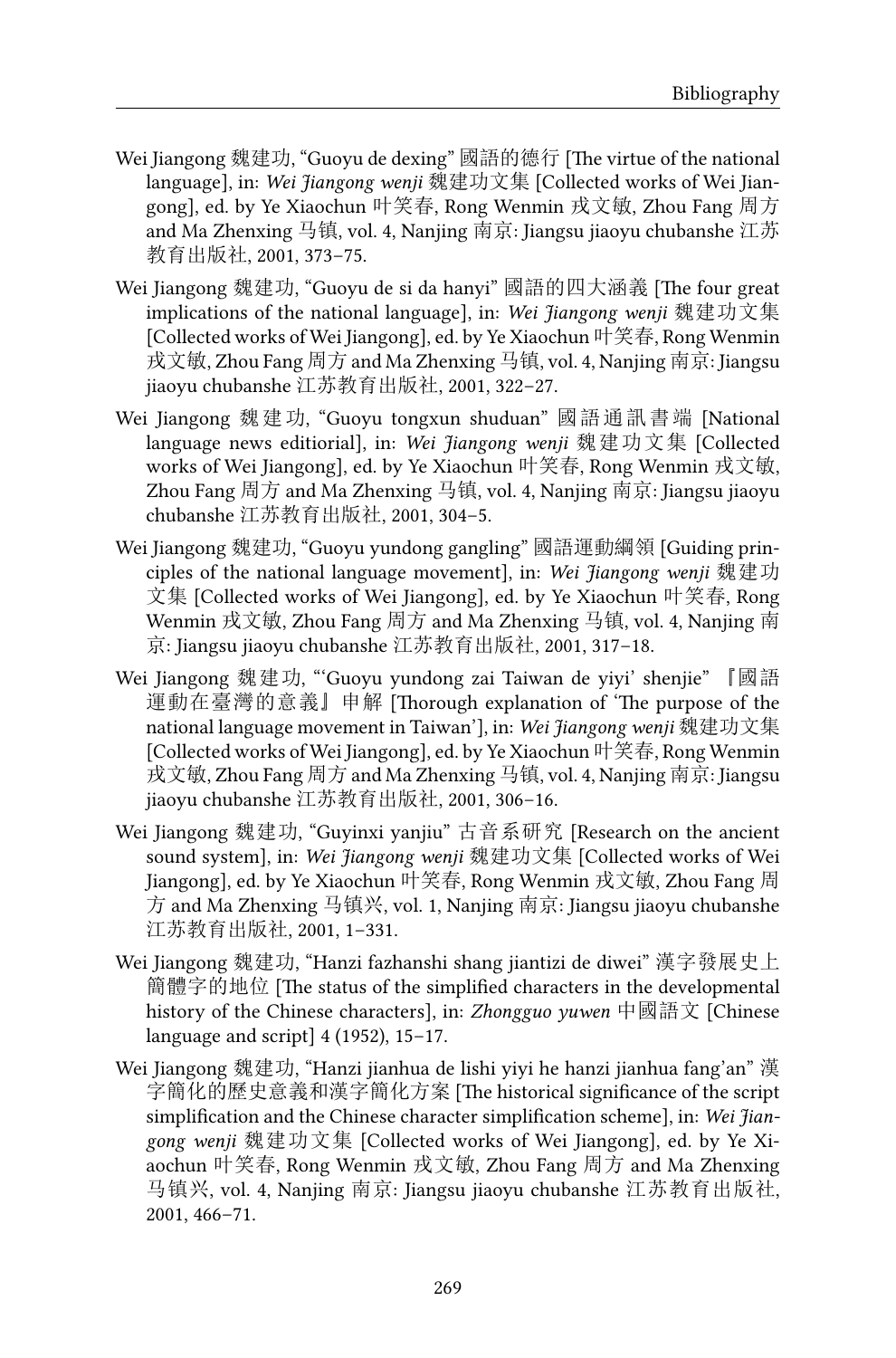- Wei Jiangong 魏建功, "Hanzi jubu gaizao de wenti jiantizibiao, jiantizidian he biaozhun xingshu shuping" 漢字局部改造的問題––簡體字表,簡體字典和 標準行書書評 [The question of a partial reform of the Chinese characters – commentary on the List of simplified characters, the Simplified character dictionary and the standard semi-cursive script], in: *Wei Jiangong wenji* 魏建功 文集 [Collected works of Wei Jiangong], ed. by Ye Xiaochun 叶笑春, Rong Wenmin 戎文敏, Zhou Fang 周方 and Ma Zhenxing 马镇, vol. 4, Nanjing 南 京: Jiangsu jiaoyu chubanshe 江苏教育出版社, 2001, 169–187.
- Wei Jiangong 魏建功, "Hanzi shengyunxue" 漢字聲韵學 [Phonology of Chinese characters], Beijing, family possession, 1935 (?)
- Wei Jiangong 魏建功, "Hanzi xingti bianqianshi" 漢字形體變遷史 [History of the change of the shape of the Chinese characters], in: *Wei Jiangong wenji* 魏建功文集 [Collected works of Wei Jiangong], ed. by Ye Xiaochun 叶笑 春, Rong Wenmin 戎文敏, Zhou Fang 周方 and Ma Zhenxing 马镇, vol. 4, Nanjing 南京: Jiangsu jiaoyu chubanshe 江苏教育出版社, 2001, 1–50.
- Wei Jiangong 魏建功, "Hanzi zhengli gongzuo jihua" 漢字整理工作計畫 [Plan for the reorganization work of the Chinese characters], in: *Wei Jiangong wenji* 魏建功文集 [Collected works of Wei Jiangong], ed. by Ye Xiaochun 叶笑 春, Rong Wenmin 戎文敏, Zhou Fang 周方 and Ma Zhenxing 马镇, vol. 4, Nanjing 南京: Jiangsu jiaoyu chubanshe 江苏教育出版社, 2001, 224–251.
- Wei Jiangong 魏建功, "He Lu Xun xiansheng" 賀魯迅先生 [Congratulating Mr Lu Xun], in: *Wei Jiangong wenji* 魏建功文集 [Collected works of Wei Jiangong], ed. by Ye Xiaochun 叶笑春, Rong Wenmin 戎文敏, Zhou Fang 周方 and Ma Zhenxing 马镇, vol. 5, Nanjing 南京: Jiangsu jiaoyu chubanshe 江苏 教育出版社, 2001, 431–32.
- Wei Jiangong 魏建功, "Heyi yao tichang cong taiwanhua xuexi guoyu" 何以要 提倡從台灣話學習國語 [How to encourage learning the national language from Taiwanese], in: *Wei Jiangong wenji* 魏建功文集 [Collected works of Wei Jiangong], ed. by Ye Xiaochun 叶笑春, Rong Wenmin 戎文敏, Zhou Fang 周 方 and Ma Zhenxing 马镇, vol. 4, Nanjing 南京: Jiangsu jiaoyu chubanshe 江 苏教育出版社, 2001, 319–21.
- Wei Jiangong 魏建功, "Huai na guguai de quanzi" 懷那古怪的圈子 [Missing this odd circle of friends], in: *Wei Jiangong wenji* 魏建功文集 [Collected works of Wei Jiangong], ed. by Ye Xiaochun 叶笑春, Rong Wenmin 戎文敏, Zhou Fang 周方 and Ma Zhenxing 马镇, vol. 5, Nanjing 南京: Jiangsu jiaoyu chubanshe 江苏教育出版社, 2001, 466–67.
- Wei Jiangong 魏建功, "Huiyi jing'ai de laoshi Qian Xuantong" 回憶敬愛的老 師錢玄同先生 [Remembering my beloved teacher Qian Xuantong], in: *Wei Jiangong wenji* 魏建功文集 [Collected works of Wei Jiangong], ed. by Ye Xiaochun 叶笑春, Rong Wenmin 戎文敏, Zhou Fang 周方 and Ma Zhenxing 马镇, vol. 5, Nanjing 南京: Jiangsu jiaoyu chubanshe 江苏教育出版, 2001, 526–533.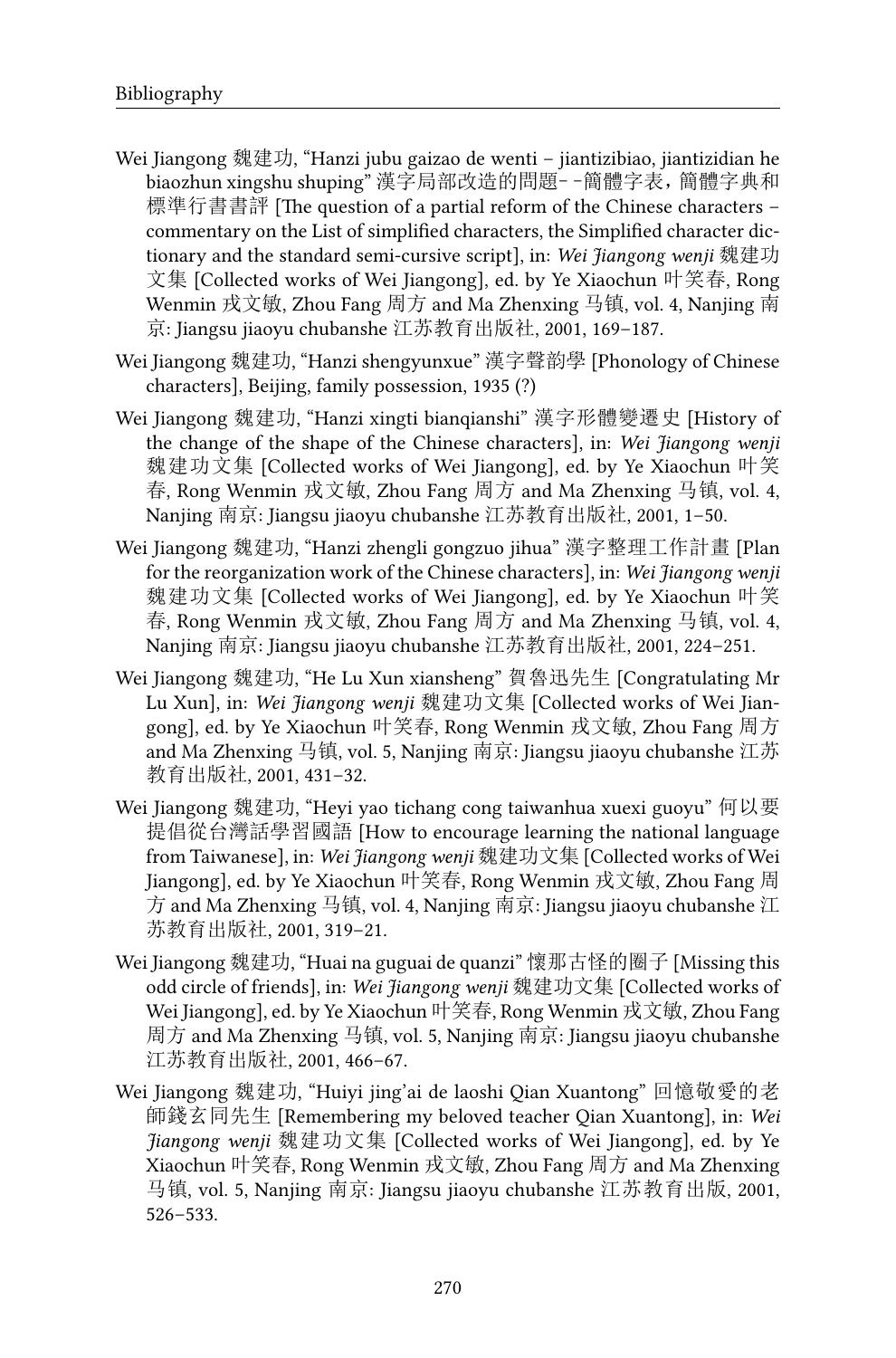- Wei Jiangong 魏建功, "Jianju bu "yi 'sheng' wei 'xing' yi"" 檢舉不 "以 "聲' 為 '形' 役" [Reporting [on my own offense] that 'sound' does not serve 'shape'], in: *Wei Jiangong wenji* 魏建功文集, ed. by Ye Xiaochun 叶笑春, Rong Wenmin 戎文敏, Zhou Fang 周方 and Ma Zhenxing 马镇, vol. 3, Nanjing 南京: Jiangsu jiaoyu chubanshe 江苏教育出版社, 2001, 72–74.
- Wei Jiangong 魏建功, "Jiuji bagong tongbao jinji choukuan banfa zhi jianyi" 救濟 罷工同胞緊急籌款辦法之建議 [Proposal for finding a way to raise money to save our compatriots on strike], in: *Wei Jiangong wenji* 魏建功文集, ed. by Ye Xiaochun 叶笑春 and Rong Wenmin 戎文敏 and Zhou Fang 周方 and Ma Zhenxing 马镇, vol. 5, Nanjing 南京: Jiangsu jiaoyu chubanshe 江苏教育出 版社, 2001, 429–30.
- Wei Jiangong 魏建功, "'Putonghua' jianshuo" "普通話" 简說 [Brief explanation of the 'common speech'], Beijing, family possession, 1956 (?)
- Wei Jiangong 魏建功, "Oiao Han suo tan" 僑韓瑣談 [Trivial talk from my stay in Korea], in: *Wei Jiangong wenji* 魏建功文集 [Collected works of Wei Jiangong], ed. by Ye Xiaochun 叶笑春, Rong Wenmin 戎文敏, Zhou Fang 周方 and Ma Zhenxing 马镇, vol. 5, Nanjing 南京: Jiangsu jiaoyu chubanshe 江苏 教育出版社, 2001, 157–205.
- Wei Jiangong 魏建功, "Ribenren chuane le women de guoyin" 日本人傳訛了 我們的國音 [The Japanese have corrupted our national pronunciation], in: *Wei Jiangong wenji* 魏建功文集 [Collected works of Wei Jiangong], ed. by Ye Xiaochun 叶笑春, Rong Wenmin 戎文敏, Zhou Fang 周方 and Ma Zhenxing 马镇, vol. 4, Nanjing 南京: Jiangsu jiaoyu chubanshe 江苏教育出版社, 2001,  $350 - 51.$
- Wei Jiangong 魏建功, "Rugao fangyan suibi" 如皋方言隨筆 [Informal essay about the Rugao dialect], Beijing, family possession, [Year unknown, probably Republican period].
- Wei Jiangong 魏建功, "Shuo 'zher'" 說 "轍兒" [About 'broad-rhyme classes'], in: *Wei Jiangong wenji* 魏建功文集 [Collected works of Wei Jiangong], ed. by Ye Xiaochun 叶笑春, Rong Wenmin 戎文敏, Zhou Fang 周方 and Ma Zhenxing 马镇兴, vol. 3, Nanjing 南京: Jiangsu jiaoyu chubanshe 江苏教育出版社, 2001, 317–332.
- Wei Jiangong 魏建功, "Tai sheng guangfu wei jiu" 臺省光復未久 [Taiwan province has not been recovered for long], Beijing, family possession, 1947/48.
- Wei Jiangong 魏建功, "Taiwan yuyin shou Ribenyu yinxiang de qingxing" 臺灣 語音受日本語影響的情形 [The circumstances of the influence of Japanese on Taiwanese phonetics], in: *Wei Jiangong wenji* 魏建功文集 [Collected works of Wei Jiangong], ed. by Ye Xiaochun 叶笑春, Rong Wenmin 戎文敏, Zhou Fang 周方 and Ma Zhenxing 马镇, vol. 4, Nanjing 南京: Jiangsu jiaoyu chubanshe 江苏教育出版社, 2001, 348–49.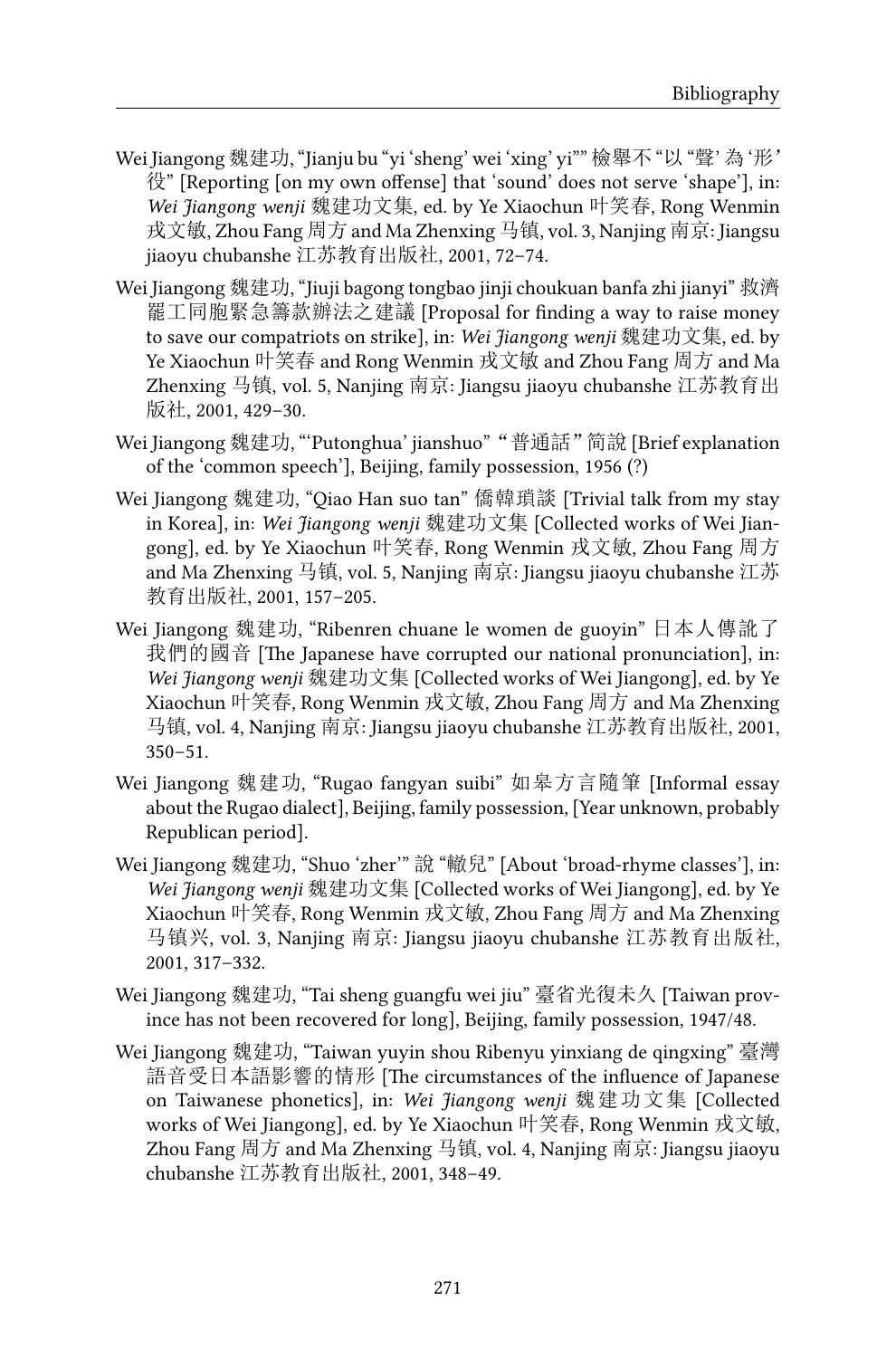- Wei Jiangong 魏建功, "Tan he rongyi wen fan bai" 談何容易文翻白 [About how easy it is to translate the literary Chinese into the vernacular], in: *Wei Jiangong wenji* 魏建功文集 [Collected works of Wei Jiangong], ed. by Ye Xiaochun 叶笑春, Rong Wenmin 戎文敏, Zhou Fang 周方 and Ma Zhenxing 马镇, vol. 5, Nanjing 南京: Jiangsu jiaoyu chubanshe 江苏教育出版, 2001, 285–291.
- Wei Jiangong 魏建功, "Tan wen fan bai" 談文翻白 [About the translation of literary Chinese into the vernacular], in: *Wei Jiangong wenji* 魏建功文集 [Collected works of Wei Jiangong], ed. by Ye Xiaochun 叶笑春, Rong Wenmin 戎文敏, Zhou Fang 周方 and Ma Zhenxing 马镇, vol. 5, Nanjing 南京: Jiangsu jiaoyu chubanshe 江苏教育出版, 2001, 277–284.
- Wei Jiangong 魏建功, "Tangdai xingyong de yi zhong yunshu de muci (*Ganlu zishu* suo ju yunmu kao)" 唐代行用的一種韵書的目次(《干祿字書》所據 韵目考)[The table of contents of a rhyme book in use during the Tang period (examination of the rhymes in the *Ganlu zishu*)], in: *Wei Jiangong wenji* 魏建 功文集 [Collected works of Wei Jiangong], ed. by Ye Xiaochun 叶笑春, Rong Wenmin 戎文敏, Zhou Fang 周方 and Ma Zhenxing 马镇兴, vol. 2, Nanjing 南京: Jiangsu jiaoyu chubanshe 江苏教育出版社, 2001, 317–338.
- Wei Jiangong 魏建功, *Tianxing Shangui yintui: Wei Jiangong yinpu* 天行山鬼印 蜕:魏建功印谱 [Seal imprints of Tianxing Shangui: Album of seal impressions of Wei Jiangong], Beijing 北京: Zhongguo shudian 中国书店, 2001.
- Wei Jiangong 魏建功, "Wei hanzi anpai jiyi" 為漢字安排計議 [Making a plan for the Chinese characters], in: *Wei Jiangong wenji* 魏建功文集 [Collected works of Wei Jiangong], ed. by Ye Xiaochun 叶笑春, Rong Wenmin 戎文敏, Zhou Fang 周方 and Ma Zhenxing 马镇兴, vol. 4, Nanjing 南京: Jiangsu jiaoyu chubanshe 江苏教育出版社, 2001, 160–168.
- Wei Jiangong 魏建功, "Wei Jiangong xuangao jiechu yunyue!" 魏建功宣告解 除婚約![Wei Jiangong proclaims the renouncement of his engagement!], in: *Wei Jiangong wenji* 魏建功文集 [Collected works of Wei Jiangong], ed. by Ye Xiaochun 叶笑春, Rong Wenmin 戎文敏, Zhou Fang 周方 and Ma Zhenxing 马镇, vol. 5, Nanjing 南京: Jiangsu jiaoyu chubanshe 江苏教育出版, 2001, 416–28.
- Wei Jiangong 魏建功, "Wenfaxue de lilun yu shiji" 文法學的理論與實際 [Theory and practice of grammar studies], in: *Wei Jiangong wenji* 魏建功文集 [Collected works of Wei Jiangong], ed. by Ye Xiaochun 叶笑春, Rong Wenmin 戎文敏, Zhou Fang 周方 and Ma Zhenxing 马镇, vol. 4, Nanjing 南京: Jiangsu jiaoyu chubanshe 江苏教育出版社, 2001, 400–402.
- Wei Jiangong 魏建功, "Wenzi gaige wenti he zhengzifa (wenzi guifan) wenti" 文字改革問題和正字法(文字規範)問題 [The question of script reform and the question of making the characters correct (script planning)], in: *Wei Jiangong wenji* 魏建功文集 [Collected works of Wei Jiangong], ed. by Ye Xiaochun 叶笑春, Rong Wenmin 戎文敏, Zhou Fang 周方 and Ma Zhenxing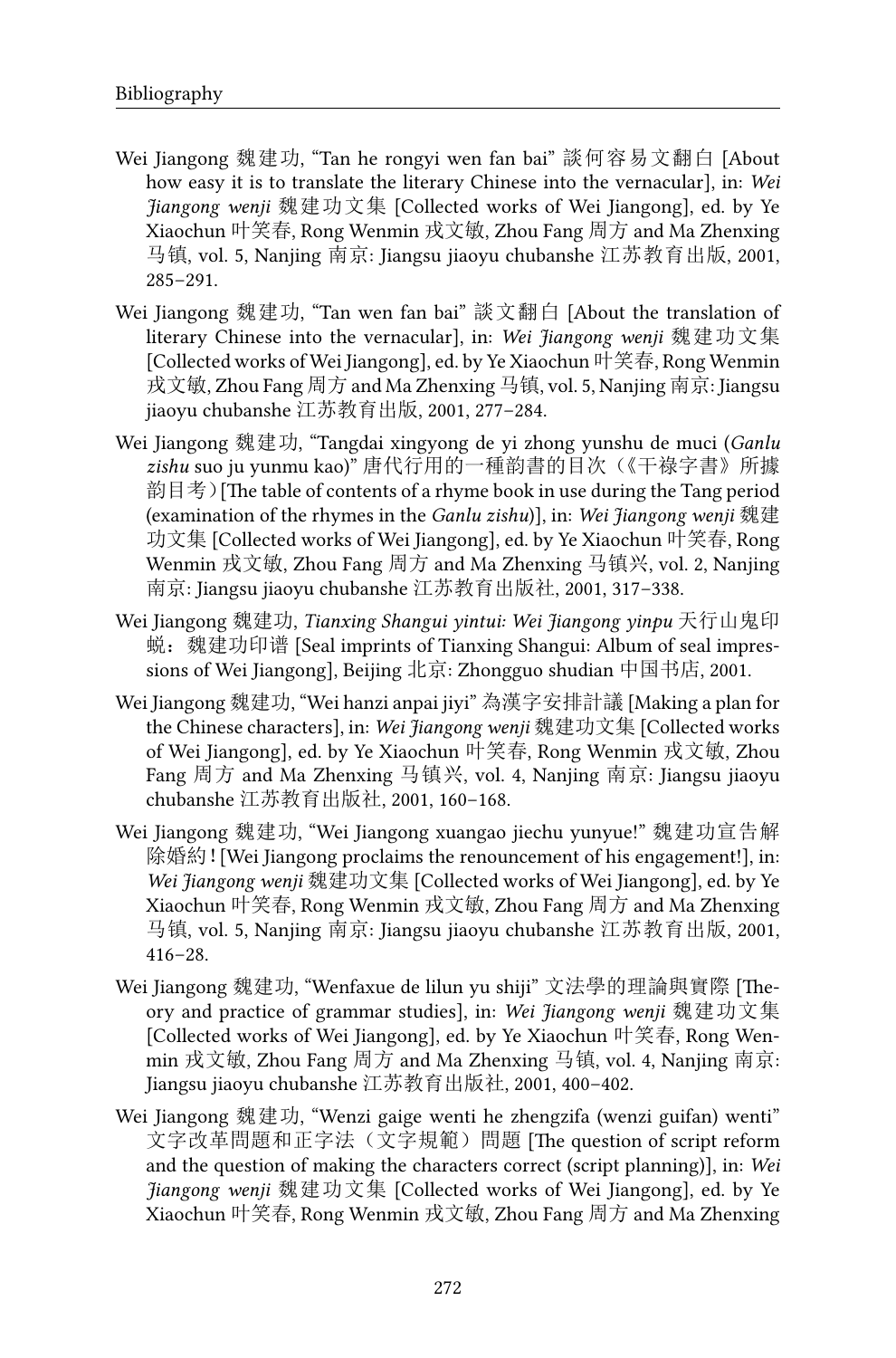马镇兴, vol. 4, Nanjing 南京: Jiangsu jiaoyu chubanshe 江苏教育出版社, 2001, 612–638.

- Wei Jiangong 魏建功, "Wu ge shengyunlei" 吳歌聲韻類 [The rhyme categories of the folk songs of Wu], in: *Beijing daxue yanjiusuo guoxuemen zhoukan* 北 京大學研究所國學們週刊 [Weekly review of the Institute of Sinology of Peking University] vols. 1, 2, 10, 11, 12, 13 (1925–26).
- Wei Jiangong 魏建功, "Xin shiliao yu jiu xinli" 新史料與舊心理 [New historical materials and old mentality], in: *Beijing daxue yanjiusuo guoxuemen zhoukan* 北京大學研究所國學們週刊 [Weekly review of the Institute of Sinology of Peking University] 2.15/16 (1926), 19–31.
- Wei Jiangong 魏建功, "Xin shiliao yu jiu xinli" 新史料與舊心理 [New historical materials and old mentality], in: *Wei Jiangong wenji* 魏建功文集 [Collected works of Wei Jiangong], ed. by Ye Xiaochun 叶笑春, Rong Wenmin 戎文敏, Zhou Fang 周方 and Ma Zhenxing 马镇, vol. 4, Nanjing 南京: Jiangsu jiaoyu chubanshe 江苏教育出版社, 2001, 127–140.
- Wei Jiangong 魏建功, "Xueshu jiu guo" 學術救國 [Saving the nation through scholarship], in: *Wei Jiangong wenji* 魏建功文集 [Collected works of Wei Jiangong], ed. by Ye Xiaochun 叶笑春, Rong Wenmin 戎文敏, Zhou Fang 周 方 and Ma Zhenxing 马镇, vol. 5, Nanjing 南京: Jiangsu jiaoyu chubanshe 江 苏教育出版社, 2001, 443–44.
- Wei Jiangong 魏建功, "Yi sanshi niandai de Lu Xun xiansheng" 憶三十年代的 魯迅先生 [Remembering the Lu Xun of the 30s], in: *Wei Jiangong wenji* 魏建 功文集 [Collected works of Wei Jiangong], ed. by Ye Xiaochun 叶笑春, Rong Wenmin 戎文敏, Zhou Fang 周方 and Ma Zhenxing 马镇, vol. 5, Nanjing 南 京: Jiangsu jiaoyu chubanshe 江苏教育出版社, 2001, 540–64.
- Wei Jiangong 魏建功, "Yingyin Huang Ming yimin zhuan ba" 影印皇明遺民 傳跋 [Postface to the facsimile 'Biographies of Ming dynasty adherents'], in: *Wei Jiangong wenji* 魏建功文集 [Collected works of Wei Jiangong], ed. by Ye Xiaochun 叶笑春, Rong Wenmin 戎文敏, Zhou Fang 周方 and Ma Zhenxing 马镇, vol. 5, Nanjing 南京: Jiangsu jiaoyu chubanshe 江苏教育出版社, 2001, 360–361.
- Wei Jiangong 魏建功, "Yuwen de minzu xingshi" 語文的民族形式 [The national form of language and script], in: *Wei Jiangong wenji* 魏建功文集 [Collected works of Wei Jiangong], ed. by Ye Xiaochun 叶笑春, Rong Wenmin 戎文敏, Zhou Fang 周方 and Ma Zhenxing 马镇, vol. 4, Nanjing 南京: Jiangsu jiaoyu chubanshe 江苏教育出版社, 2001, 410–411.
- Wei Jiangong 魏建功, "Zenyang cong taiwanhua xuexi guoyu" 怎樣從臺灣話學 習國語 [How to learn the national language from Taiwanese], in: *Wei Jiangong wenji* 魏建功文集 [Collected works of Wei Jiangong], ed. by Ye Xiaochun 叶笑春, Rong Wenmin 戎文敏, Zhou Fang 周方 and Ma Zhenxing 马镇兴, vol. 4, Nanjing 南京: Jiangsu jiaoyu chubanshe 江苏教育出版社, 2001, 328–336.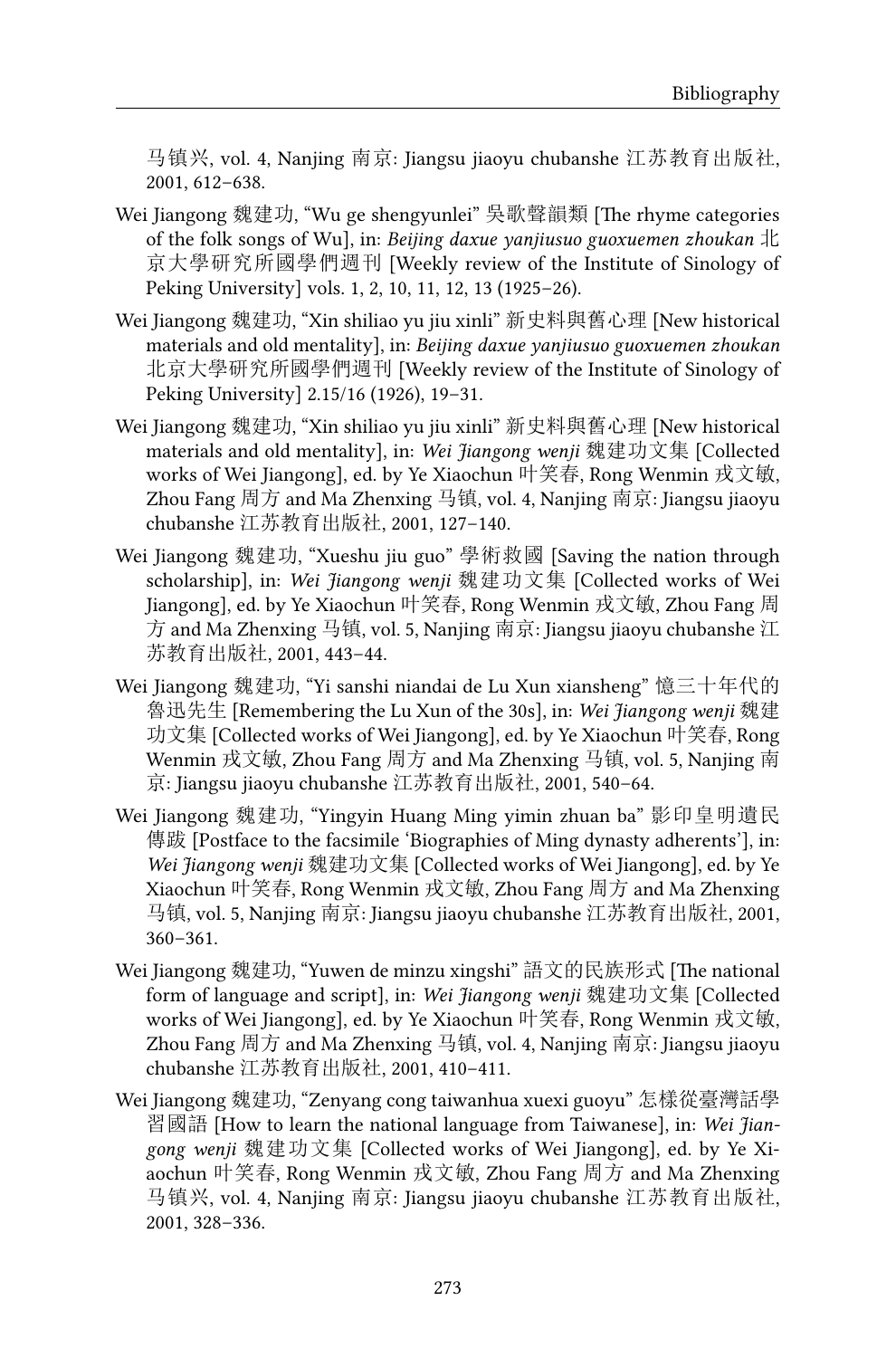- Wei Jiangong 魏建功, "Zhaiyi wenti yajie de jiaoyu zongzhang tingban Beijing nüzi shifan daxue chengwen" 摘譯文體雅潔的教育總長停辦北京女子師 範大學呈文 [Translation of selected passages of the refined and pure memorial by the education minister Zhang to disband the Beijing Women's Normal University], in: *Wei Jiangong wenji* 魏建功文集 [Collected works of Wei Jiangong], ed. by Ye Xiaochun 叶笑春, Rong Wenmin 戎文敏, Zhou Fang 周方 and Ma Zhenxing 马镇兴, vol. 5, Nanjing 南京: Jiangsu jiaoyu chubanshe 江 苏教育出版, 2001, 435–437.
- Wei Jiangong 魏建功, "Zhang Xunru 'Beiping yinxi shisan zhe' xu" 張洵如《北 平音系十三轍》序 [Preface to Zhang Xunru's 'The 13 broad-rhyme classes of the Beiping phonetic system'], in: *Wei Jiangong wenji* 魏建功文集 [Collected works of Wei Jiangong], ed. by Ye Xiaochun 叶笑春, Rong Wenmin 戎文敏, Zhou Fang 周方 and Ma Zhenxing 马镇, vol. 2, Nanjing 南京: Jiangsu jiaoyu chubanshe 江苏教育出版社, 2001, 295–312.
- Wei Jiangong 魏建功, "Zhongguo shengyunxue shigang" 中國聲韵學史網 [Historical draft of Chinese phonology], in: *Wei Jiangong wenji* 魏建功文集 [Collected works of Wei Jiangong], ed. by Ye Xiaochun 叶笑春, Rong Wenmin 戎 文敏, Zhou Fang 周方 and Ma Zhenxing 马镇, vol. 2, Nanjing 南京: Jiangsu jiaoyu chubanshe 江苏教育出版, 2001, 73–225.
- Wei Jiangong 魏建功, "Zhongguo yuwen jiaoyu jingshen he xunlian fangfa de yanbian – 'Guoyu shuohua jiaocai ji jiaofa' xu" 中國語文教育精神和訓練 方法的演變一一《國語說話教材及教法》序 [The evolution educational spirit and the practicing methods of Chinese language and literature – Preface to 'Teaching material and teaching methods for speaking the national language'], in: *Wei Jiangong wenji* 魏建功文集 [Collected works of Wei Jiangong], ed. by Ye Xiaochun 叶笑春, Rong Wenmin 戎文敏, Zhou Fang 周方 and Ma Zhenxing 马镇, vol. 4, Nanjing 南京: Jiangsu jiaoyu chubanshe 江苏 教育出版, 2001, 392–399.
- Wei Jiangong 魏建功, "Zuzong jiruo" 祖宗積弱 [The long-standing weakness of the ancestors], in: *Wei Jiangong wenji* 魏建功文集 [Collected works of Wei Jiangong], ed. by Ye Xiaochun 叶笑春, Rong Wenmin 戎文敏, Zhou Fang 周 方 and Ma Zhenxing 马镇, vol. 5, Nanjing 南京: Jiangsu jiaoyu chubanshe 江 苏教育出版, 2001, 285–291.
- Wei Nai 魏乃, Wei Zhi 魏至 and Wei Chong 魏重, "Wei Jiangong xiansheng zhuanlüe" 魏建功先生传略 [Short biography of Wei Jiangong], in: *Wenjiao ziliao* 文教资料 [Data of culture and education] 4 (1996).
- Wei Zhi 魏至, "Junzi yi guo xing yu de Ji Wei Jiangong xiansheng de zhixue yu weiren" 君子以果行育德--记魏建功先生的治学与为人 [The gentleman cultivates virtue with resolute action – Remembering Wei Jiangong's scholarship and conduct], in: *Xuelin wangshi* 学林往事 [Past events in the academic world], ed. by Zhang Shilin 张世林, Beijing 北京: Chao-Hua chubanshe 朝华 出版社, 2000, 797–817.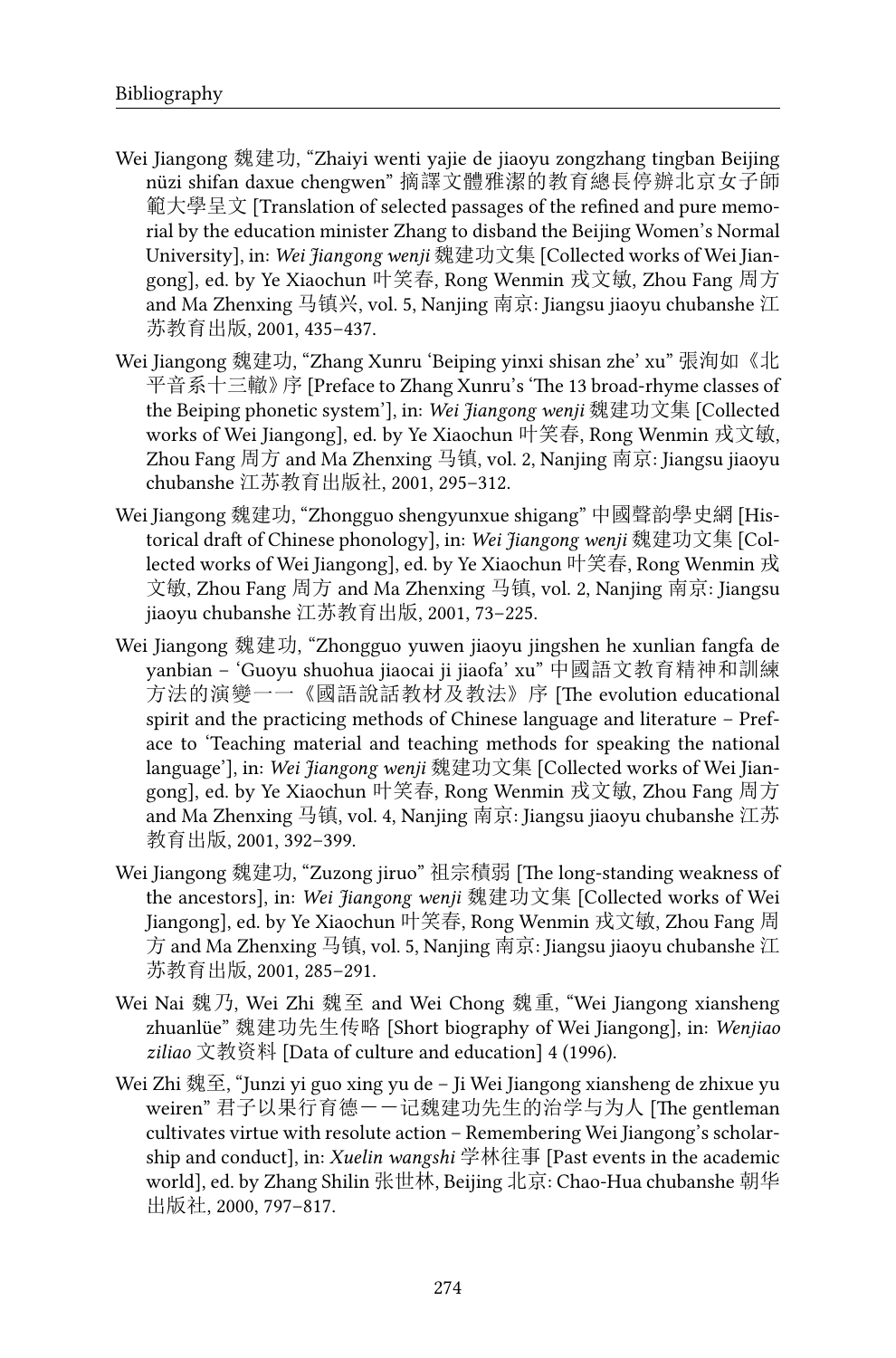- Weigelin-Schwiedrzik, Susanne, "Mao-Zedong-Ideen und Mao-Kult", in: *Länderbericht China*, ed. by Staiger, Brunhild, Darmstadt: Wissenschaftliche Buchgesellschaft, 2000, 273–286.
- Wen Zhe 文哲, "Wu Zhihui waku Zhang Shizhao" 吳稚暉挖苦章士釗 [Wu Zhihui ridicules Zhang Shizhao], in: *Haichao zhoubao* 海潮週報 [Tide weekly] 33 (1946), 2.
- Weng, Jeffrey, "What is Mandarin? The Social Project of Language Standardization in Early Republican China", in: *The Journal of Asian Studies* 77.3 (2018), 611–633.
- Wenli 文狸 (= Wei Jiangong), "Shuo zher" 說轍兒 [About broad-rhyme classes], in: *Guoyu zhoukan* 國語週刊 [National language weekly] 103 (1933), 1–2.
- Wenli 文狸 [= Wei Jiangong], "Shuo zher (xu)" 說轍兒(續) [About broadrhyme classes (continued)], in: *Guoyu zhoukan* 國語週刊 [National language weekly] 104 (1933), 1–2.
- Wenzi gaige chubanshe 文字改革出版社 [Script reform publishing house] (ed.), "Gaojiao bu, Jiaoyu bu guanyu Hanyu fangyan diaocha gongzuo de zhishi" 高教部、教育部关于汉语方言调查工作的指示 [Directive for the survey work about Chinese dialects by the Ministry of Higher Education and Ministry of Education], in: *Tuiguang Putonghua wenjian huibian* 推广普通 话文件汇编 [Collection of documents about the promotion of the common language], ed. by Wenzi gaige chubanshe 文字改革出版社 [Script reform publishing house], Beijing 北京: Wenzi gaige chubanshe 文字改革出版社, 1985.
- Weston, Timothy B., "The Formation and Positioning of the New Culture Community, 1913-1917", in: *Modern China* 24.3 (1998), 255–284.
- Weston, Timothy B., *The Power of Position: Beijing University, Intellectuals, and Chinese Political Culture, 1898-1929*, Berkeley: University of California Press, 2004.
- Wilkinson, Endymion, *Chinese History: A New Manual*, Cambridge (Massachusetts) / London: Harvard University Press, 2013.
- Wilkinson, Endymion, *Chinese History: A New Manual*, Cambridge (Massachusetts) / London<sup>5</sup>: Harvard University Press, 2018.
- Williams, Nicholas Morrow, "The Metaphysical Lyric of the Six Dynasties", in: *T'oung Pao* 98.1–3 (2012), 65–112.
- Wingrove, Paul, "Mao in Moscow, 1949–50: Some new archival evidence", in: *Journal of Communist Studies and Transition Politics* 11.4 (1995), 309–334.
- Wippermann, Dorothea, *Das Phonetische Alphabet Zhuyin Zimu Entstehung und Verbreitung im Zuge der Nationalsprachlichen Bewegung in der Republik China 1912–1949*, Bochum: Studienverlag Brockmeyer, 1985.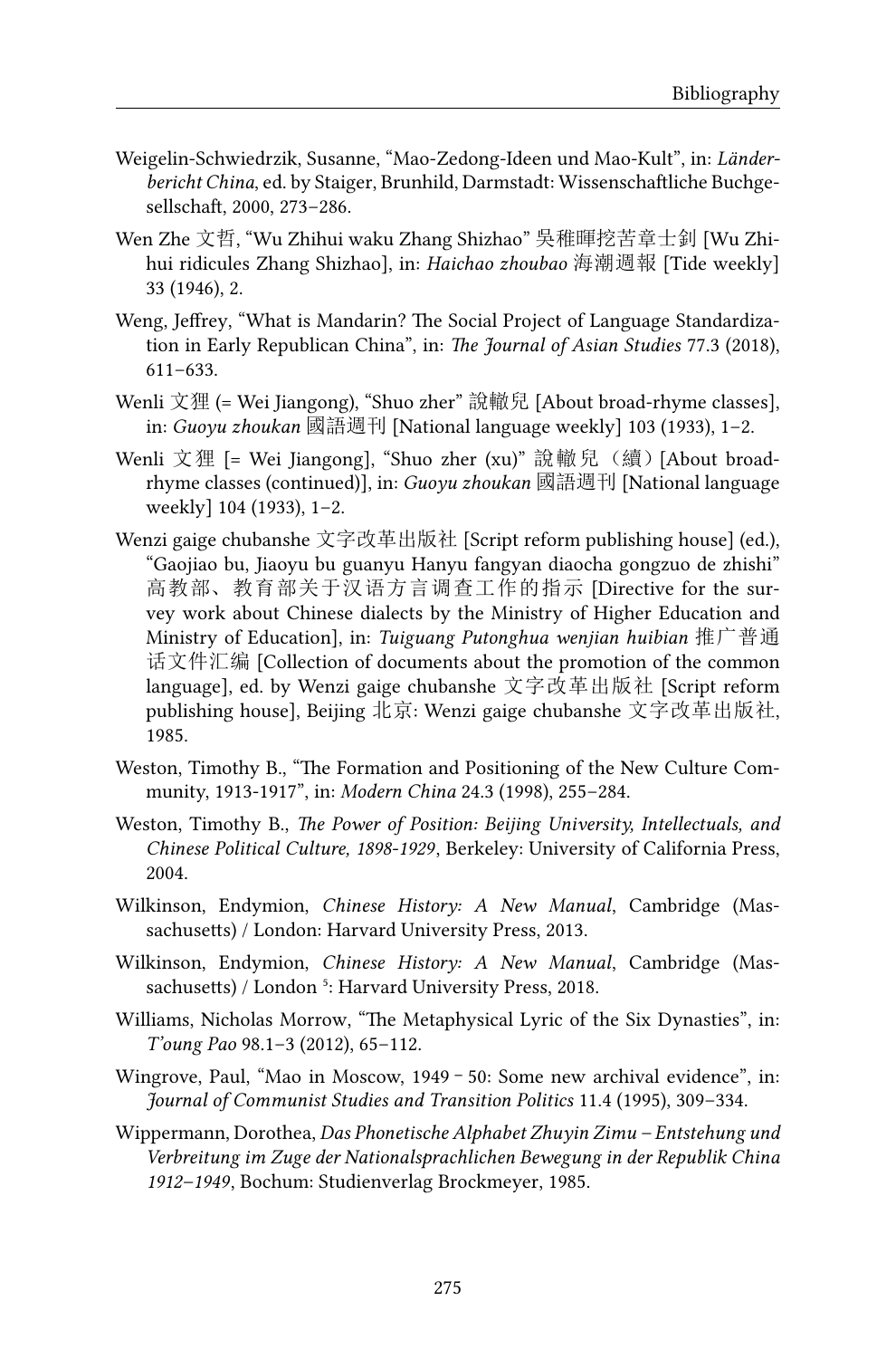- Wippermann, Dorothea, "Transcription Systems, Overview", in: *Encyclopedia of Chinese Language and Linguistics*, ed. by Sybesma, Rint, et al., Leiden / Boston: Brill, 2017, 396–404.
- Wippermann, Dorothea, "Transcription Systems: Wade-Giles (English)", in: *Encyclopedia of Chinese Language and Linguistics*, ed. by Sybesma, Rint, et al., Leiden / Boston: Brill, 2017, 432–436.
- Wong, Timotohy C., "The Name "Lao Ts'an" in Liu E's Fiction", in: *Journal of the American Oriental Society* 109.1 (1989), 103–106.
- Wu Haitao 吴海涛, "Paohuo zhong yunyu de *Xinhua zidian*" 炮火中孕育的《新 华字典》[The *Xinhua zidian* that was bred under artillery fire], in: *Xin Xiang pinglun* 新湘评论 [New Hunan review] 20 (2012), 60–61.
- Wu Haitao 吴海涛, "Zai paohuo zhong yunyu de yi bu gongjushu shouban *Xinhua zidian* de gushi" 在炮火中孕育的一部工具书——首版《新华字 典》的故事 [A reference book bred under artillery fire – the story of the first edition of the *Xinhua zidian*], in: *Dushu wenzhai* 读书文摘 [Reader's digest] 2 (2012), 71–74.
- Wu Shouli 吳守禮, "Taiwanren yuyan yishi cemianguan" 臺灣人語言意識側面 觀 [Profile of the language mentality of the Taiwanese], in: *Taiwan xinsheng bao* 台灣新生報 [Taiwan New life] *Guoyu zhuankan* 國語專刊 [Special issue on the national language] vol. 1 (1946).
- Wu Yuzhang 吳玉章, "Zai Zhongguo wenzi gaige yanjiu weiyuanhui chenglihui shang de jianghua" 在中國文字改革研究委員會成立會上的講話 [Speech at the founding session of the Chinese script reform research committee], in: *Zhongguo yuwen* 中國語文 [Chinese language and script] 1 (1952), 5.
- Wu Yuzhang 吴玉章, "Zai Zhongguo wenzi gaige yanjiu weiyuanhui chenglihui shang de jianghua" 在中国文字改革研究委员会成立会上的讲话 [Speech at the founding session of the Chinese script reform research committee], in: *Wenzi gaige wenji* 文字改革文集 [Collected works on script reform], Beijing 北京: Zhongguo renmin daxue chubanshe 中国人民大学出版社, 1978, 89– 90.
- *Xin Han-De Cidian* 新汉德词典 *Das Neue Chinesisch-Deutsche Wörterbuch*, Beijing 北京: Shangwu yinshuguan 商务印书馆, 1985.
- Xingyan 行嚴 [Zhang Shizhao 章士釗], "Ping xin wenhua yundong" 評新文化 運動 [Criticizing the New Culture Movement], in: *Zhang Shizhao quanji* 章 士釗全集 [Complete Works of Zhang Shizhao], ed. by Wang Junxi 王均熙, vol. 4, Shanghai 上海: Wenhui chubanshe 文匯出版社, 2000, 210–218.
- Xinhua cishushe 新華辭書社 (ed.), *Bushou pailie Xinhua zidian* 部首排列新華字 典 [New China dictionary arranged according to the section headers], Beijing 北京: Renmin jiaoyu chubanshe 人民教育出版社, 1954.
- Xinhua cishushe 新華辭書社 (ed.), *Xinhua zidian* 新華字典 [New China dictionary], Beijing 北京: Renmin jiaoyu chubanshe 人民教育出版社, 1953.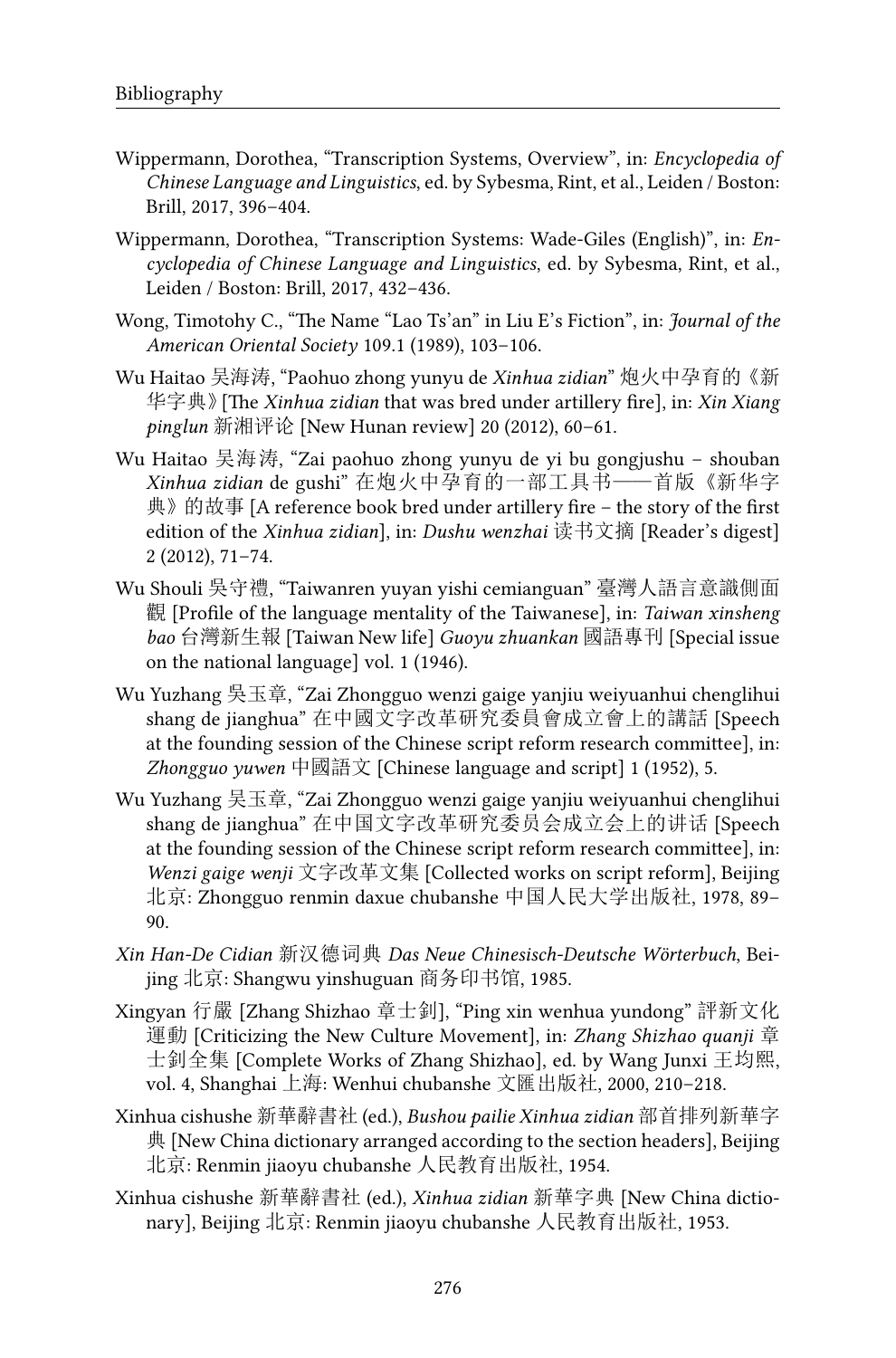- Xu Youchun 徐友春 (ed.), "Ma Yuzao (1878–1945)" 馬裕藻(1878–1945), in: *Minguo renwu da cidian* 民國人物大辭典 [Large biographical dictionary of Republican China], ed. by Xu Youchun 徐友春, Shijiazhuang 石家莊: Hebei renmin chubanshe 河北人民出版社, 2007, 714–15.
- Xu Youchun 徐友春 (ed.), "Wang Yi (1878–1960)" 汪怡(1878–1960), in: *Minguo renwu da cidian* 民國人物大辭典 [Large biographical dictionary of Republican China], ed. by Xu Youchun 徐友春, Shijiazhuang 石家莊: Hebei renmin chubanshe 河北人民出版社, 1991, 412.
- Xu Zemin 徐則敏, "550 suzi biao" 550 俗字表 [Table of 550 non-standard characters], in: *Lunyu* 論語 [The Analects] 45 (1934), 1005–1007.
- Xu Zhimian 徐知免, "Huiyi Wei Jiangong xiansheng" 回忆魏建功先生 [Remembering Wei Jiangong], in: *Sanwen* 散文 [Prose] (1999).
- Xuan Jiancong 禤健聪, "*Jiantizi dian* he Rong Geng de hanzi jianhua yanjiu"《简 体字典》和容庚的汉字简化研究 [The 'dictionary of simplified characters' and Rong Geng's research on the simplification of Chinese characters], in: *Zhongguo wenzixue bao* 中国文字学报 [Journal of Chinese graphemics] 7 (2017), 34–44.
- Y., D. B., "The Stalin-Marr Philological Controversy in the U.S.S.R.", in: *The World Today* 6.8 (Aug. 1950), 355–364.
- Yang Chunqiao 杨春俏, "Guanyu "Pingshui yun" ruogan wenti de zai kaobian" 关于"平水韵"若干问题的再考辨 [Renewed study and differentiation about certain questions concerning the "rhymes of Pingshui"], in: *Xibei minzu daxue xuebao (Zhexue shehuikexue ban* 西北民族大学学报 (哲学社会科学 版) [Journal of the Northwest University for Nationalities (Philosophy and Social Science)] 3 (2009), 140–145.
- Yang Wenquan 楊文全, *Jin bai nian de Zhongguo Hanyu yuwen cidian* 近百年 的中國漢語語文辭書 [Chinese language dictionaries of the past hundred years], Chengdu 成都: Bashu shushe 巴蜀書社, 2000.
- Yang Zhenqi 杨振淇, *Jingju yinyun zhishi* 京剧音韵知识 [Peking opera phonology knowledge], Beijing 北京: Zhongguo xiju chubanshe 中国戏剧出版社, 1991.
- Yang, Haiyan, "Encountering Darwin and Creating Darwinism in China", in: *The Cambridge Encyclopedia of Darwin and Evolutionary Thought*, ed. by Ruse, Michael, Cambridge: Cambridge University Press, 2013.
- Ye Xiaochun 叶笑春, Rong Wenmin 戎文敏, Zhou Fang 周方 and Ma Zhenxing 马镇 (ed.), *Wei Jiangong wenji* 魏建功文集 [Collected works of Wei Jiangong] (4 vols.), Nanjing 南京: Jiangsu jiaoyu chubanshe 江苏教育出版社, 2001.
- Ye, Bin, "Searching for the Self: Zhang Shizhao and Chinese Narratives (1903– 1927)", PhD dissertation, University of California, Berkeley, 2009.
- Yong, Heming, and Jing Peng, *Chinese lexicography: A history from 1046 BC to AD 1911*, Oxford: Oxford University Press, 2008.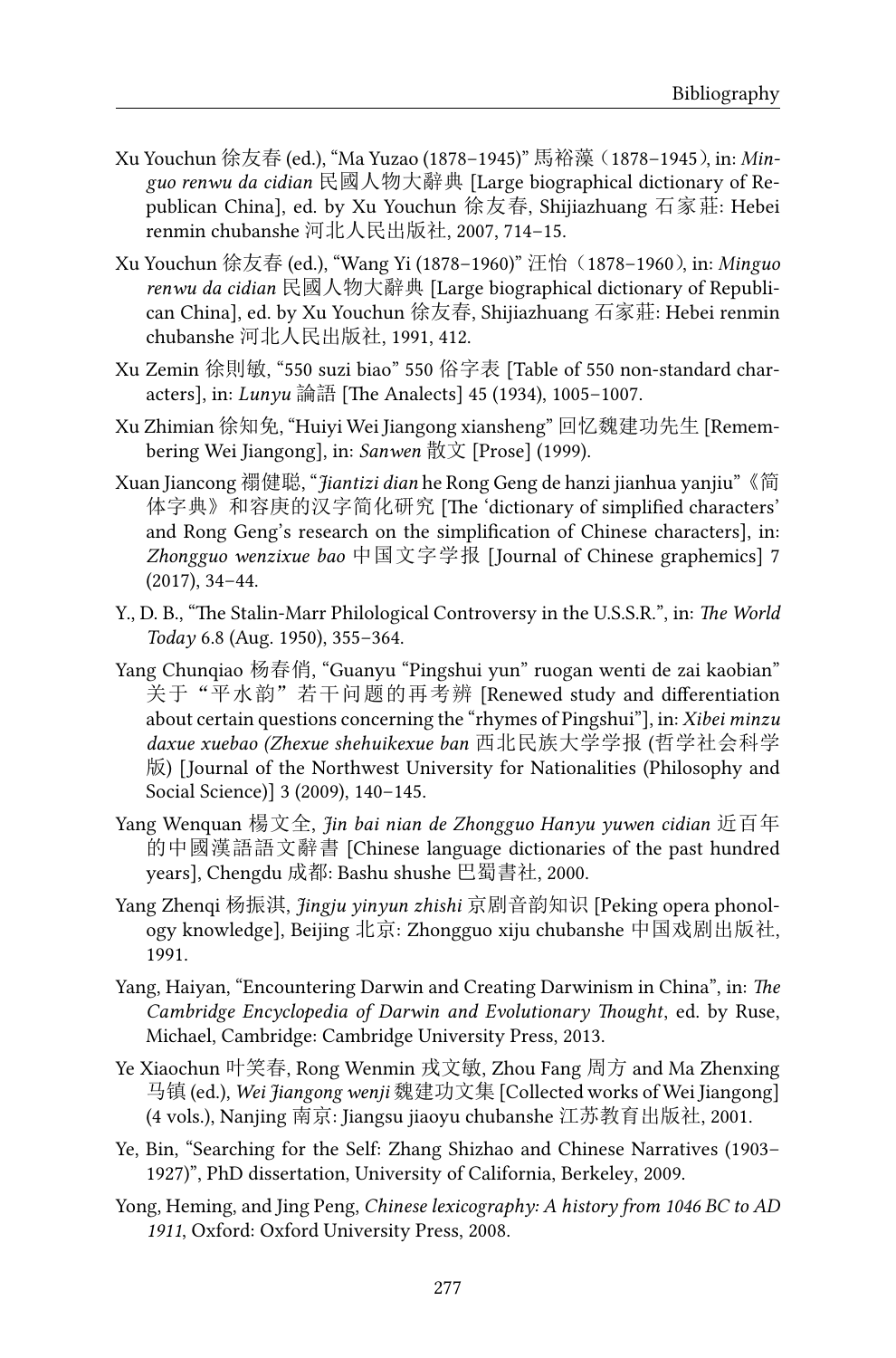- You Rujie, "Wú 吳 Dialects", in: *Encyclopedia of Chinese Language and Linguistics*, ed. by Sybesma, Rint, et al., Leiden / Boston: Brill, 2017, 602–607.
- Yu Jin'en 于锦恩, *Minguo zhuyin zimu zhengce shilun* 民国注音字母政策史 论 [Historical discussion of the Zhyuyin zimu policies during the Republic], Beijing 北京: Zhonghua shuju 中华书局, 2007.
- Yun, Mai, "Rù 入 Tone Development in Non-Mandarin Dialects", in: *Encyclopedia of Chinese Language and Linguistics*, ed. by Sybesma, Rint, et al., Leiden / Boston: Brill, 2017, 641–646.
- Yuwen chubanshe 语文出版社 (ed.), *Yuyan wenzi guifan shouce* 语言文字规范手 册 [Language and script planning handbook], Beijing 北京: Yuwen chubanshe 语文出版社, 1986.
- Zádrapa, Lukáš, "Mǎshì wéntōng 馬氏文通", in: *Encyclopedia of Chinese Language and Linguistics*, ed. by Sybesma, Rint, et al., Leiden / Boston: Brill, 2017, 682–689.
- Zhang Chengzhi 张承志, "Xinwenxue chuangjiang Liu Bannong lun" 新文学 闯将——刘半农论 [The New literature's trailblazer – On Liu Bannong], PhD dissertation, Jilin daxue 吉林大学, 2020.
- Zhang Qi 张琦, *Beijingren he Shanghairen qutan* 北京人和上海人趣谈 [Amusing remarks on Beijingers and Shanghaiers], Beijing 北京: Jincheng chubanshe 金 城出版社, 2000.
- Zhang Qin 章嶔, *Zhongxue Zhongguo lishi jiaokeshu* 中學中國歷史教科書 [Middle school Chinese history textbook], vol. 2, Shanghai 上海: Wenming shuju 文明書局, 1908.
- Zhang Shixue 章氏學 [Binglin 炳麟], "Wenxue shuo li (xu di wu hao)" 文學說例 (續第五號)[Explaining examples from literature (continuing number five)], in: *Xin min congbao* 新民叢報 [New Citizen] 9 (1902), 7–12.
- Zhang Shiyi 張士一, "Guoyu tongyi wenti" 國語統一問題 [The problem of the unification of the national language], in: *Jiaoyu chao* 教育潮 [Education magazine] 1.9–10 (1920), 23–58.
- Zhang Shizhao 章士釗, "Ben kan qishi yi" 本刊啟事一 [First notice of this magazine], in: *Jiayin* 甲寅 [*The Tiger*] 1.3 (1925), Inside front cover.
- Zhang Shizhao 章士釗, "Ben kan qishi yi" 本刊啟事一 [First notice of this magazine], in: *Jiayin* 甲寅 [*The Tiger*] 1.3 (1925), Inside front cover.
- Zhang Shizhao 章士釗, *Zhongdeng guowendian* 中等國文典 [Intermediate Chinese grammar] (*Minguo congshu* 民國叢書 2.54), Shanghai 上海: Shanghai shudian 上海書店, 1990 [originally published in 1907; this is a reprint from 1935].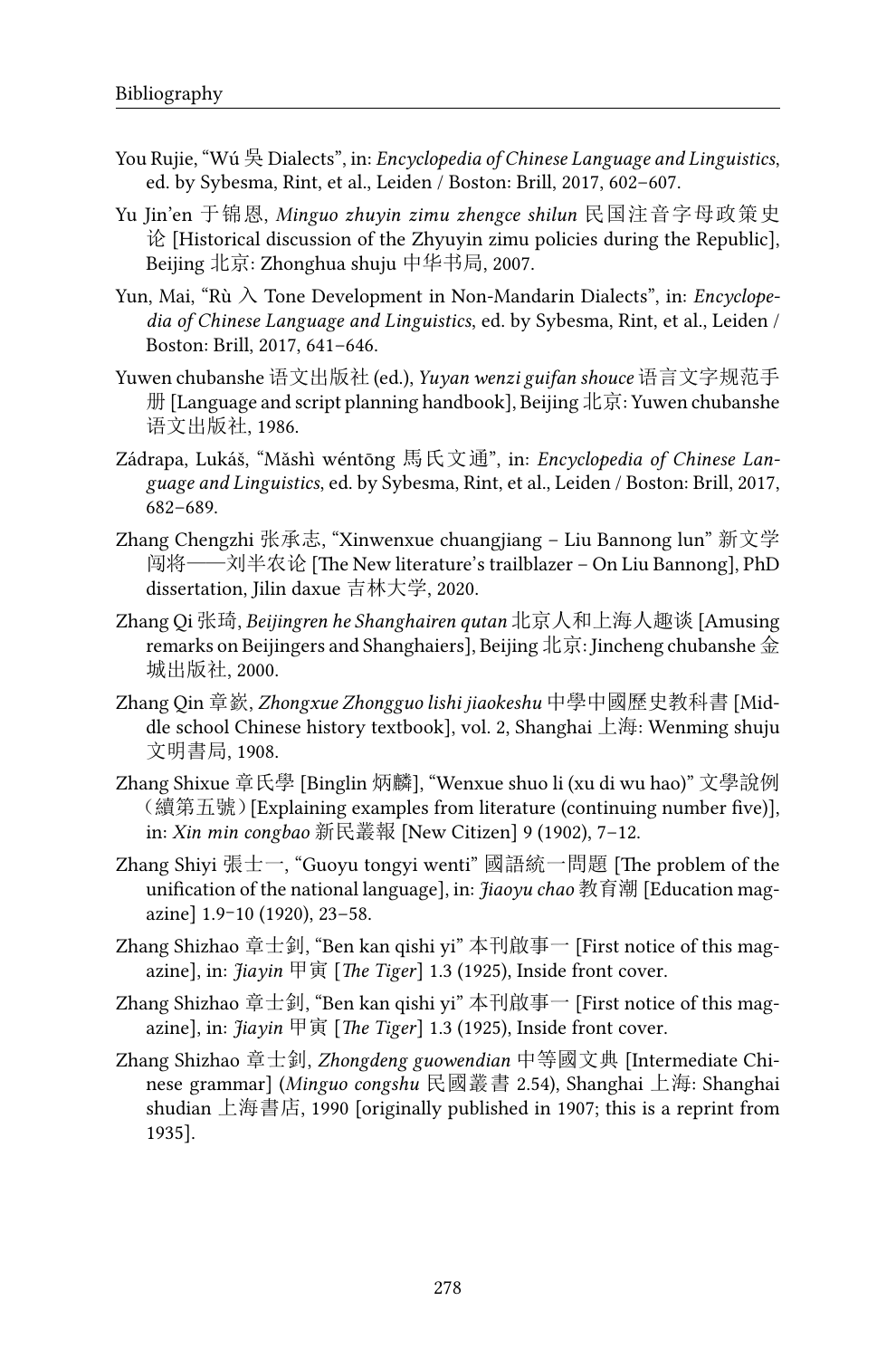- Zhang Shizhao 章士钊, "Tingban Beijing nüzi shifan daxue chengwen" 停办北京 女子师范大学呈文 [Memorial to disband the Beijing Women's Normal University], in: *Zhang Shizhao wenxuan* 章士钊文选 [Selected works of Zhang Shizhao], ed. by Li Miaogen 李妙根: Shanghai yuandong chubanshe 上海远 东出版社, 1996, 385–387.
- Zhang Shizhao 章士钊, "Tingban Beijing nüzi shifan daxue chengwen" 停辦北 京女子師範呈文 [Memorial to disband the Beijing Women's Normal University], in: *Zhang Shizhao quanji* 章士釗全集 [Complete works of Zhang Shizhao], ed. by Wang Junxi 王均熙, vol. 5, Shanghai 上海: Wenhui chubanshe 文匯出版社, 2000, 104–106.
- [Zhang] Taiyan 太炎, "Bo Zhongguo yong wanguoxinyu shuo" 駁中國用萬國 新語說 [Against the introduction of Esperanto in China], in: *Minbao* 民報 [People's paper] 21 (1908), 49–72.
- Zhang Taiyan 章太炎, *Guogu lunheng* 国故论衡 [Critical comments on the national heritage] (Penglai ge congshu 蓬莱阁丛书), Shanghai 上海: Shanghai guji chubanshe 上海古籍出版社, 2003.
- Zhang Wenchao 張文朝, "Jincun Wandao de 'Zhoyi' guan ji qi dui Taiwan jingxue de yingxiang" 今村完道的《周易》觀及其對臺灣經學的影響 [Imamura Kandō's view on the *Zhouyi* and his influence on the studies of the classics in Taiwan], in: *Xingda renwen xuebao* 興大人文學報 [*Chung Hsing Journal of The Humanities*] 59 (2017), 126–164.
- Zhang Zhichun 张之纯 and Zhuang Qingxiang 庄庆祥, *Zhongxuexiao yong gongheguo jiaokeshu wenzi yuanliu* 中學校用共和國教科書文字源流 [Origin and development of the script, Republican textbook for middle schools], Shanghai 上海: Shangwu yinshuguan 商務印書館, 1914.
- Zhang, Dainian, *Key concepts in Chinese philosophy*, New Haven: Yale University Press, 2002.
- Zhang, Yanfei, and Shaojie Zhang, "How and Why Saussure is Misread in China: A Historical Study", in: *Language and History* 57.2 (2014), 149–67.
- Zhao Jinming 赵金铭, "Wei Jiangong xiansheng zai Chaoxian jiao Hanyu he zai Taiwan tuiguang guoyu de gongxian" 魏建功先生在朝鲜教汉语和在台湾 推广国语的贡献 [Wei Jiangong's achievements in teaching Chinese in Korea and promoting the national language in Taiwan], in: *Shijie Hanyu jiaoxue* 世 界汉语教学 [Chinese Teaching in the World] 3 (2002).
- Zhao Libin 赵立彬, "Taiwan guangfu yu *Xinsheng bao*" 台湾光复与《新生报》 [The recovering of Taiwan and the 'New life journal'], in: *Zhongshan daxue xuebao (shehui kexue ban)* 中山大学学报(社会科学版 [*Journal of Sun Yatsen University (Social Science Edition)*] 3.56 (2016), 90–98.
- Zhao Ping'an 赵平安, "Rong Geng he ta de *Jiantizi dian*" 容庚先生和他的《简 体字典》[Rong Geng and his 'dictionary of simplified characters'], in: *Yuwen Jianshe* 语文建设 [Language construction] 1 (1997), 42.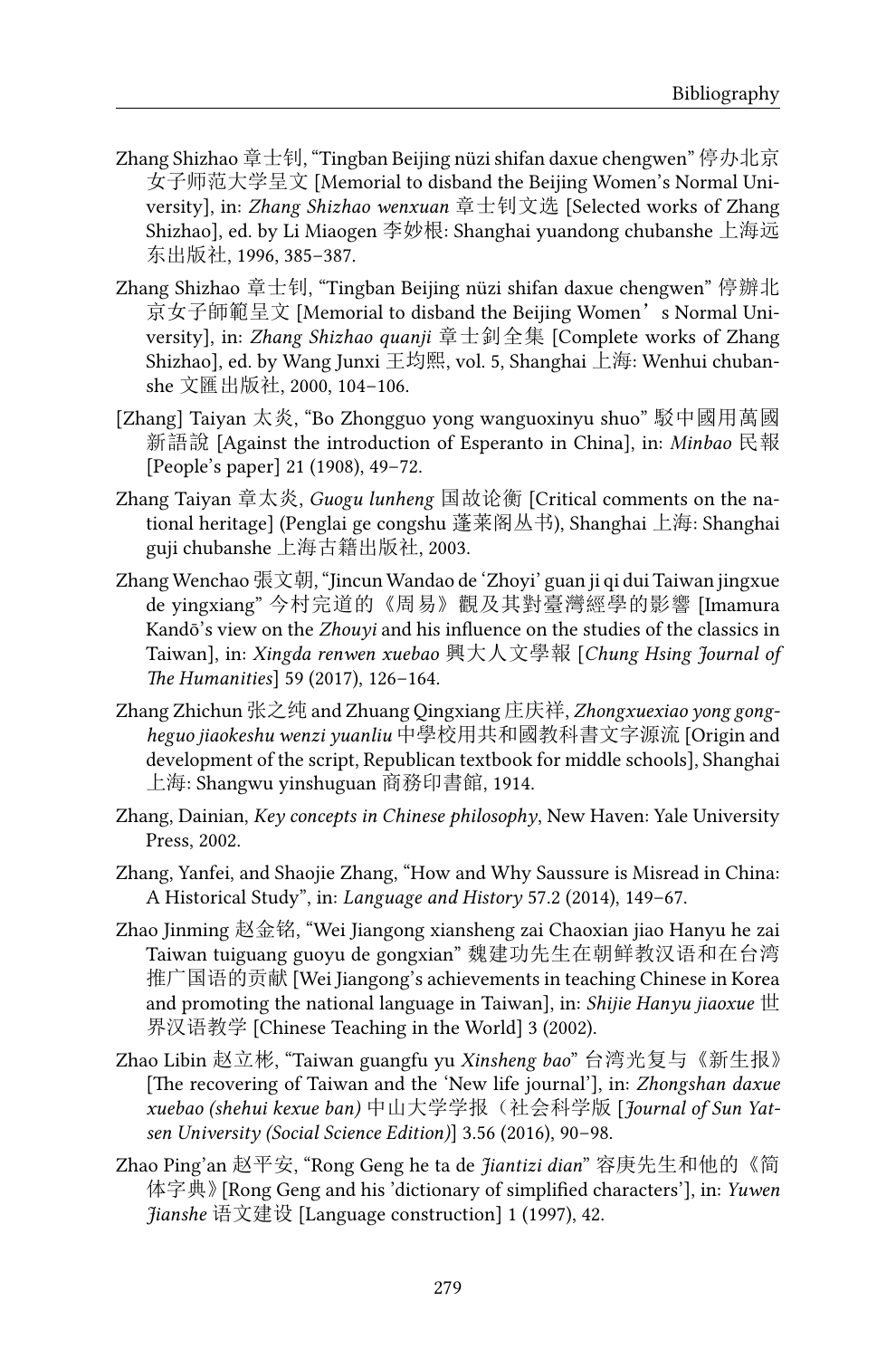- Zhao Yuanren 趙元任, "Fuhaoxue dagang" 符號學大綱 [Outline of symbolics], in: Kexue [Science] 5 (1926), 571–591.
- Zhao Yuanren 趙元任, "Yuyan gen wenzi" 語言跟文字 [Language and script], in: *Yuyan wenti* 語言問題 [Language problems], Taipei 臺北: Guoli Taiwan daxue wenxueyuan 國立臺灣大學文學院, 1959, 135–145.
- Zhao, Yuezhi, *Media, Market and Democracy in China: Between the Party Line and the Bottom Line*, Urbana: University of Illinois Press, 1998.
- Zhong, Yurou, *Chinese Grammatology: Script Revolution and Literary Modernity, 1916–1958*, New York: Columbia University Press, 2019.
- Zhongguo cidian bianzuanchu 中國辭典編纂處 [Chinese dictionary compilation office] (ed.), *Guoyu cidian* 國語辭典 [National language dictionary], vol. 1, Shanghai 上海: Shangwu yinshuguan 商務印書館, 1943.
- Zhongguo cidian bianzuanchu (ed.), *Guoyu cidian* 國語辭典 [National language dictionary], vol. 2, Shanghai 上海: Shangwu yinshuguan 商務印書館, 1943.
- Zhongguo cidian bianzuanchu (ed.), *Guoyu cidian* 國語辭典 [National language dictionary], vol. 3, Shanghai 上海: Shangwu yinshuguan 商務印書館, 1943.
- Zhongguo cidian bianzuanchu (ed.), *Guoyu cidian* 國語辭典 [National language dictionary], vol. 4, Shanghai 上海: Shangwu yinshuguan 商務印書館, 1943.
- Zhongguo wenzi gaige weiyuanhui 中國文字改革委員會 [Chinese script reform committee] (ed.), *Jianhuazi zongbiao* 简化字总表 [General list of simplified characters], s.l. s.n., 1965.
- Zhonghua jiaoyu gaijin she 中華教育改進社 (ed.), *Zhonghua jiaoyu gaijin she tongshelu* 中華教育改進社同社錄(民國十三年七月)[Membership list of the China Education Improving Institute], s.l. 1924.
- *Zhonghua Minguo dangdai mingrenlu* bianji weiyuanhui 中華民國當代名人錄 編輯委員會 ['Who's who in the Republic of China' editing committee] (ed.), "Wu Shouli xiansheng" 吳守禮先生 [Mr. Wu Shouli], in: *Zhonghua Minguo dangdai mingrenlu* 中華民國當代名人錄 [Who's who in the Republic of China], ed. by *Zhonghua Minguo dangdai mingrenlu* bianji weiyuanhui 中華 民國當代名人錄編輯委員會 ['Who's who in the Republic of China' editing committee], vol. 1, Taipei 臺北: Taiwan Zhonghua shuju 台灣中華書局, 1978, 603.
- Zhonghua Minguo jiaoyu bu 中華民國教育部 (Ministry of Education, R.O.C.) (ed.), "Yitizi zidian" 異體字字典 [Dictionary of Character Variants], 2017, url: [https : / / dict . variants .moe . edu . tw /variants / rbt / home . do](https://dict.variants.moe.edu.tw/variants/rbt/home.do) (visited on Sept. 29, 2021).
- Zhou Enlai 周恩来, "Dangqian wenzi gaige de renwu" 当前文字改革的任务 [The current tasks of writing reform], in: *Zhou Enlai xuanji* 周恩来选集 [Selected works of Zhou Enlai], ed. by Zhonggong Zhongyang wenxian bianji weiyuanhui 中共中央文献编辑委员会 [CCP Central documents editing committee], vol. 2, Beijing 北京: Renmin chubanshe 人民出版社, 1984, 280– 294.